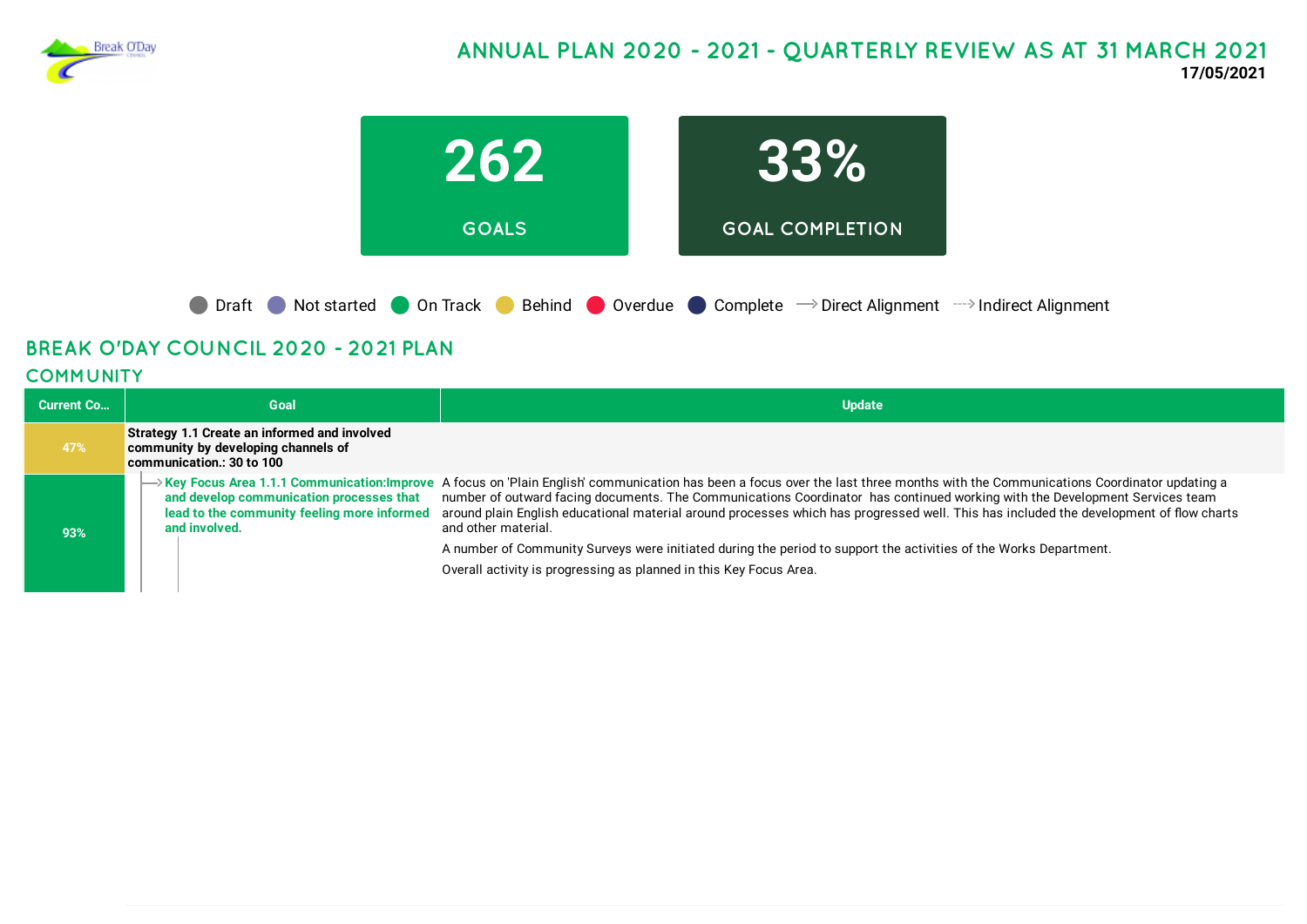| $\rightarrow$ Actions 1.1.1.1 Online Surveys -<br>Increase the use of surveys in<br>community consultation regarding<br><b>Council activities including a focus on</b><br>comparative information.: 100%   | The Communications Coordinator has been working with the Infrastructure and Development Services Manager to use surveys as a<br>community engagement tool. Survey projects to date include:<br>• Whether residents would like Council to seal Franks and Morrison Street, Falmouth - Sent to Falmouth residents<br>• Location of Bike Racks in St Helens - sent to businesses<br>• Whether lighting should be installed at the St Marys Rec. Ground - Sent to User groups of the area<br>• Usage of Terrys Hill Road - sent to MTB shuttle operators<br>The Summer 2021 Business Survey was also sent out to businesses at the beginning of March<br>The use of surveys as a consultation tool is ongoing.<br>The implementation of the Community Engagement Strategy will provide more clarity around process in this space.<br>Surveys currently underway include:                                                                                                   |
|------------------------------------------------------------------------------------------------------------------------------------------------------------------------------------------------------------|------------------------------------------------------------------------------------------------------------------------------------------------------------------------------------------------------------------------------------------------------------------------------------------------------------------------------------------------------------------------------------------------------------------------------------------------------------------------------------------------------------------------------------------------------------------------------------------------------------------------------------------------------------------------------------------------------------------------------------------------------------------------------------------------------------------------------------------------------------------------------------------------------------------------------------------------------------------------|
|                                                                                                                                                                                                            | • Business Survey collation August 2019 - 2020<br>• Business Survey collection of data - December 2020 - February 2021                                                                                                                                                                                                                                                                                                                                                                                                                                                                                                                                                                                                                                                                                                                                                                                                                                                 |
|                                                                                                                                                                                                            | Both the collation and the new surveys will be sent out in the first week of March                                                                                                                                                                                                                                                                                                                                                                                                                                                                                                                                                                                                                                                                                                                                                                                                                                                                                     |
| $\rightarrow$ Actions 1.1.1.2 Plain English<br><b>Communication - Develop a 'Plain</b><br><b>English' approach to Council</b><br>communications in line with the new<br><b>Communications Guide.: 100%</b> | Over the last few months this activity has been stalled to an extent due to other priorities/workload and other staff availability. Activitythis<br>year has included:<br>• Re-writing the New Resident Letter<br>• Meeting with Managers to reinforce the guidelines for good, plain English language found in the BODC Communications Guide<br>• Working with Managers to re-draft outgoing correspondence in line with the Communications Guide<br>• Drafting Responsible Dog Ownership Flyer to be sent out with the the Dog registrations<br>The Communications Coordinator worked with the Customer Service team to redevelop the new resident letter and the New Resident Kit.<br>The old letter no longer fitted with the values of Council or our Communications and Style Guide. The letter has now been rewritten so it is<br>more welcoming as well as starts directing the audience to the BODC website for further information. This is an ongoing task. |
| $\rightarrow$ Actions 1.1.1.3 Community Survey -<br>Develop a community survey to<br>determine the most effective methods<br>of communication.: 100%                                                       | During the Park Snack and Chat sessions and the survey used for these, the CC added in a question regarding what methods and media<br>community members used to get Council information, This question found that digital methods, ie direct email and Facebook were the two<br>best platforms for communicating with our community. The second part of the question asked respondents if they would like to added to our<br>newsletter list, through this we gathered an additional approx. 100 email addresses to be added to the newsletter list. Now that we have this<br>understanding the CC plans on reviewing the need for monthly newsletters in consideration of the fact that facebook has now became a<br>major source of information.                                                                                                                                                                                                                     |
| $\rightarrow$ Actions 1.1.1.4 Break O'Day Council<br>(BODC) Website - Review and develop<br>the BODC website for relevance and<br>accessibility.: 100%                                                     | This is an ongoing task. At the end of the financial year the Communications Coordinator will be checking all data has been uploaded and no<br>old documentation remains in the media library.<br>Council's website has been reviewed and updated. Changes included:<br>• Making items alphabetical so they were easier to find<br>• Updating the Community Services page so that information was collated and easier to find<br>• Old files removed from the archive to ensure they could not be searched<br>• Departmental updates.<br>Remaining is the revision of the Planning and Building pages                                                                                                                                                                                                                                                                                                                                                                  |

**100%**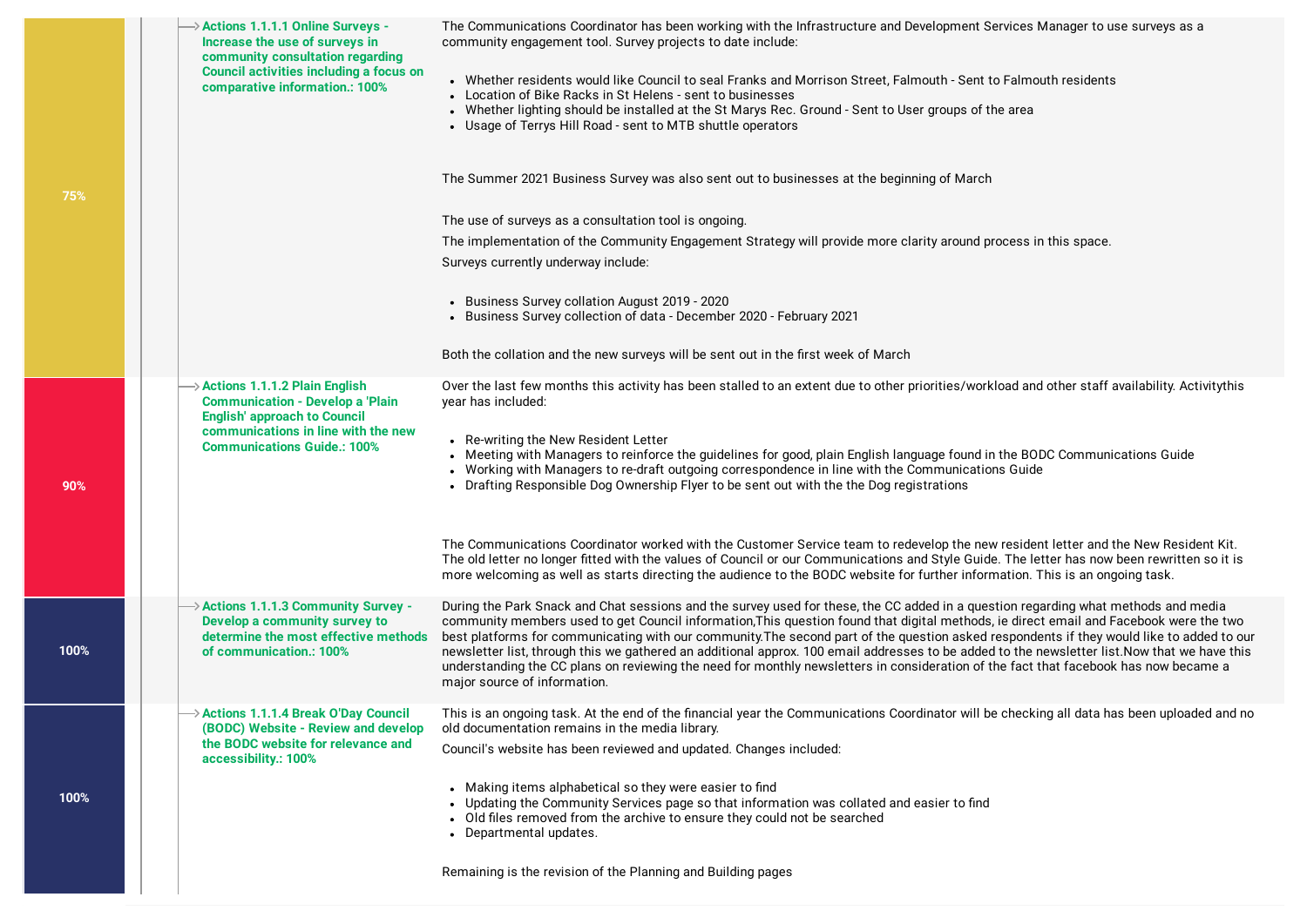| 100%  | $\rightarrow$ Actions 1.1.1.5 Communication<br><b>Activities - Review and improve the</b><br>quality of outward Council<br>communications ensuring consistency<br>with the Communications Guide with<br>particular reference to tone.: 100%          | The Communications Coordinator continues to work with various departments on their outward communication. The focus for this finical<br>year will be working with both the Development Services and Works Departments on their communication methods. |
|-------|------------------------------------------------------------------------------------------------------------------------------------------------------------------------------------------------------------------------------------------------------|-------------------------------------------------------------------------------------------------------------------------------------------------------------------------------------------------------------------------------------------------------|
| 0%    | → Key Focus Area 1.1.1 Communication: Improve<br>and develop communication processes that<br>lead to the community feeling more informed<br>and involved.: 100%                                                                                      |                                                                                                                                                                                                                                                       |
| $0\%$ | → Actions 1.1.1.1 Online Surveys -<br>Increase the use of surveys in<br>community consultation regarding<br><b>Council activities including a focus on</b><br>comparative information.: 100%: 100%                                                   |                                                                                                                                                                                                                                                       |
| $0\%$ | → Actions 1.1.1.3 Community Survey -<br>Develop a community survey to<br>determine the most effective methods<br>of communication.: 100%: 100%                                                                                                       |                                                                                                                                                                                                                                                       |
| $0\%$ | → Actions 1.1.1.4 Break O'Day Council<br>(BODC) Website - Review and develop<br>the BODC website for relevance and<br>accessibility.: 100%: 100%                                                                                                     |                                                                                                                                                                                                                                                       |
| 0%    | $\rightarrow$ Actions 1.1.1.2 Plain English<br><b>Communication - Develop a 'Plain</b><br><b>English' approach to Council</b><br>communications in line with the new<br><b>Communications Guide.: 100%: 100%</b>                                     |                                                                                                                                                                                                                                                       |
| $0\%$ | $\rightarrow$ Actions 1.1.1.5 Communication<br><b>Activities - Review and improve the</b><br>quality of outward Council<br>communications ensuring consistency<br>with the Communications Guide with<br>particular reference to tone.: 100%:<br>100% |                                                                                                                                                                                                                                                       |
| 38%   | Strategy 1.2 Build community capacity by creating<br>opportunities for involvement or enjoyment that<br>enable people to share their skills and knowledge.:<br>30 to 100                                                                             |                                                                                                                                                                                                                                                       |
| 0%    | $\rightarrow$ Key Focus Area 1.2.1 Events and<br><b>Activities: Creates a culture of volunteering</b><br>and support to enable vibrant and sustainable<br>events, activities and community groups:<br>100%: 100%                                     |                                                                                                                                                                                                                                                       |
| $0\%$ | $\rightarrow$ Actions 1.2.1.1 Increasing Volunteers -<br>Work with community groups and<br>interested parties to hold activities in<br>our Municipality focused on<br>strengthening and increasing our<br>volunteer base.: 100%: 100%                |                                                                                                                                                                                                                                                       |
| $0\%$ | $\rightarrow$ Actions 1.2.1.2 Event Capacity Building -<br>Assist community groups with event<br>planning through mentoring, supporting<br>and facilitating a pathway for event<br>planning.: 100%: 100%                                             |                                                                                                                                                                                                                                                       |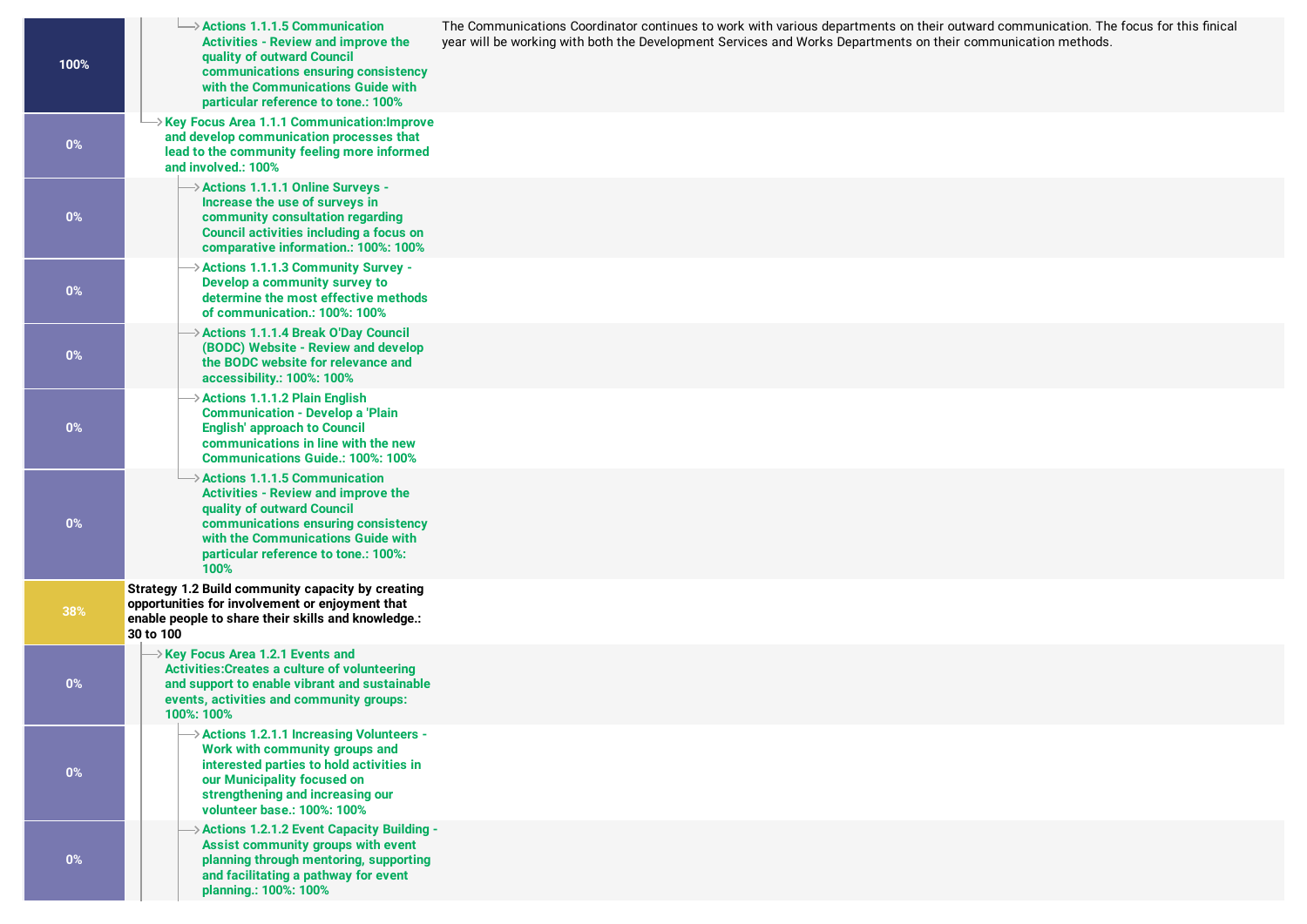| $\rightarrow$ Actions 1.2.1.3 Community Event<br>Support - Work with event organisers to<br>strengthen their capacity to deliver<br>events including events cancelled due<br>to COVID-19 by supporting them through<br>planning for the future events including<br><b>Public Health requirements.: 100%:</b><br>100%                                                                                                                                                                                                                                                                                                                                                                                                                                                                                                                                                                                                                                                                                                                                                                                                                                                                                                            |
|---------------------------------------------------------------------------------------------------------------------------------------------------------------------------------------------------------------------------------------------------------------------------------------------------------------------------------------------------------------------------------------------------------------------------------------------------------------------------------------------------------------------------------------------------------------------------------------------------------------------------------------------------------------------------------------------------------------------------------------------------------------------------------------------------------------------------------------------------------------------------------------------------------------------------------------------------------------------------------------------------------------------------------------------------------------------------------------------------------------------------------------------------------------------------------------------------------------------------------|
| $\rightarrow$ Actions 1.2.1.4 Event Attraction - Work<br>with event organisers and organisations<br>to develop and attract new events to the<br>area.: 100%: 100%                                                                                                                                                                                                                                                                                                                                                                                                                                                                                                                                                                                                                                                                                                                                                                                                                                                                                                                                                                                                                                                               |
| Xey Focus Area 1.2.1 Events and<br>Even though Covid is still impacting on some events within our community, Dragon Trail 2021 went ahead utilising a number of volunteers<br><b>Activities: Creates a culture of volunteering</b><br>who assisted in set up or provided food for the many riders who were part of the event. The forthcoming Pyengana Easter Competition will<br>and support to enable vibrant and sustainable<br>also utilise a number of new volunteers assisting with events. Council staff are continuing to work with event organisers to work through<br>Covid restrictions to ensure that they have support and connect them to volunteering organisations to assist with their events<br>events, activities and community groups:<br>100%                                                                                                                                                                                                                                                                                                                                                                                                                                                              |
| $\rightarrow$ Actions 1.2.1.1 Increasing Volunteers -<br>Community Services Project Officer and Manager, Community Services attended a Local Government Professionals forum where<br>Work with community groups and<br>Volunteering Tasmania presented trends for volunteers in Tasmania 2019 (pre COVID-19).<br>interested parties to hold activities in<br>It is evident that Volunteers in Tasmania (post COVID-19) have re-assessed their personal lives and the reasons they are now choosing to<br>our Municipality focused on<br>volunteer, which are generally more values and outcome based.<br>strengthening and increasing our<br>Volunteers now prefer to volunteer for organisations and community groups/events where they feel they are helping people or achieving<br>volunteer base.: 100%<br>outcomes and mentoring individuals, rather than attending meetings.<br>Locally, the Dragon Trail MTB event relied on Council Officers to source local volunteers for the event.<br>There were 12 volunteers sourced for the duration of the event with various supporting roles.<br>There will be an ongoing requirement for an increase in local volunteers on an annual basis with the Dragon Trail MTB event. |
| → Actions 1.2.1.2 Event Capacity Building - Dragon Trail MTB was held 18-20 March 2021 with 308 competitors and was a huge success. Council is currently undertaking an event<br>Assist community groups with event<br>review period with GEOCENTRIC Outdoors and Tasmania Police. There is also currently an economic impact survey being completed.<br>planning through mentoring, supporting<br>and facilitating a pathway for event<br>Ten Days on Island had 180 attendees over two days where Portland Memorial Hall, St Helens was transformed into a portal blending<br>planning.: 100%<br>present and past through this live multimedia event.<br>Van Diemen's Fiddles performed, who are three of lutruwita/ Tasmania's finest musicians - Julia Fredersdorff, Emily Sheppard and Rachel<br>Meyers. They made music inspired by dances, stories, people and the land, alongside electronics and visuals from Mac40Media's Caleb<br>Miller. This world premiere was curated in response to the communities of St Helens and its surrounds.                                                                                                                                                                             |
| Dragon Trail MTB was held 18-20 March 2021 with 308 competitors and was a huge success. Council is currently undertaking an event<br>$\rightarrow$ Actions 1.2.1.3 Community Event<br>Support - Work with event organisers to review period with GEOCENTRIC Outdoors and Tasmania Police. There is also currently an economic impact survey being completed.<br>strengthen their capacity to deliver<br>events including events cancelled due<br>to COVID-19 by supporting them through Ten Days on Island had 180 attendees over two days where Portland Memorial Hall, St Helens was transformed into a portal blending<br>present and past through this live multimedia event.<br>planning for the future events including<br><b>Public Health requirements.: 100%</b><br>Van Diemen's Fiddles performed, who are three of lutruwita/ Tasmania's finest musicians - Julia Fredersdorff, Emily Sheppard and Rachel<br>Meyers. They made music inspired by dances, stories, people and the land, alongside electronics and visuals from Mac40Media's Caleb<br>Miller. This world premiere was curated in response to the communities of St Helens and its surrounds.                                                           |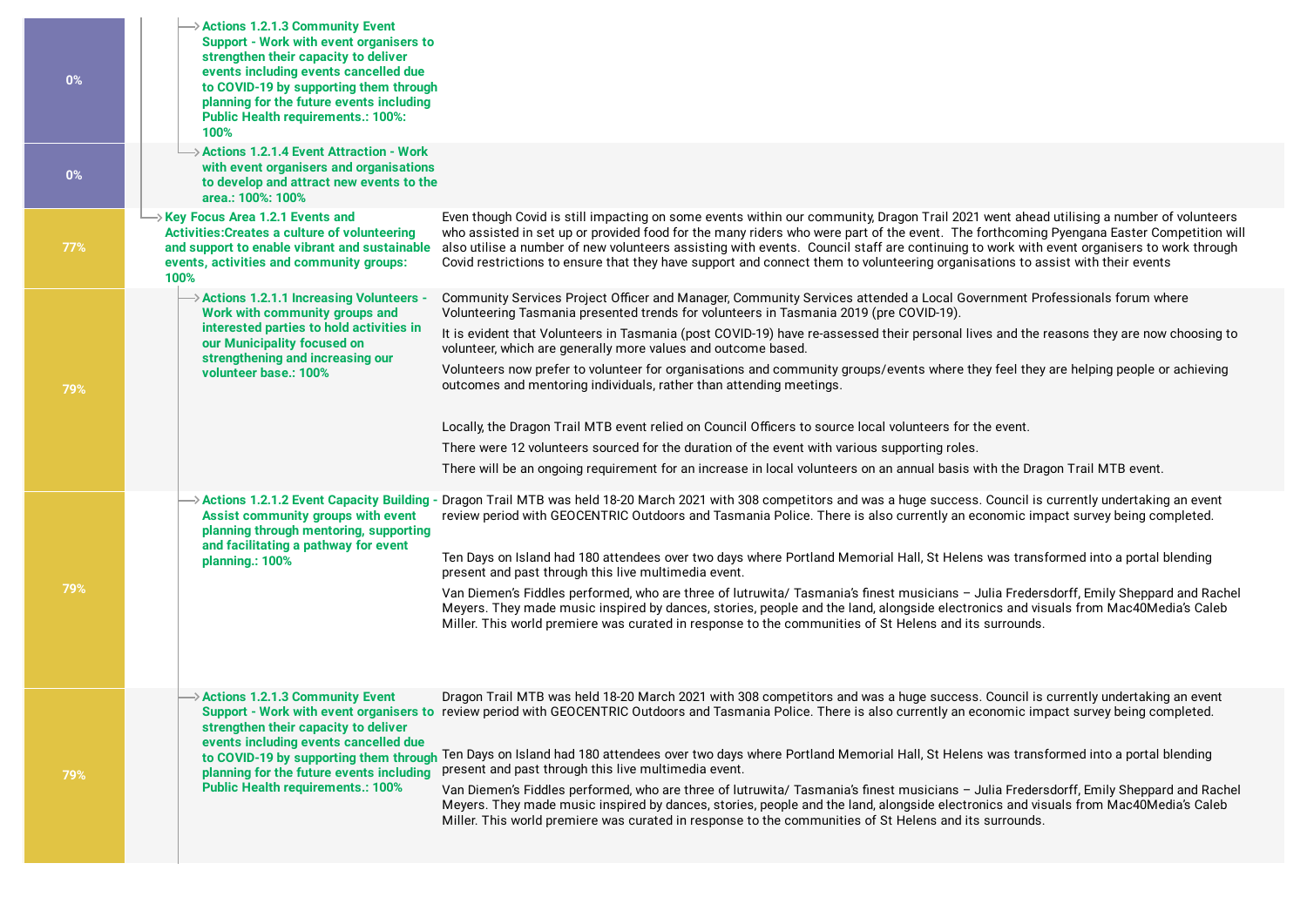| 70%   | Actions 1.2.1.4 Event Attraction - Work Council staff are continuing to work with external event organisers, an example of this was the new format for the Pyengana Easter<br>with event organisers and organisations Competition. This event had been held on a small scale but with a new organiser, numbers attending were a lot higher than previous years.<br>to develop and attract new events to the Council staff assisted the organiser with planning and completion documentation due to Covid.<br>area.: 100%                                                                                                                                                                              |
|-------|-------------------------------------------------------------------------------------------------------------------------------------------------------------------------------------------------------------------------------------------------------------------------------------------------------------------------------------------------------------------------------------------------------------------------------------------------------------------------------------------------------------------------------------------------------------------------------------------------------------------------------------------------------------------------------------------------------|
| 29%   | Strategy 1.3 Foster and support leadership within the<br>community to share the responsibility for securing<br>the future we desire.: 30 to 100                                                                                                                                                                                                                                                                                                                                                                                                                                                                                                                                                       |
| 58%   | $\rightarrow$ Key Focus Area 1.3.1 Community and Council<br>The primary activity in this area is completion of the Community engagement Framework, as noted in the updates this is dependent on<br><b>Collaboration: Work within a community</b><br>greater clarification in relation to future Local government Act requirements. In the meantime Council continues to refine and undertake<br>engagement framework which defines the<br>engagement activities.<br>relationship between the community and<br>Communication in relation to Township Plans is ongoing with a further update due during the forthcoming period.<br><b>Council in decision making and project</b><br>delivery.: 100%     |
| 75%   | → Actions 1.3.1.1 Community Engagement The Community Engagement Framework has been drafted and has been placed on hold until the Local Government Act Review has been<br><b>Framework - Based on feedback</b><br>completed as will contain guidelines on the content required in Community Engagement Frameworks.<br>received and involving community<br>consultation, develop and adopt a<br><b>Community Engagement Framework to</b><br>support Council activities.: 100%                                                                                                                                                                                                                           |
| 35%   | $\rightarrow$ Actions 1.3.1.2 Framework Integration -<br>We are still waiting on the findings from the recent Local Government Review. Once these findings have been published, we will be able to<br>finalise this document in line with the findings from this review<br><b>Embed the Community Engagement</b><br><b>Framework within Council activities.:</b><br>100%                                                                                                                                                                                                                                                                                                                              |
| 76%   | $\rightarrow$ Actions 1.3.1.3 Local Township Plans -<br>Updates in relation to progress of actions listed in the Township Plans have been requested from relevant Council officers in line with the<br>term of the current Township Plans. Once those updates have been provided, Township Plans will be updated and available for community<br><b>Develop and review Township Plans;</b><br>ensure items listed are considered in<br>members by June 2021. An update was provided in relation to Township Plans in the late part of 2020.<br>future budget decisions or source grant<br>funding; report back on a six (6)<br>monthly basis to communities on<br><b>Township Plan progress.: 100%</b> |
| 45%   | $\rightarrow$ Actions 1.3.1.4 Arts & Cultural Strategy<br>A request to meet with members of the committee has not as yet been actioned by the members of the Bay of Fires Arts committee.<br>- Work with the Bay of Fires Arts<br>Council staff will continue to try and work with the Bay of Fires Arts Committee to develop a strategy in line with current and future ideas.<br><b>Committee to review the Strategy and</b><br>reflect changes in an update of the<br>document.: 100%                                                                                                                                                                                                              |
| $0\%$ | $\rightarrow$ Key Focus Area 1.3.1 Community and Council<br><b>Collaboration: Work within a community</b><br>engagement framework which defines the<br>relationship between the community and<br><b>Council in decision making and project</b><br>delivery.: 100%: 100%                                                                                                                                                                                                                                                                                                                                                                                                                               |
| $0\%$ | $\rightarrow$ Actions 1.3.1.2 Framework Integration -<br><b>Embed the Community Engagement</b><br><b>Framework within Council activities.:</b><br>100%: 100%                                                                                                                                                                                                                                                                                                                                                                                                                                                                                                                                          |
| $0\%$ | > Actions 1.3.1.3 Local Township Plans -<br><b>Develop and review Township Plans;</b><br>ensure items listed are considered in<br>future budget decisions or source grant<br>funding; report back on a six (6)<br>monthly basis to communities on<br>Township Plan progress.: 100%: 100%                                                                                                                                                                                                                                                                                                                                                                                                              |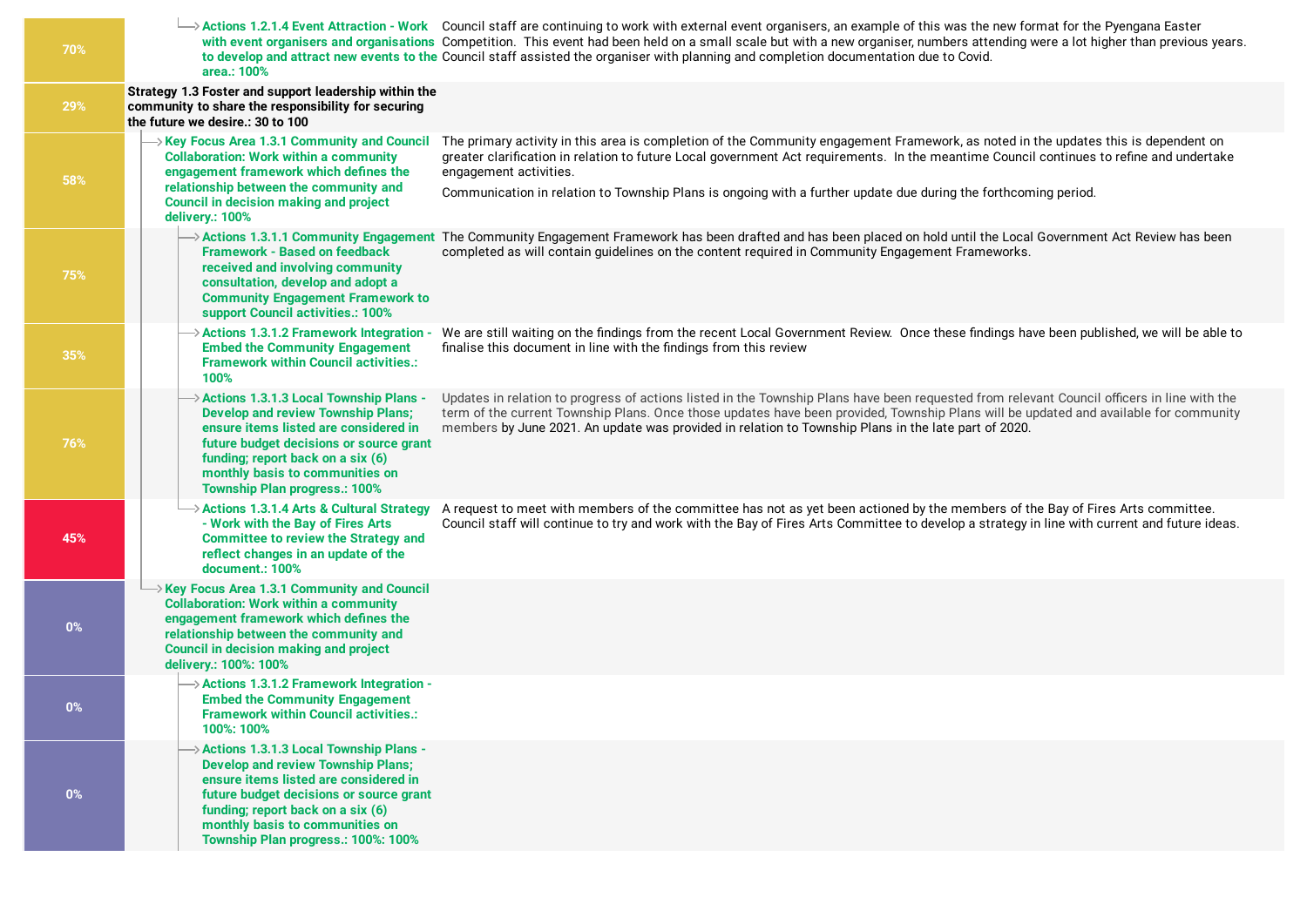| 0%                | $\rightarrow$ Actions 1.3.1.1 Community Engagement<br><b>Framework - Based on feedback</b><br>received and involving community<br>consultation, develop and adopt a<br><b>Community Engagement Framework to</b><br>support Council activities.: 100%: 100% |                                                                                                                                                                                                                                                                                                                                                                                                                                                                                          |
|-------------------|------------------------------------------------------------------------------------------------------------------------------------------------------------------------------------------------------------------------------------------------------------|------------------------------------------------------------------------------------------------------------------------------------------------------------------------------------------------------------------------------------------------------------------------------------------------------------------------------------------------------------------------------------------------------------------------------------------------------------------------------------------|
| 0%                | > Actions 1.3.1.4 Arts & Cultural Strategy<br>- Work with the Bay of Fires Arts<br><b>Committee to review the Strategy and</b><br>reflect changes in an update of the<br>document.: 100%: 100%                                                             |                                                                                                                                                                                                                                                                                                                                                                                                                                                                                          |
| 0%                | Strategy 1.4 Foster a range of community facilities<br>and programs which strengthen the capacity,<br>wellbeing and cultural identity of our community.: 30<br>to 100                                                                                      |                                                                                                                                                                                                                                                                                                                                                                                                                                                                                          |
| 0%                | Xey Focus Area 1.4.1 Community and Council<br><b>Collaboration: Work within a community</b><br>engagement framework which defines the<br>relationship between the community and<br><b>Council in decision making and project</b><br>delivery.              |                                                                                                                                                                                                                                                                                                                                                                                                                                                                                          |
| 75%               | $\rightarrow$ Actions 1.4.1.1 Implementation of the<br><b>Project</b>                                                                                                                                                                                      | Implementation of the Community Wellbeing Project commenced during this period. Key activities have included finalisation of<br>Break O'Day Community Wellbeing Pilot arrangements relating to delivery of the Wellbeing Certificate and the process for community members to participate in the project.<br>Following an Expression of Interest process, 30 members were selected with the first Workshop occuring on Saturday 20/3/2021.                                               |
| 0%                | Xey Focus Area 1.4.1 Community and Council<br><b>Collaboration: Work within a community</b><br>engagement framework which defines the<br>relationship between the community and<br><b>Council in decision making and project</b><br>delivery.: 100%        |                                                                                                                                                                                                                                                                                                                                                                                                                                                                                          |
| $0\%$             | $\rightarrow$ Actions 1.4.1.1 Implementation of the<br><b>Break O'Day Community Wellbeing Pilot</b><br>Project: 100%                                                                                                                                       |                                                                                                                                                                                                                                                                                                                                                                                                                                                                                          |
| <b>ECONOMY</b>    |                                                                                                                                                                                                                                                            |                                                                                                                                                                                                                                                                                                                                                                                                                                                                                          |
| <b>Current Co</b> | Goal                                                                                                                                                                                                                                                       | <b>Update</b>                                                                                                                                                                                                                                                                                                                                                                                                                                                                            |
| 37%               | <b>Strategy 2.1 Develop and highlight opportunities</b><br>which exist and can be realised in a manner that<br>respects the natural environment and lifestyle of the<br>Break O'Day area.: 30 to 100                                                       |                                                                                                                                                                                                                                                                                                                                                                                                                                                                                          |
| 69%               | → Key Focus Area 2.1.1 Opportunities:Prepare<br>and maintain an economic prospectus which<br>details opportunities; infrastructure and land<br>availability; and local resources.: 100%                                                                    | Activity in this Area has generally been focussed on responding to opportunities and activities which relate to the work of other<br>organisations and whilst the Economic Development Officer role has been vacant we have still been making progress in this area.<br>Completion and publication of the Prospectus has been important achievement. The focus on understanding Break O'Day population<br>challenges is now underway with a workshop presentation planned for June 2021. |
| 100%              | $\rightarrow$ Actions 2.1.1.1 Economic Prospectus -<br><b>Promote availability of the Economic</b><br>Prospectus and maintain relevance as<br>additional or updated information<br>becomes available.: 100%                                                | The Prospectus is now complete and has been uploaded to our website. Availability has been promoted to key stakeholders and State<br>Government agencies.                                                                                                                                                                                                                                                                                                                                |
|                   |                                                                                                                                                                                                                                                            |                                                                                                                                                                                                                                                                                                                                                                                                                                                                                          |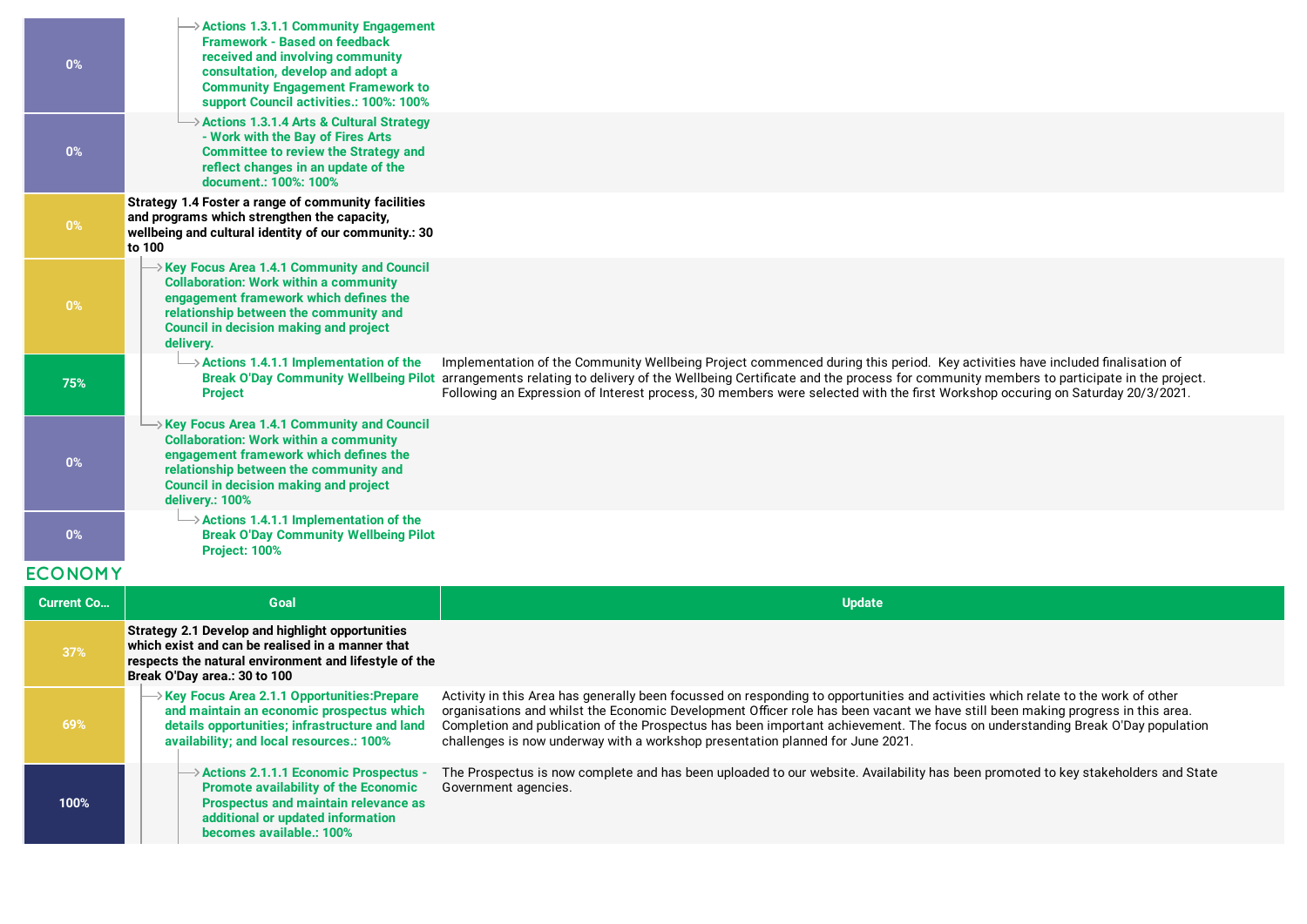| 75%   | $\rightarrow$ Actions 2.1.1.2 Irrigation Projects -<br>Support the investigations by Tas<br>Irrigation for construction of<br>infrastructure servicing the eastern end<br>of the Fingal Valley.: 100%                                                                                             | Council participation in this project is ongoing with the General Manager attending the public launch of the proposed project at Avoca on<br>18/9/2020 which outlined the nature of the project. Option for a briefing to Councillors will considered once the project progresses to the<br>next stage of commitment to proceed. Project involves the establishment of a large dam north of Fingal off the Fingal-Mathinna valley with<br>transmission via streams to cover the area through to Epping Forest.                                                                                                                                                                                     |
|-------|---------------------------------------------------------------------------------------------------------------------------------------------------------------------------------------------------------------------------------------------------------------------------------------------------|----------------------------------------------------------------------------------------------------------------------------------------------------------------------------------------------------------------------------------------------------------------------------------------------------------------------------------------------------------------------------------------------------------------------------------------------------------------------------------------------------------------------------------------------------------------------------------------------------------------------------------------------------------------------------------------------------|
| $0\%$ | > Actions 2.1.1.3 Agriculture<br><b>Opportunities - Research and examine</b><br>potential opportunities to develop<br>agriculture and horticulture within the<br><b>Break O'Day Council area with a</b><br>particular focus on the Fingal Valley.:<br>100%                                        | No activity at this stage, linked to Irrigation project                                                                                                                                                                                                                                                                                                                                                                                                                                                                                                                                                                                                                                            |
| 75%   | > Actions 2.1.1.4 Circular Economy -<br>Participate in projects focused on<br>developing the Circular Economy at the<br>regional and local level.: 100%                                                                                                                                           | Council is actively participating in the Aspire Circular Economy project being facilitated through NTDC. Local businesses are being referred<br>to the ASPIRE project or in the situation where there is a substantial opportunity they are being referred to NTDC. Council continues to<br>focus on integrating its recycling activities where possible in circular economy initiatives.                                                                                                                                                                                                                                                                                                          |
| 75%   | $\rightarrow$ Actions 2.1.1.5 Population Strategy -<br>Provide funding support and participate<br>in the regional approach being delivered<br>by Northern Tasmania Development<br><b>Corporation (NTDC).: 100%</b>                                                                                | Participation in NTDC Population Attraction program continues with the GM participating in meetings of the working group. Population<br>attraction is linked to the Northern Tas jobs project which is a key part of attracting people to the State. Break O'Day Employment Connect<br>project will feed into this project as well. Contact made with Demographer, Lisa Denny and tentative workshop for early June for Councillors<br>and staff.                                                                                                                                                                                                                                                  |
| 75%   | > Actions 2.1.1.6 Growing the Population -<br>Work with UTas, Institute for the Study<br>of Social Change to develop a clear<br>understanding of the Break O'Day (BOD)<br>situation and potential strategies<br><b>Council can focus on to meet the</b><br>challenges of population change.: 100% | Following contact being made with the Institute of Social Change and Lisa Denny who is a demographer previously working with UTas, it has<br>been decided to work with Lisa Denny on this project focussed on developing a greater understanding of the situation regarding our<br>population. The focus is on:<br>· Discussion about the Silver and White Economies and how we might address this<br>· Impact on and potential changes in Infrastructure and Services we deliver<br>· Potential impact of Covid<br>· Strategies to address population decline<br>Opportunities which may exist for us.<br>Due to existing commitments it is likely that a workshop will not occur until June 2021 |
| 75%   | > Actions 2.1.1.7 Aged Housing - Pursue<br>investment in construction of<br>Independent Living Units in the area.:<br>100%                                                                                                                                                                        | No direct action at this stage. Monitoring the situation regarding Council land at Annie Street and what opportunity may exist as this land is<br>developed.                                                                                                                                                                                                                                                                                                                                                                                                                                                                                                                                       |
| 75%   | > Actions 2.1.1.8 Public Housing - Lobby<br>and work with the State Government<br>and housing providers to build new<br>public housing.: 100%                                                                                                                                                     | No direct action at this stage. Council is aware of project being pursued by Centacare Evolve housing in relation to affordable housing                                                                                                                                                                                                                                                                                                                                                                                                                                                                                                                                                            |
| 80%   | $\rightarrow$ Key Focus Area 2.1.2 Tourism: Broadening,<br>lengthening and improving the visitor<br>experience through development of<br>attractions and activities; promotion and<br>signage; and great customer service.: 100%                                                                  | A broad range of activities is underway in this Area which reflects the important role that Tourism plays in the Break O'Day area. Sound<br>progress is being made on the majority of the activities with the exception of the review of visitor information provision. Council officers<br>continue to push this with East Coast Tasmania Tourism though it is unlikely that we will see an outcome in the current reporting year.<br>Commencement of the Bay of Fires Master Plan process has occured and this will be a major focus during the balance of this year through<br>to the end of 2021.                                                                                              |
| 50%   | $\rightarrow$ Actions 2.1.2.1 Visitor Information<br><b>Provision - Work with East Coast</b><br><b>Tasmania Tourism (ECTT) to</b><br>strategically review the provision of<br>visitor information services on the East<br><b>Coast.: 100%</b>                                                     | Progress with this matter continues to be a source of some frustration due to the reliance on Tasmanian Government strategy for visitor<br>information provision and need for East Coast Tasmania Tourism (ECTT) to provide leadership. BODC have included the item as a KPI within<br>the Memorandum of Understanding with ECTT. In the first part of the year, discussions with ECTT have centered on a solution being brought<br>into place to address the situation with Glamorgan-Spring Bay Council closing Visitor Information Centres. Tourism Tasmania engaged<br>consultants to undertake an analysis and to develop a solution.                                                         |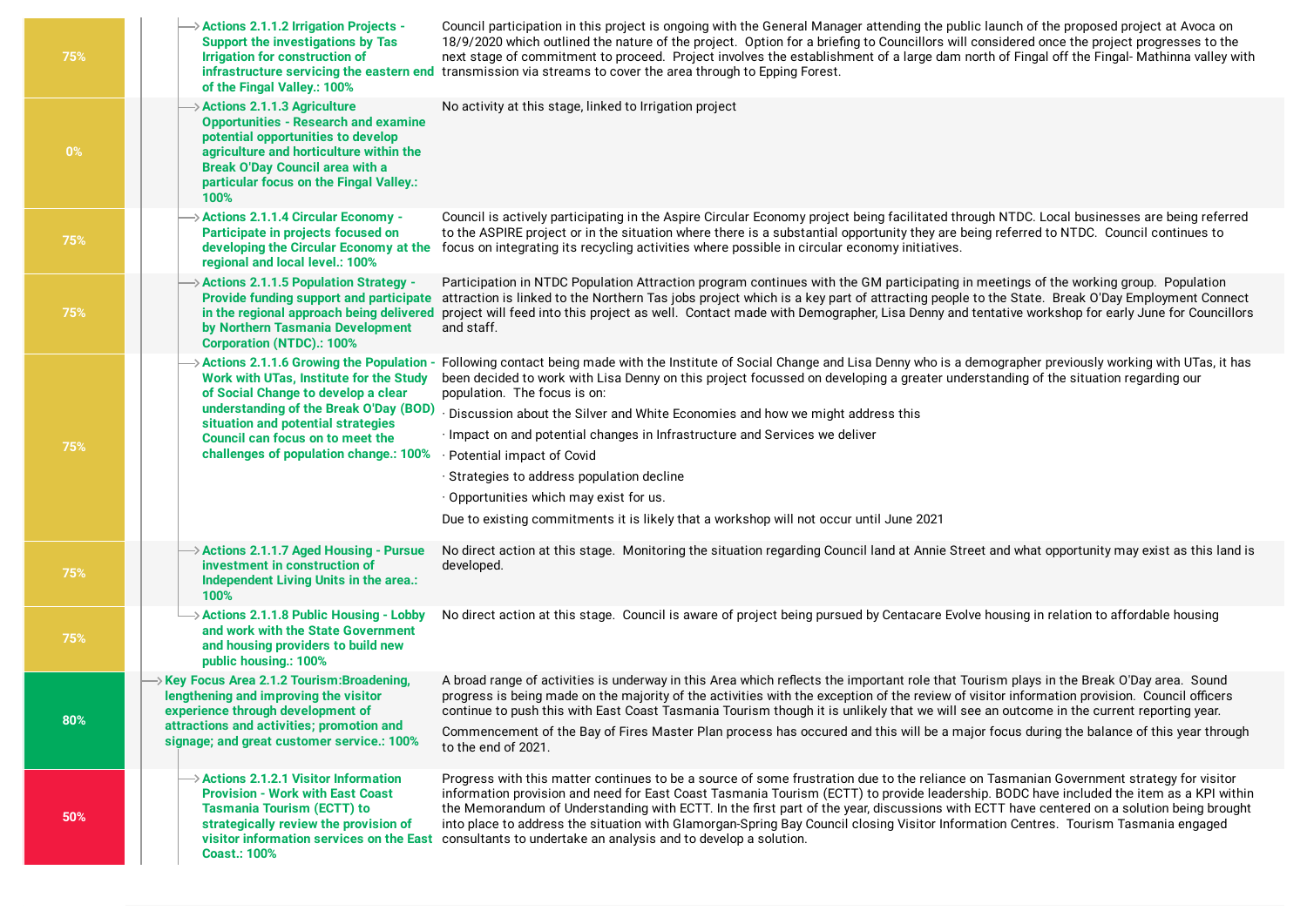|      | $\rightarrow$ Actions 2.1.2.2 Marketing - Develop a<br>winter marketing strategy for the area<br>which aligns with Tourism Tasmania<br>and East Coast Tasmania Tourism<br>(ECTT) activities.: 100% | Communications coordinator has been working with the Chamber of Commerce on implementing a winter TV campaign that uses the idea<br>and footage from the Top Tassie Town Campaign.<br>They also continue to work with East Coast Tourism Tasmania and Tourism Tasmania in identifying topics and campaigns for promotion<br>through their channels.                                                                                                                                                                                                                                                                                                   |
|------|----------------------------------------------------------------------------------------------------------------------------------------------------------------------------------------------------|-------------------------------------------------------------------------------------------------------------------------------------------------------------------------------------------------------------------------------------------------------------------------------------------------------------------------------------------------------------------------------------------------------------------------------------------------------------------------------------------------------------------------------------------------------------------------------------------------------------------------------------------------------|
| 100% |                                                                                                                                                                                                    | Both East Coast Tasmania Tourism and Tourism Tasmania have their own winter campaigns running that promote our region. The<br>Communications Coordinator has been keeping abreast of these and looking for ways to leverage off of these.                                                                                                                                                                                                                                                                                                                                                                                                             |
|      |                                                                                                                                                                                                    | The Communications Coordinator has also been working on more promotion of the MTB trails in winter to continue growing our winter<br>market in order to flatten the trough our local businesses experience at this time of the year.                                                                                                                                                                                                                                                                                                                                                                                                                  |
|      |                                                                                                                                                                                                    | The local Destination Action Plan group and the Bay of Fires Winter Arts Festival is also being supported by Council both in funding and<br>resourcing to enhance the Winter Arts Festival.                                                                                                                                                                                                                                                                                                                                                                                                                                                           |
|      | $\rightarrow$ Actions 2.1.2.3 Mountain Bike (MTB)                                                                                                                                                  | We have just sent out our Summer visitation survey to businesses. This year there has been a slow take up so the Communications<br>Data - Collate Tourism data to develop a Coordinator is working through ways that we could increase this.                                                                                                                                                                                                                                                                                                                                                                                                          |
|      | report on the impact that the MTB trails<br>are having and identify gaps.: 100%                                                                                                                    | We have also asked the Dragon Trail organisers to add some questions to their event survey regarding the trails and look forward to seeing<br>this information back.                                                                                                                                                                                                                                                                                                                                                                                                                                                                                  |
|      |                                                                                                                                                                                                    | Next financial year the MTB specific survey will be revisited in terms of delivery.                                                                                                                                                                                                                                                                                                                                                                                                                                                                                                                                                                   |
|      |                                                                                                                                                                                                    | The Business Survey for the winter months has just been collated and includes a comparison year on year.                                                                                                                                                                                                                                                                                                                                                                                                                                                                                                                                              |
| 91%  |                                                                                                                                                                                                    | The summer survey will be sent out at the end of February to our business data base and will include key findings and a copy of the winter<br>data.                                                                                                                                                                                                                                                                                                                                                                                                                                                                                                   |
|      |                                                                                                                                                                                                    | The New resident survey has been sent to 532 people and has returns 148 surveys. The data to date reveals:                                                                                                                                                                                                                                                                                                                                                                                                                                                                                                                                            |
|      |                                                                                                                                                                                                    | • 59% of people moving to the area are from Tasmania<br>• Around 50% of people move to our area for lifestyle<br>• The majority of people moving to our area are over the age of 45<br>• 51% have bought their property as a residence<br>• 27% were influenced by the MTB trails to move here                                                                                                                                                                                                                                                                                                                                                        |
| 63%  | Plan for the Bay of Fires area.: 100%                                                                                                                                                              | $\rightarrow$ Actions 2.1.2.4 Bay of Fires Master Plan Invitations have been sent to identified Steering Group Committee members. Expressions of interest have been called for 2 community<br>- Liaise with the State Government and members, a local environmental group member. We have also requested a local indigenous person to be part of the Steering Committee as<br>other stakeholders to develop a Master well. Once positions are filled, a member will be set up. A chair has been appointed, that being Annette Hughes                                                                                                                  |
|      |                                                                                                                                                                                                    | $\rightarrow$ Actions 2.1.2.5 Visitor Information Sites Information has been developed for the three sites, Scamander, Fingal and St Marys.                                                                                                                                                                                                                                                                                                                                                                                                                                                                                                           |
| 92%  | - Redevelop information for tourism<br>sites.: 100%                                                                                                                                                | This is now with a graphic designer. One hurdle that we have hit is the lack of photography available in the Valley area. The Communications<br>Coordinator is working this through addressing this with East Coast Tourism.                                                                                                                                                                                                                                                                                                                                                                                                                          |
|      |                                                                                                                                                                                                    | Updated Information for the static visitor information sites is currently in development. The Communications Coordinator is working with<br>East Coast Tasmania Tourism to ensure the information at each site is consistent with messaging that they have been promoting.                                                                                                                                                                                                                                                                                                                                                                            |
| 64%  | $\rightarrow$ Actions 2.1.2.6 Fingal Valley Tourism -<br><b>Support Fingal Valley Community</b><br>groups to undertake tourism activities<br>and projects.: 100%                                   | Expressions of interest have been called from organisations to develop a Recreational Trails Strategy. As part of this process, communities<br>will be consulted as to how they see recreational spaces developed and what they will look like.                                                                                                                                                                                                                                                                                                                                                                                                       |
| 100% | > Actions 2.1.2.7 St Helens Destination<br><b>Action Plan (DAP) - Review involvement</b><br>with the DAP Committee.: 100%                                                                          | Support for the St Helens Destination Action Plan (DAP) committee has been provided during the initial part of the year and at the October<br>DAP meeting the Communications Coordinator stood down as Scribe for the group and reiterated the need for Council to support and<br>facilitate rather than lead the group. The October meeting was a positive meeting that saw 12 new members at the table bringing fresh<br>ideas and renewed enthusiasm The group has been stepping up in recent months and they are currently working closely with the Bay of Fires<br>Winter Arts Festival committee in order to help them grow their annual event. |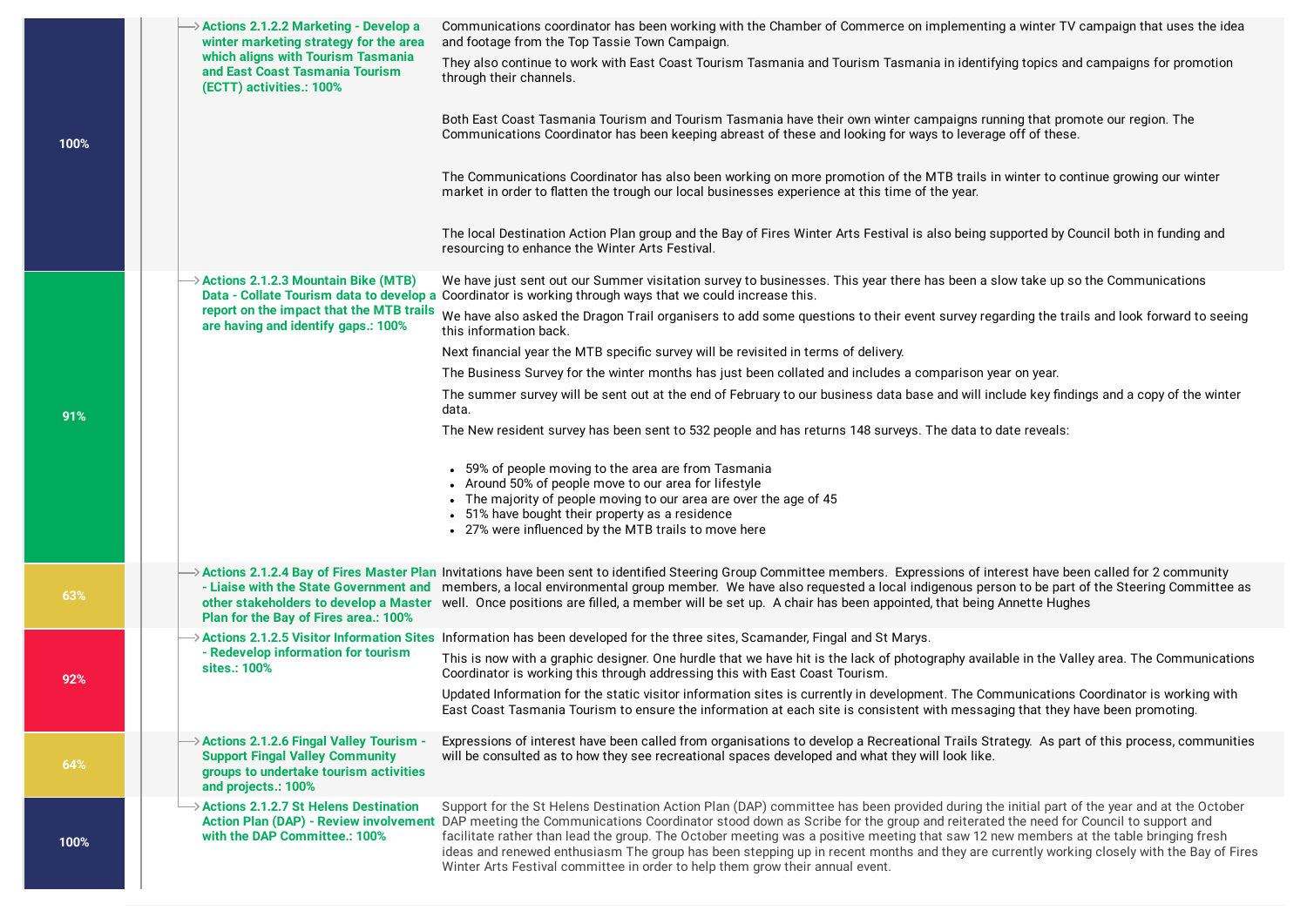| $0\%$ | Xey Focus Area 2.1.1 Opportunities: Prepare<br>and maintain an economic prospectus which<br>details opportunities; infrastructure and land<br>availability; and local resources.: 100%: 100%                                                                                                                    |
|-------|-----------------------------------------------------------------------------------------------------------------------------------------------------------------------------------------------------------------------------------------------------------------------------------------------------------------|
| $0\%$ | $\rightarrow$ Actions 2.1.1.7 Aged Housing - Pursue<br>investment in construction of<br>Independent Living Units in the area.:<br>100%: 100%                                                                                                                                                                    |
| $0\%$ | $\rightarrow$ Actions 2.1.1.2 Irrigation Projects -<br>Support the investigations by Tas<br>Irrigation for construction of<br>infrastructure servicing the eastern end<br>of the Fingal Valley.: 100%: 100%                                                                                                     |
| 0%    | $\rightarrow$ Actions 2.1.1.6 Growing the Population -<br>Work with UTas, Institute for the Study<br>of Social Change to develop a clear<br>understanding of the Break O'Day (BOD)<br>situation and potential strategies<br>Council can focus on to meet the<br>challenges of population change.: 100%:<br>100% |
| $0\%$ | $\rightarrow$ Actions 2.1.1.5 Population Strategy -<br>Provide funding support and participate<br>in the regional approach being delivered<br>by Northern Tasmania Development<br><b>Corporation (NTDC).: 100%: 100%</b>                                                                                        |
| 0%    | $\rightarrow$ Actions 2.1.1.3 Agriculture<br><b>Opportunities - Research and examine</b><br>potential opportunities to develop<br>agriculture and horticulture within the<br><b>Break O'Day Council area with a</b><br>particular focus on the Fingal Valley.:<br>100%: 100%                                    |
| $0\%$ | → Actions 2.1.1.4 Circular Economy -<br>Participate in projects focused on<br>developing the Circular Economy at the<br>regional and local level.: 100%: 100%                                                                                                                                                   |
| $0\%$ | $\rightarrow$ Actions 2.1.1.8 Public Housing - Lobby<br>and work with the State Government<br>and housing providers to build new<br>public housing.: 100%: 100%                                                                                                                                                 |
| $0\%$ | $\rightarrow$ Actions 2.1.1.1 Economic Prospectus -<br><b>Promote availability of the Economic</b><br>Prospectus and maintain relevance as<br>additional or updated information<br>becomes available.: 100%: 100%                                                                                               |
| $0\%$ | → Key Focus Area 2.1.2 Tourism:Broadening,<br>lengthening and improving the visitor<br>experience through development of attrand<br>activities; promotion and signage; and great<br>customer service.: 100%: 100%                                                                                               |
|       |                                                                                                                                                                                                                                                                                                                 |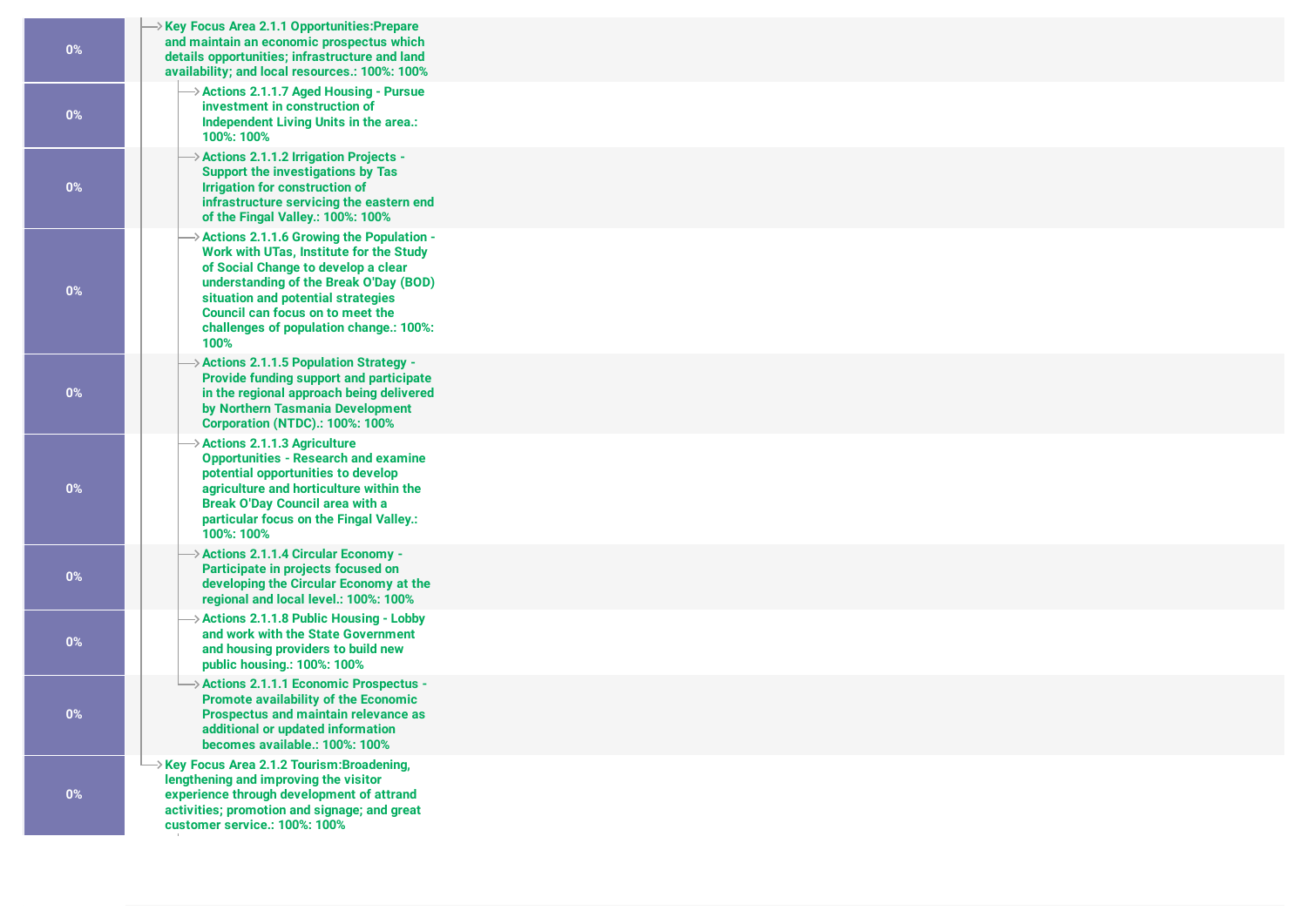| $0\%$ | Actions 2.1.2.4 Bay of Fires Master Plan<br>- Liaise with the State Government and<br>other stakeholders to develop a Master<br>Plan for the Bay of Fires area.: 100%:<br>100%                                                                 |
|-------|------------------------------------------------------------------------------------------------------------------------------------------------------------------------------------------------------------------------------------------------|
| $0\%$ | $\rightarrow$ Actions 2.1.2.1 Visitor Information<br><b>Provision - Work with East Coast</b><br><b>Tasmania Tourism (ECTT) to</b><br>strategically review the provision of<br>visitor information services on the East<br>Coast.: 100%: 100%   |
| $0\%$ | → Actions 2.1.2.2 Marketing - Develop a<br>winter marketing strategy for the area<br>which aligns with Tourism Tasmania<br>and East Coast Tasmania Tourism<br>(ECTT) activities.: 100%: 100%                                                   |
| $0\%$ | > Actions 2.1.2.3 Mountain Bike (MTB)<br>Data - Collate Tourism data to develop a<br>report on the impact that the MTB trails<br>are having and identify gaps.: 100%:<br>100%                                                                  |
| $0\%$ | $\rightarrow$ Actions 2.1.2.6 Fingal Valley Tourism -<br><b>Support Fingal Valley Community</b><br>groups to undertake tourism activities<br>and projects.: 100%: 100%                                                                         |
| $0\%$ | $\rightarrow$ Actions 2.1.2.7 St Helens Destination<br><b>Action Plan (DAP) - Review involvement</b><br>with the DAP Committee.: 100%: 100%                                                                                                    |
| $0\%$ | $\rightarrow$ Actions 2.1.2.5 Visitor Information Sites<br>- Redevelop information for tourism<br>sites.: 100%: 100%                                                                                                                           |
| $0\%$ | Strategy 2.2 Provision of relevant training and skills<br>development programs to create a workforce for the<br>future that meets the changing needs of business.:<br>30 to 100                                                                |
| $0\%$ | → Key Focus Area 2.2.1 Employment: Create a<br>variety of jobs that will reduce the seasonality<br>of the local economy and provide ample<br>opportunities for youth to remain in the area.:<br>100%: 100%                                     |
| $0\%$ | $\rightarrow$ Actions 2.2.1.3 Jobs Action Package -<br>Participate actively in the project being<br>facilitated by the Fingal Valley<br><b>Neighbourhood House FVNH) which</b><br>focuses on addressing barriers to<br>employment.: 100%: 100% |
| $0\%$ | $\rightarrow$ Actions 2.2.1.1 Economic Development<br><b>Assistance - Provide direct support for</b><br>new and existing businesses wishing to<br>establish or expand activities.: 100%:<br>100%                                               |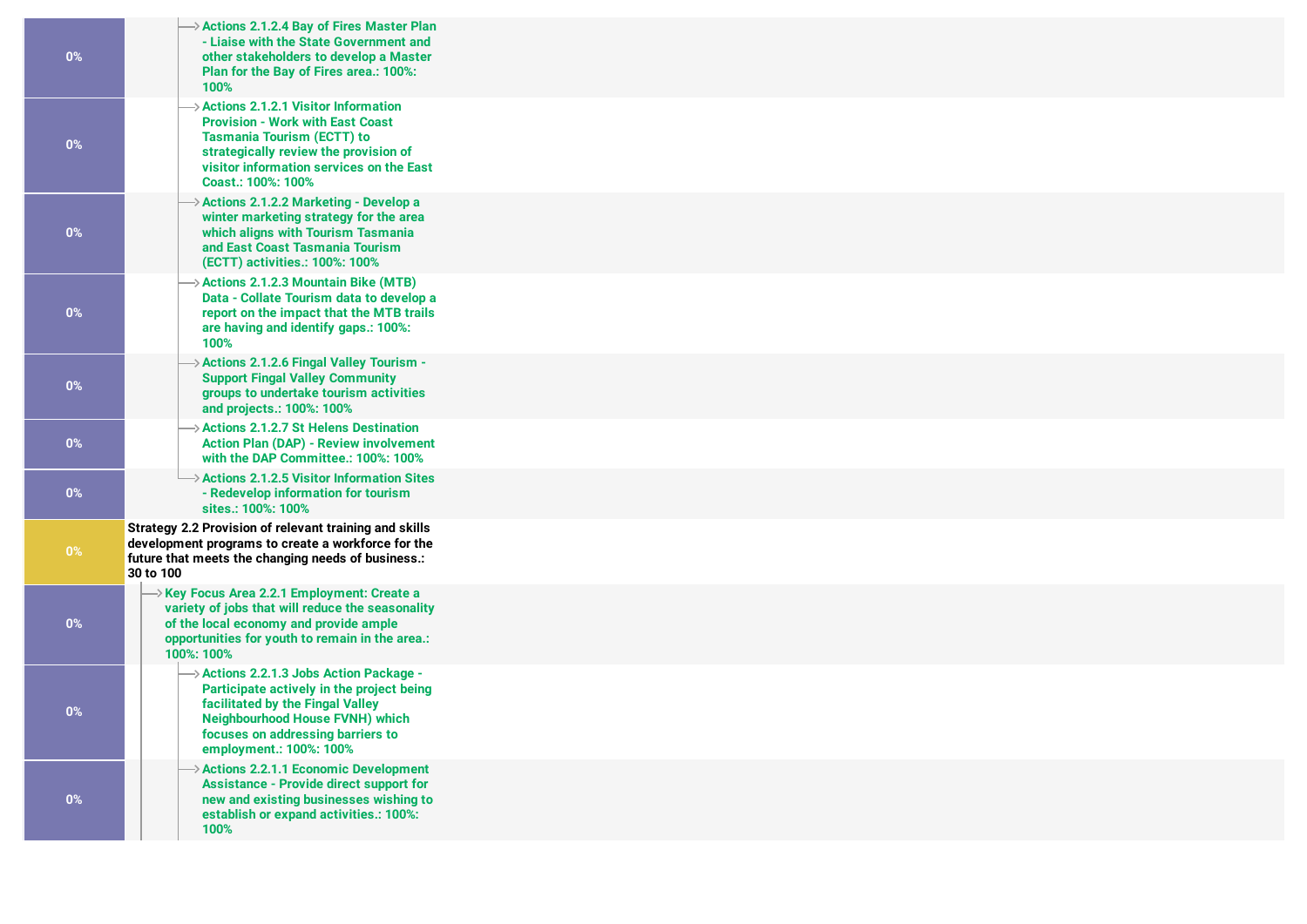| 0%    | $\rightarrow$ Actions 2.2.1.4 Business Opportunities -<br><b>Research and examine opportunities</b><br>that could create jobs in Break O'Day<br>(BOD).: 100%: 100%                                                           |                                                                                                                                                                                                                                                                                                                                                                                                                                                                                                                                                                                                                                                                                                                                   |
|-------|------------------------------------------------------------------------------------------------------------------------------------------------------------------------------------------------------------------------------|-----------------------------------------------------------------------------------------------------------------------------------------------------------------------------------------------------------------------------------------------------------------------------------------------------------------------------------------------------------------------------------------------------------------------------------------------------------------------------------------------------------------------------------------------------------------------------------------------------------------------------------------------------------------------------------------------------------------------------------|
| $0\%$ | $\rightarrow$ Actions 2.2.1.2 Business Enterprise<br>Centre (BEC) - Support the activities of<br>the BEC with a focus on business start-<br>ups and expansion of existing<br>businesses.: 100%: 100%                         |                                                                                                                                                                                                                                                                                                                                                                                                                                                                                                                                                                                                                                                                                                                                   |
| 57%   | → Key Focus Area 2.2.1 Employment: Create a<br>variety of jobs that will reduce the seasonality<br>of the local economy and provide ample<br>100%                                                                            | Solid progress is being made in this area with the Break O'Day Employment Connect project provng to be very successful in unlocking and<br>facilitating employment opportunities in the Break O'Day area. Business support is another key related area with Council continuing to<br>provide support in a number of areas. Due to resourcing availability researching and examining opportunities to create jobs in Break O'Day in<br>opportunities for youth to remain in the area.: a proactive manner has not been progressing as planned.                                                                                                                                                                                     |
| 75%   | $\rightarrow$ Actions 2.2.1.1 Economic Development<br><b>Assistance - Provide direct support for</b><br>establish or expand activities.: 100%                                                                                | Assistance to new and existing businesses is ongoing through Council officers pending recruitment of a new Economic Development Officer<br>as well as the Break O'Day Business Enterprise Centre. Additional support was provided to existing businesses through the Care Call<br>new and existing businesses wishing to activities which occurred as part of Council's response to COVID 19. The St Helens VIC has been offering assistance to businesses to list<br>on the Australian Tourism Data Warehouse.                                                                                                                                                                                                                   |
| 75%   | > Actions 2.2.1.2 Business Enterprise<br>Centre (BEC) - Support the activities of<br>the BEC with a focus on business start-<br>ups and expansion of existing<br>businesses.: 100%                                           | Ongoing support is being provided to the Business Enterprise Centre through referrals to the BEC and assisting their clients with<br>information. BEC will provide a presentation to Council in March 2021 regarding activities and to secure ongoing support.                                                                                                                                                                                                                                                                                                                                                                                                                                                                    |
|       | > Actions 2.2.1.3 Jobs Action Package -<br>Participate actively in the project being<br>facilitated by the Fingal Valley<br><b>Neighbourhood House FVNH) which</b><br>focuses on addressing barriers to<br>employment.: 100% | Project Team: The Break O'Day Employment Connect (BODEC) project team attended the UTAS funded Project review for 'Informing Key<br>Influencers: Education and Career Pathway Choices'. The project has been running for 18 months (extended from the initial 12 months<br>because of the COVID restrictions) and Council's Community Services Project Officer is on the local Working Party, along with 7 other locally<br>identified 'Key Influencers'.<br>The findings that were presented were that there is an identified need for Careers Expo type events to be held, where young people and their<br>parents can attend to learn about potential pathways and supports that are available for accessing higher education. |
|       |                                                                                                                                                                                                                              | Job Seekers - There has been an increase in profession and experienced jobseekers walking into the BODEC office seeking employment<br>locally. Over a third of the Jobseekers have been successfully matched to valuable employment.                                                                                                                                                                                                                                                                                                                                                                                                                                                                                              |
| 79%   |                                                                                                                                                                                                                              | 90% of Jobseekers are not registered with Centrelink and therefore now able to access local information on what is available for<br>employment.                                                                                                                                                                                                                                                                                                                                                                                                                                                                                                                                                                                   |
|       |                                                                                                                                                                                                                              | Training - The Project team are actively seeking training solutions to fit local need and on an individual basis. They have secured training<br>for Equine Husbandry, Traffic Control, Retail Cert III and Sport and Recreation Certificate III. All are now permanently employed with<br>businesses in the specified industries.                                                                                                                                                                                                                                                                                                                                                                                                 |
|       |                                                                                                                                                                                                                              | Key Barriers to Employment - It has been identified throughout both the project planning and delivery phases that the two main barriers to<br>employment are lack of available childcare and very limited transport options.                                                                                                                                                                                                                                                                                                                                                                                                                                                                                                      |
|       |                                                                                                                                                                                                                              | The Project team are currently working closely with local Childcare providers to try and promote Family Day Care education on training and<br>promoting within the Break O'Day community.                                                                                                                                                                                                                                                                                                                                                                                                                                                                                                                                         |
| $0\%$ | <b>Research and examine opportunities</b><br>that could create jobs in Break O'Day<br>(BOD).: 100%                                                                                                                           | $\rightarrow$ Actions 2.2.1.4 Business Opportunities - No direct activity in this area during the period                                                                                                                                                                                                                                                                                                                                                                                                                                                                                                                                                                                                                          |
| 43%   | Strategy 2.3 Create a positive brand which draws on<br>the attractiveness of the area and lifestyle to entice<br>people and businesses to live and work in Break<br>O'Day.: 30 to 100                                        |                                                                                                                                                                                                                                                                                                                                                                                                                                                                                                                                                                                                                                                                                                                                   |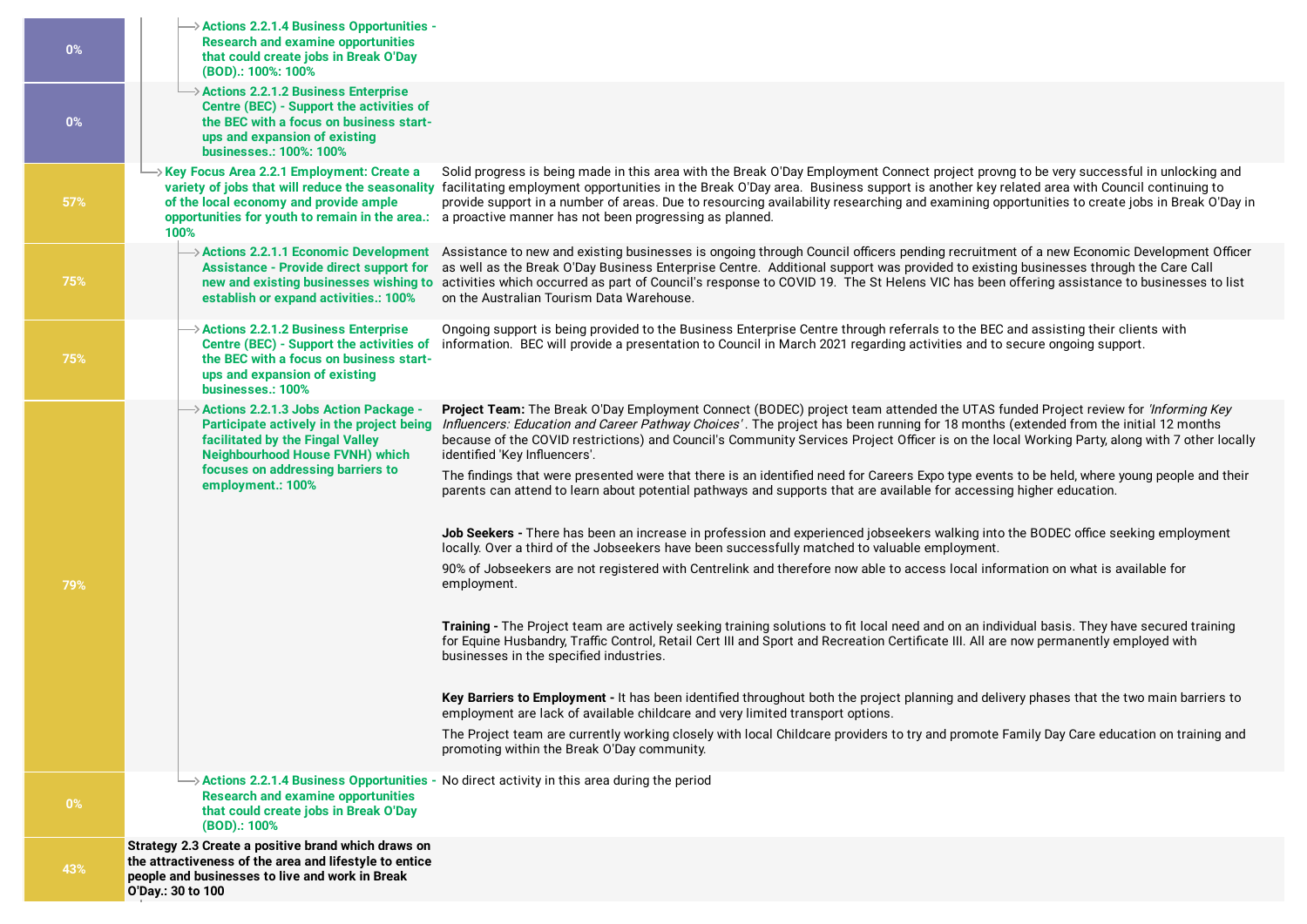| $0\%$              | → Key Focus Area 2.3.1 Brand<br><b>Development: Undertake and identify</b><br>opportunities to develop a positive brand for<br>Break O'Day Council and the area.: 100%: 100%                                                                                          |                                                                                                                                                                                                                                                                                                                                                                                                                                                                                          |
|--------------------|-----------------------------------------------------------------------------------------------------------------------------------------------------------------------------------------------------------------------------------------------------------------------|------------------------------------------------------------------------------------------------------------------------------------------------------------------------------------------------------------------------------------------------------------------------------------------------------------------------------------------------------------------------------------------------------------------------------------------------------------------------------------------|
| 86%                | $\rightarrow$ Key Focus Area 2.3.1 Brand<br><b>Development: Undertake and identify</b><br>opportunities to develop a positive brand for<br><b>Break O'Day Council and the area.: 100%</b>                                                                             | Brand development for our region has been extremely positive and is reflected in visitation data collated as part of the Business Surveys.<br>The Communications Coordinator worked with the Break O'Day Chamber of Commerce to develop St Helens as our Tassie's Top Tourism<br>Town entry which we won. This has resulted in significant marketing of our area through the Spirit of Tasmania's networks. We will not see<br>the benefits of this however until borders fully re-open. |
|                    |                                                                                                                                                                                                                                                                       | Marketing of the St Helens MTB trails has also resulted in a significant increase in visitation to the trails. Most recently Tourism Tasmania<br>has funded FLOW MTB to develop two videos on our trails which will reach tens of thousands of viewers through FLOW's Channels. The<br>Trails have also featured in numerous publications including Australian Mountain Bike, Revolution and MTB Australia magazines                                                                     |
| $0\%$              | Strategy 2.4 Support and encourage innovation and<br>growth in the economy through local leadership;<br>infrastructure provision; support services and<br>customer focused service delivery.: 30 to 100                                                               |                                                                                                                                                                                                                                                                                                                                                                                                                                                                                          |
| 75%                | $\rightarrow$ Key Focus Area 2.4.1 Support: Integrate and<br>simplify processes and services to facilitate<br>the development and growth of businesses.:<br>100%                                                                                                      | Improvements in this area of service delivery are closely linked to a major State Government project, iPLAN and as such we have no control<br>over progress. It is anticipated it will come on line this reporting year.                                                                                                                                                                                                                                                                 |
| 75%                | enable online development queries and Implemented.<br>online submission of development<br>applications. Result - simplified Council<br>processes and integration with I-PLAN.:<br>100%                                                                                | Actions 2.4.1.1 I-PLAN - Participate with Meeting held with State Government Representatives on 23rd July 2020 who provided an update and confirmed that trial platform is planned<br>the State Government I-PLAN project to to be ready early 2021.Council staff have prepared Flow Charts for Approval Processes which are currently in Draft Format and soon to be                                                                                                                    |
| 75%                | $\rightarrow$ Actions 2.4.1.2 Business Community<br><b>Leadership - Support the development</b><br>of strong leadership in the community<br>to facilitate overall development and<br>growth.: 100%                                                                    | Focus has been on supporting the Break O'Day Chamber of Commerce and Tourism as well as encouraging the growth of the St Helens<br><b>Destination Action Plan Committee</b>                                                                                                                                                                                                                                                                                                              |
| $0\%$              | $\rightarrow$ Key Focus Area 2.4.1 Support: Integrate and<br>simplify processes and services to facilitate<br>the development and growth of businesses.:<br>100%: 100%                                                                                                |                                                                                                                                                                                                                                                                                                                                                                                                                                                                                          |
| 0%                 | Actions 2.4.1.1 I-PLAN - Participate with<br>the State Government I-PLAN project to<br>enable online development queries and<br>online submission of development<br>applications.Result - simplified Council<br>processes and integration with I-PLAN.:<br>100%: 100% |                                                                                                                                                                                                                                                                                                                                                                                                                                                                                          |
| $0\%$              | Actions 2.4.1.2 Business Community<br><b>Leadership - Support the development</b><br>of strong leadership in the community<br>to facilitate overall development and<br>growth.: 100%: 100%                                                                            |                                                                                                                                                                                                                                                                                                                                                                                                                                                                                          |
| <b>ENVIRONMENT</b> |                                                                                                                                                                                                                                                                       |                                                                                                                                                                                                                                                                                                                                                                                                                                                                                          |
| Current Co         | Goal                                                                                                                                                                                                                                                                  | <b>Update</b>                                                                                                                                                                                                                                                                                                                                                                                                                                                                            |
|                    | Strategy 3.1 Ensure the necessary regulations and                                                                                                                                                                                                                     |                                                                                                                                                                                                                                                                                                                                                                                                                                                                                          |

**information is in place to enable appropriate use and**

**address [inappropriate](https://breakoday.executestrategy.net/user/goals/13) actions.: 30 to 100**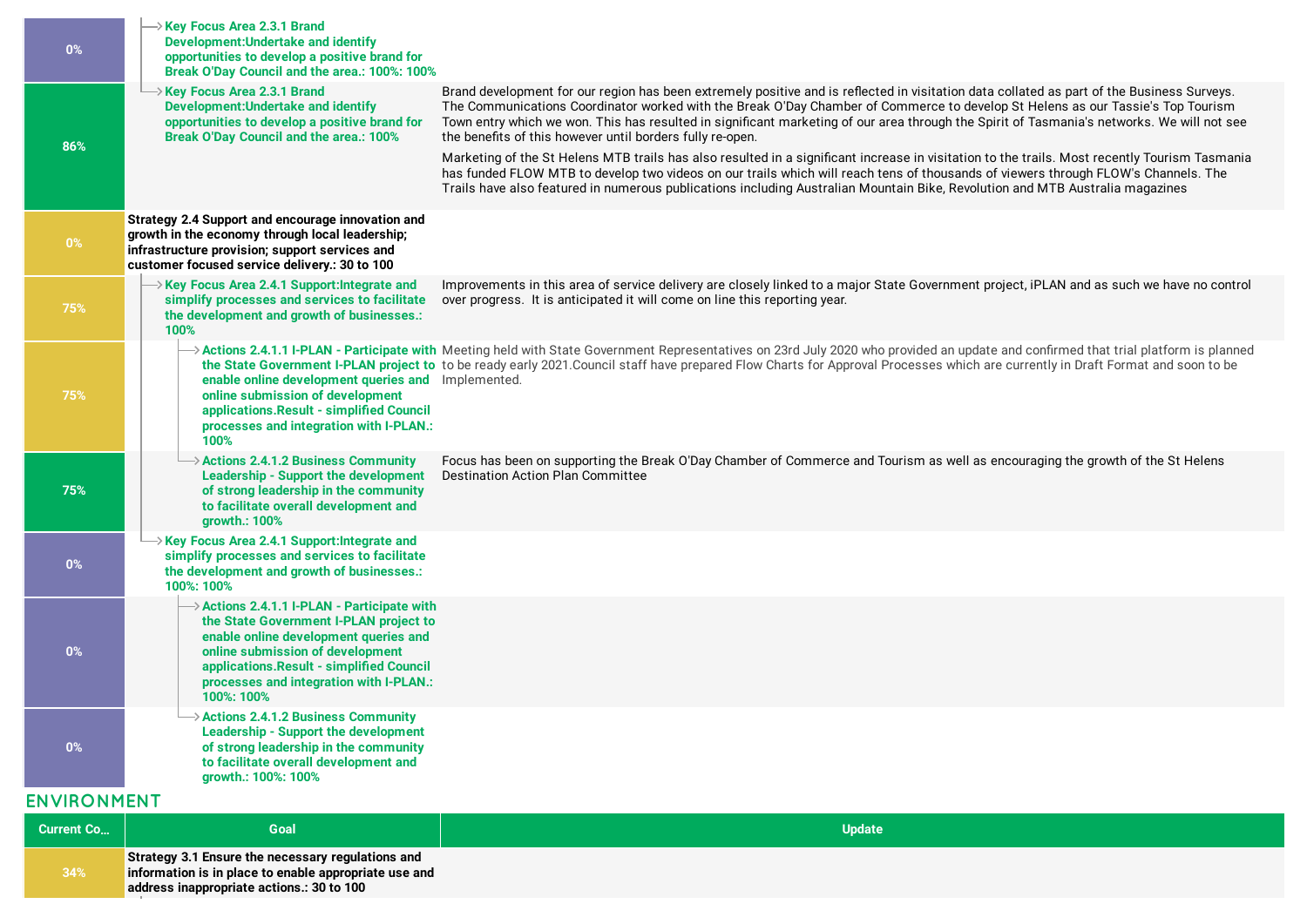| $0\%$ | $\rightarrow$ Key Focus Area 3.1.1 Appropriate<br><b>Development: Encourage sensible and</b><br>sustainable development through sound land<br>use planning, building and design.: 100%: 100%                                                                             |                                                                                                                                                                                                                                                                                                                                                                                                                                                      |
|-------|--------------------------------------------------------------------------------------------------------------------------------------------------------------------------------------------------------------------------------------------------------------------------|------------------------------------------------------------------------------------------------------------------------------------------------------------------------------------------------------------------------------------------------------------------------------------------------------------------------------------------------------------------------------------------------------------------------------------------------------|
| $0\%$ | $\rightarrow$ Actions 3.1.1.3 Tasmanian Planning<br><b>Scheme - Work with the Tasmanian</b><br><b>Planning Commission regarding</b><br>approval of the Local Provisions<br>Schedule (LPS) which have been<br>developed.: 100%: 100%                                      |                                                                                                                                                                                                                                                                                                                                                                                                                                                      |
| $0\%$ | $\rightarrow$ Actions 3.1.1.5 Climate Change Action -<br>Secure financial and human resources<br>for priorities in the Break O'Day Climate<br><b>Change Action Plan 2020.: 100%: 100%</b>                                                                                |                                                                                                                                                                                                                                                                                                                                                                                                                                                      |
| $0\%$ | $\rightarrow$ Actions 3.1.1.1 Communication<br><b>Improvements - Increase</b><br>communication with local industry to<br>continue to build an understanding of<br>the critical changes in land use planning<br>and other Development Services<br>activities.: 100%: 100% |                                                                                                                                                                                                                                                                                                                                                                                                                                                      |
| $0\%$ | $\rightarrow$ Actions 3.1.1.4 Strategic Land Use<br><b>Review - Commence review of strategic</b><br>land use strategy with focus on<br>population, township expansion and<br>industrial land availability.: 100%: 100%                                                   |                                                                                                                                                                                                                                                                                                                                                                                                                                                      |
| $0\%$ | $\rightarrow$ Actions 3.1.1.2 Regional Land Use<br>Strategy - Actively participate in and<br>support the review of the Northern<br><b>Tasmania Regional Land Use Strategy.:</b><br>100%: 100%                                                                            |                                                                                                                                                                                                                                                                                                                                                                                                                                                      |
| 67%   | $\rightarrow$ Key Focus Area 3.1.1 Appropriate<br><b>Development: Encourage sensible and</b><br>sustainable development through sound land<br>use planning, building and design.: 100%                                                                                   | Work in this area continues to progress steadily and generally relates to more strategic level work relating to the Break O'Day Planning<br>Scheme and related documents. Due to the reliance on other agencies and stakeholders we dont have a high degree of control over<br>timeframes. It is anticipated that some of this work will flow through into the next reporting year given the nature of the work and<br>involvement of other parties. |
| 60%   | $\rightarrow$ Actions 3.1.1.1 Communication<br><b>Improvements - Increase</b><br>communication with local industry to<br>continue to build an understanding of<br>the critical changes in land use planning<br>and other Development Services<br>activities.: 100%       | Agenda for the training forums have now been developed. Council staff have prioritised working on some Fact Sheets for Frequently asked<br>questions which will for part of our presentations to industry. Once these are finalised dates will be scheduled for these information<br>sessions to take place.                                                                                                                                         |
| 75%   | $\rightarrow$ Actions 3.1.1.2 Regional Land Use<br><b>Strategy - Actively participate in and</b><br>support the review of the Northern<br><b>Tasmania Regional Land Use Strategy.:</b><br>100%                                                                           | Council officers have been actively involved in the Text Amendments to the Regional Land Use Strategy being coordinated through the<br>northern region Planners which has been submitted to the Planning Commission. A review of Councils strategic planning documents<br>remains high priority which will feed into Stage 2 - Mapping Amendments to the Regional Land Use Strategy. A Brief for this project is close<br>to finalisation.           |
| 75%   | $\rightarrow$ Actions 3.1.1.3 Tasmanian Planning<br><b>Scheme - Work with the Tasmanian</b><br><b>Planning Commission regarding</b><br>approval of the Local Provisions<br>Schedule (LPS) which have been<br>developed.: 100%                                            | The further information required by the Tasmanian Planning Scheme has been a significant body of work, this is now being finalised by<br>Councils Consultant - GHD. The time taken to prepare the submission to the TPC has been disrupted due to GHD availability as well as the<br>Senior Planner Vacancy.                                                                                                                                         |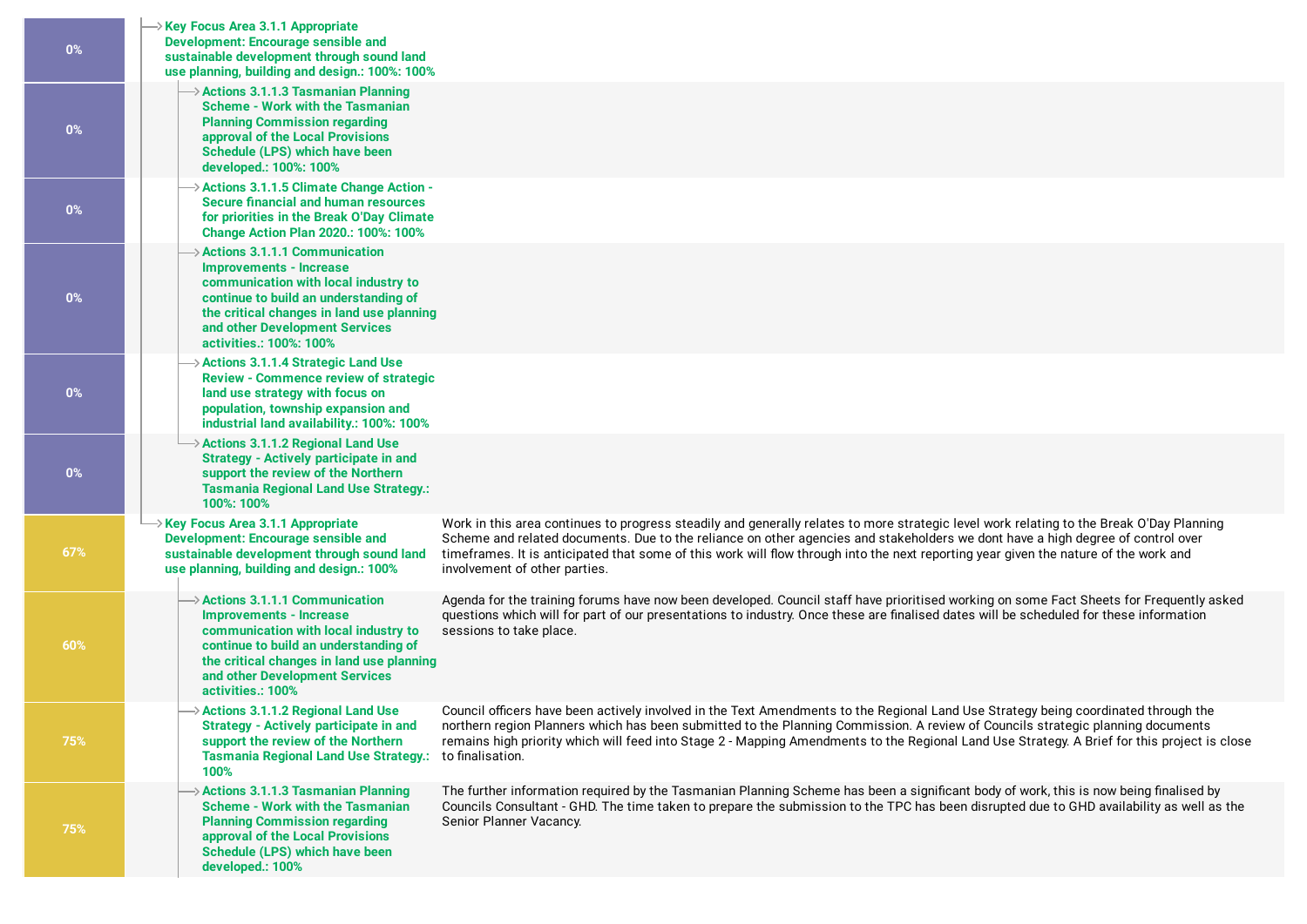| 75%        | $\rightarrow$ Actions 3.1.1.4 Strategic Land Use<br><b>Review - Commence review of strategic</b><br>land use strategy with focus on<br>population, township expansion and<br>industrial land availability.: 100%     | Final Brief Completed - Preparing document for sending to Select Consultants                                                                                                                                                                                                                                                                              |
|------------|----------------------------------------------------------------------------------------------------------------------------------------------------------------------------------------------------------------------|-----------------------------------------------------------------------------------------------------------------------------------------------------------------------------------------------------------------------------------------------------------------------------------------------------------------------------------------------------------|
| 50%        | → Actions 3.1.1.5 Climate Change Action -<br><b>Secure financial and human resources</b><br>for priorities in the Break O'Day Climate<br>Change Action Plan 2020.: 100%                                              | Councillor Working Group priority to review 2013 MMP risk assessments. Funding opportunities to implement Council's Climate Change<br>Action Plan 2020 continue to be sought.                                                                                                                                                                             |
| 39%        | Strategy 3.2 Increase the community's awareness of<br>the natural environment, the pressures it faces and<br>actions we can take to sustain it and what it<br>provides.: 30 to 100                                   |                                                                                                                                                                                                                                                                                                                                                           |
| 0%         | Xey Focus Area 3.2.1 Enjoying our<br><b>Environment: Provide opportunities to access</b><br>and learn more about our environment and the<br>ways it can be enjoyed in a sustainable<br>manner.: 100%: 100%           |                                                                                                                                                                                                                                                                                                                                                           |
| $0\%$      | $\rightarrow$ Actions 3.2.1.1 Community Activation -<br>Undertake activities which increase<br>awareness and participation in Natural<br><b>Resource Management and recognition</b><br>of achievements.: 100%: 100%  |                                                                                                                                                                                                                                                                                                                                                           |
| 0%         | $\rightarrow$ Actions 3.2.1.2 Waste Reduction -<br>Undertake community education and<br>activities focused on waste reduction<br>and minimisation.: 100%: 100%                                                       |                                                                                                                                                                                                                                                                                                                                                           |
| 79%        | → Key Focus Area 3.2.1 Enjoying our<br><b>Environment: Provide opportunities to access</b><br>and learn more about our environment and the stakeholders.<br>ways it can be enjoyed in a sustainable<br>manner.: 100% | Good progress continues to be made raising environmental awareness and appreciation of the environment. This is occurring across issue<br>areas such as waste reduction, weed and pest threats, climate change and more, and in collaboration with Tasmanian Government and other                                                                         |
| 83%        | $\rightarrow$ Actions 3.2.1.1 Community Activation -<br>Undertake activities which increase<br>awareness and participation in Natural<br><b>Resource Management and recognition</b><br>of achievements.: 100%        | Community and landholders continue to be provided with information and advice on natural values, issues and their management, such as<br>European wasps, weeds, threatened species and river and flood management. Velvet Worm NRM Action Awards' are being offered to<br>recognize the community's contributions, particularly the youth of Break O'Day. |
|            | → Actions 3.2.1.2 Waste Reduction -                                                                                                                                                                                  | A focus on waste reduction is a key part of Council activities in a number of areas:                                                                                                                                                                                                                                                                      |
|            | Undertake community education and<br>activities focused on waste reduction                                                                                                                                           | A full page advert in the Local Break O'Day Directory which features what CAN go in your recycle bin as well as WTS open hours                                                                                                                                                                                                                            |
|            | and minimisation.: 100%                                                                                                                                                                                              | · Campaign of KNOW YOUR WASTE posts were featured on our Facebook page over the Dec-January period - These posts pointed back to<br>our website and waste info as well as the Recycle Coach App.                                                                                                                                                          |
|            |                                                                                                                                                                                                                      | After this campaign we have seen an increase in users of the App.                                                                                                                                                                                                                                                                                         |
| 75%        |                                                                                                                                                                                                                      | Primary school students at St Helens District High School have written asking us to:                                                                                                                                                                                                                                                                      |
|            |                                                                                                                                                                                                                      | 1. Replace the yellow lids of their general waste bins with Red lids, and                                                                                                                                                                                                                                                                                 |
|            |                                                                                                                                                                                                                      | 2. Introduce recycling to the the school,                                                                                                                                                                                                                                                                                                                 |
|            |                                                                                                                                                                                                                      | The education campaign at the school will ensure that students understand the "Good Sort" message and the importance of not<br>contaminating recycling. The overall goal from Council's perspective will be to empower the students to educate their parents and<br>grandparents around this messaging.                                                   |
| <b>25%</b> | Strategy 3.3 Undertake and support activities which<br>restore, protect and access the natural environment<br>which enables us to care for, celebrate and enjoy it.:                                                 |                                                                                                                                                                                                                                                                                                                                                           |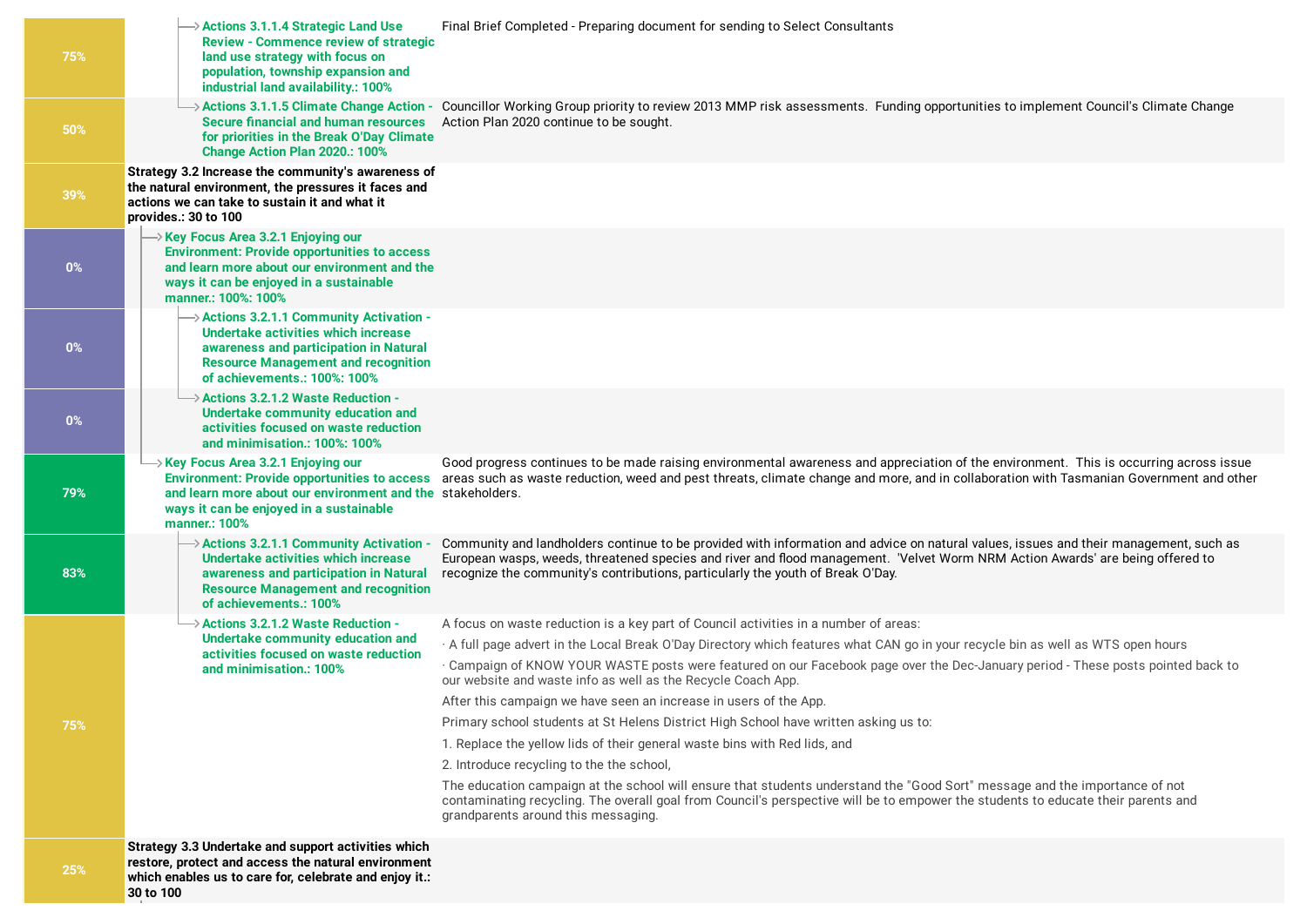| 0%    | $\rightarrow$ Key Focus Area 3.3.1 Land<br>Management: Develop the financial and human<br>resources to undertake projects and activities<br>which address environmental issues such as<br>weeds and land degradation.: 100%: 100%                         |                                                                                                                                                                                                                                                                                                                                                                                                          |
|-------|-----------------------------------------------------------------------------------------------------------------------------------------------------------------------------------------------------------------------------------------------------------|----------------------------------------------------------------------------------------------------------------------------------------------------------------------------------------------------------------------------------------------------------------------------------------------------------------------------------------------------------------------------------------------------------|
| 0%    | $\rightarrow$ Actions 3.3.1.6 Urban Green<br>Infrastructure - Develop a street guide<br>and survey further "Green<br>Infrastructure" issues and opportunities<br>(ie St Marys as the first township).:<br>100%: 100%                                      |                                                                                                                                                                                                                                                                                                                                                                                                          |
| $0\%$ | $\rightarrow$ Actions 3.3.1.2 Activity and Condition<br>Review - Investigate soil and water<br>management performance by works and<br>land development projects to identify<br>planning and management<br>improvements.: 100%: 100%                       |                                                                                                                                                                                                                                                                                                                                                                                                          |
| 0%    | $\rightarrow$ Actions 3.3.1.1 Land Management<br><b>Activities - Secure financial and human</b><br>resources for projects to rehabilitate<br>degraded land and sustain soil<br>productivity.: 100%: 100%                                                  |                                                                                                                                                                                                                                                                                                                                                                                                          |
| 0%    | > Actions 3.3.1.3 Weed Action Plan -<br>Implement activities within the plan<br>including control measures; education<br>and compliance.: 100%: 100%                                                                                                      |                                                                                                                                                                                                                                                                                                                                                                                                          |
| $0\%$ | $\rightarrow$ Actions 3.3.1.4 Best Practice Activities<br>- Facilitate weed, pest and disease<br>hygiene protocols and best practice in<br><b>Council operations and promote</b><br>benefits in industry.: 100%: 100%                                     |                                                                                                                                                                                                                                                                                                                                                                                                          |
| $0\%$ | $\rightarrow$ Actions 3.3.1.5 Dog Management Policy<br>- Secure a formal cooperative dog<br>management arrangement with Parks<br>and Wildlife Services.: 100%: 100%                                                                                       |                                                                                                                                                                                                                                                                                                                                                                                                          |
| 50%   | → Key Focus Area 3.3.1 Land<br>Management: Develop the financial and human resources for land management priorities.<br>resources to undertake projects and activities<br>which address environmental issues such as<br>weeds and land degradation.: 100% | Good progress continues to be made in this area with a range of activities for weed management, implementing Dog Policy and securing                                                                                                                                                                                                                                                                     |
| 80%   | $\rightarrow$ Actions 3.3.1.1 Land Management<br>resources for projects to rehabilitate<br>degraded land and sustain soil<br>productivity.: 100%                                                                                                          | An extension of the Break O'Day Drought Weeds project is being planned to provide further support to the farming sector New funding<br>Activities - Secure financial and human opportunities continue to be monitored and landholders referred to opportunities such as TFGA Landcare Action Grants Program, Weed<br>Action Fund large grants. Projects for Weed Action Fund grants are being developed. |
| 15%   | $\rightarrow$ Actions 3.3.1.2 Activity and Condition<br>Review - Investigate soil and water<br>management performance by works and<br>land development projects to identify<br>planning and management<br>improvements.: 100%                             | Development and works cases still to be identified to establish baselines for planned soil and water management, for future action to<br>assess outcomes and issues after commissioning and initial use stages.                                                                                                                                                                                          |
| 73%   | $\rightarrow$ Actions 3.3.1.3 Weed Action Plan -<br>Implement activities within the plan<br>including control measures; education<br>and compliance.: 100%                                                                                                | Weeds are being controlled on Council's properties, such as Spanish heath and burgan control at Jeanneret Beach at St Helens Aerodrome.<br>Public information and communications ('Weed of the Month') produce positive outcomes with support from compliance work (serrated<br>tussock). Landholders and community volunteers are also tackling weeds on their land and public land.                    |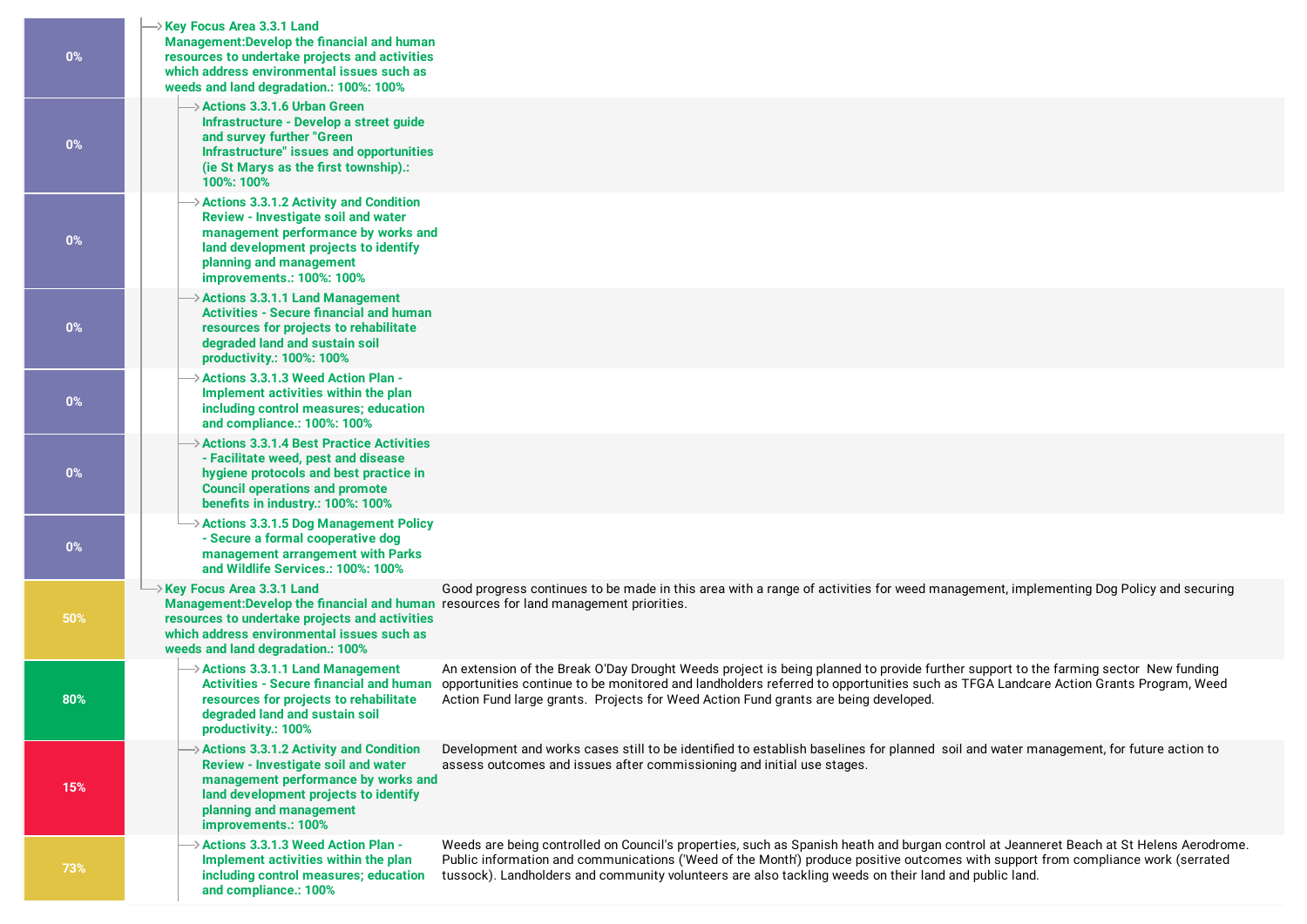| 35%   | - Facilitate weed, pest and disease<br>hygiene protocols and best practice in<br><b>Council operations and promote</b><br>benefits in industry.: 100%                                                                                                                                         | → Actions 3.3.1.4 Best Practice Activities Weed and disease hygiene and management information to be included in Development Services Dept. training sessions for stakeholders in<br>building, development/planning and real estate sectors, later in the year.                                                                                                                                                                                                                                                                                                                                                                                                                          |
|-------|-----------------------------------------------------------------------------------------------------------------------------------------------------------------------------------------------------------------------------------------------------------------------------------------------|------------------------------------------------------------------------------------------------------------------------------------------------------------------------------------------------------------------------------------------------------------------------------------------------------------------------------------------------------------------------------------------------------------------------------------------------------------------------------------------------------------------------------------------------------------------------------------------------------------------------------------------------------------------------------------------|
| 70%   | - Secure a formal cooperative dog<br>management arrangement with Parks<br>and Wildlife Services.: 100%                                                                                                                                                                                        | >Actions 3.3.1.5 Dog Management Policy A joint campaign with the PWS over the October school holiday period included coordination of public communications to raise awareness<br>and increased compliance patrols. While dog owners were found to be generally aware and responsible, several Caution and Infringement<br>Notices were issued. This will continue and also with collaboration from community volunteer efforts and NRM North's 'Defending the hood'<br>project.<br>Parks & Wildlife Service has responded to Council's request and invited discussion at regional PWS level to develop formal arrangements for<br>ongoing cooperation. These are to be initiated in May. |
| 25%   | $\rightarrow$ Actions 3.3.1.6 Urban Green<br>Infrastructure - Develop a street guide<br>and survey further "Green<br>Infrastructure" issues and opportunities<br>(ie St Marys as the first township).:<br>100%                                                                                | Work remains and is still expected for second half of year, to develop street tree quide for townships and review Green Infrastructure<br>opportunities.                                                                                                                                                                                                                                                                                                                                                                                                                                                                                                                                 |
| 19%   | Strategy 3.4 Recognise and alleviate the issues and<br>risks to the environment from our use and the risk to<br>us from a changing environment (for example flood<br>and fire).: 30 to 100                                                                                                    |                                                                                                                                                                                                                                                                                                                                                                                                                                                                                                                                                                                                                                                                                          |
| $0\%$ | $\rightarrow$ Key Focus Area 3.4.1 Water: Develop and<br>implement strategies and activities to reduce<br>the risk of flooding, inundation and erosion<br>within our rivers, estuaries and coastal areas.:<br>100%: 100%                                                                      |                                                                                                                                                                                                                                                                                                                                                                                                                                                                                                                                                                                                                                                                                          |
| $0\%$ | → Actions 3.4.1.3 Catchment Riverworks -<br><b>Facilitate projects to stabilise and</b><br>protect priority stream reaches; identify<br>critical sites threatening the natural<br>stability of river systems from<br>'rivercare' programs and plans and the<br>status of streams.: 100%: 100% |                                                                                                                                                                                                                                                                                                                                                                                                                                                                                                                                                                                                                                                                                          |
| $0\%$ | > Actions 3.4.1.1 George River Catchment<br>and Bay - Review catchment, water<br>quality and riparian issues and<br>management priorities - action and<br>collaboration on pollution issues and<br>catchment water quality priorities.:<br>100%: 100%                                         |                                                                                                                                                                                                                                                                                                                                                                                                                                                                                                                                                                                                                                                                                          |
| $0\%$ | Actions 3.4.1.4 St Marys Flood<br><b>Mitigation - Complete construction of</b><br>the St Marys Rivulet Flood Levee and<br>update St Marys Flood Management<br>Plan priorities.: 100%: 100%                                                                                                    |                                                                                                                                                                                                                                                                                                                                                                                                                                                                                                                                                                                                                                                                                          |
| 0%    | > Actions 3.4.1.5 Manage Lower George<br><b>Flood Risk - Implement Lower George</b><br><b>Floodplain Action Plan with Riverworks</b><br>Trust and secure funding for flood and<br>river management works as well to<br>undertake flood studies to quantify the<br>risks.: 100%: 100%          |                                                                                                                                                                                                                                                                                                                                                                                                                                                                                                                                                                                                                                                                                          |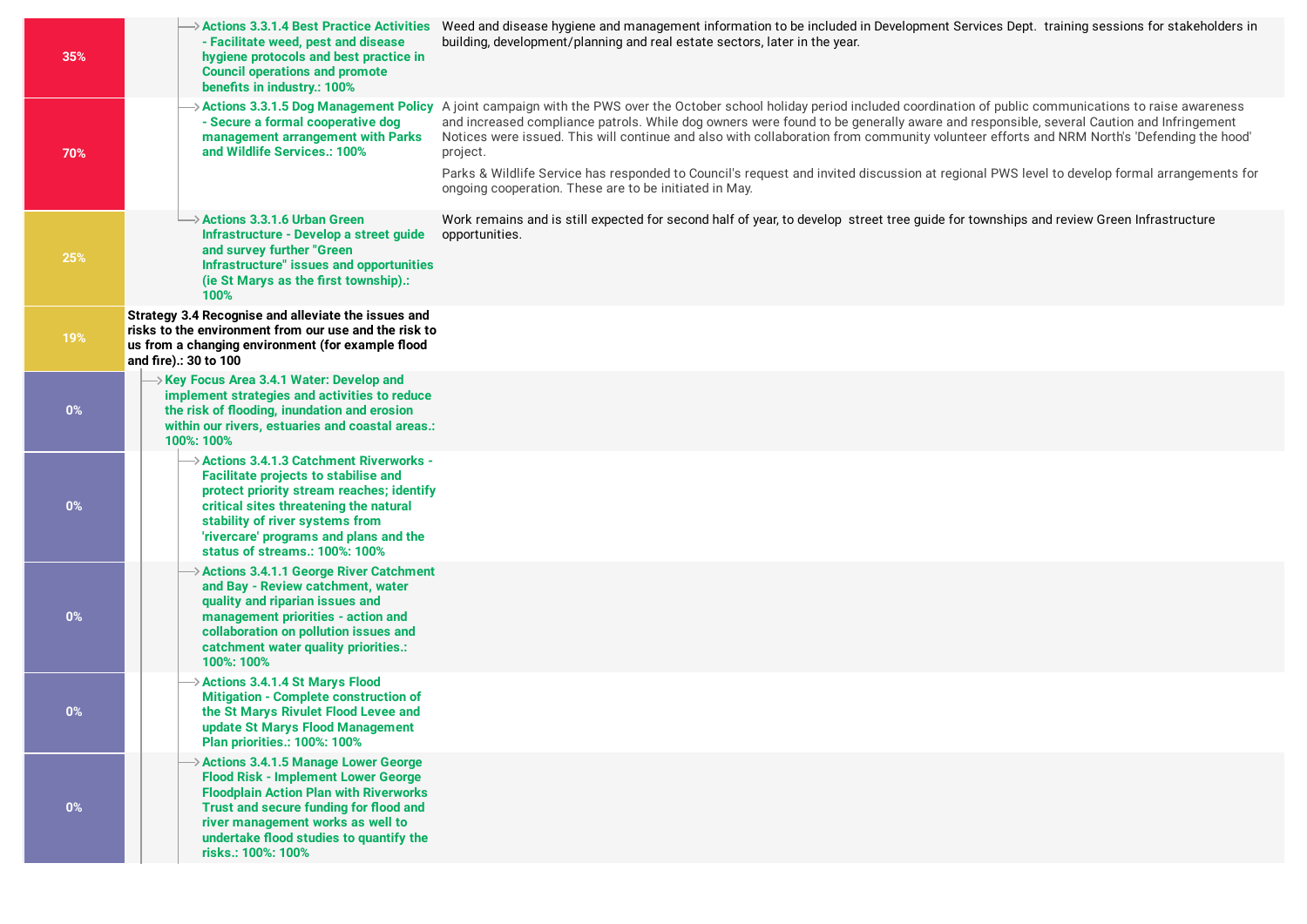| $0\%$           | $\rightarrow$ Actions 3.4.1.2 South Esk River - Review<br>catchment, water quality and riparian<br>issues and management priorities -<br>action and collaboration on pollution<br>issues and catchment water quality<br>priorities.: 100%: 100%                                         |                                                                                                                                                                                                                                                                                                                                                                                                                             |
|-----------------|-----------------------------------------------------------------------------------------------------------------------------------------------------------------------------------------------------------------------------------------------------------------------------------------|-----------------------------------------------------------------------------------------------------------------------------------------------------------------------------------------------------------------------------------------------------------------------------------------------------------------------------------------------------------------------------------------------------------------------------|
| 37%             | $\rightarrow$ Key Focus Area 3.4.1 Water: Develop and<br>the risk of flooding, inundation and erosion<br>within our rivers, estuaries and coastal areas.:<br>100%                                                                                                                       | Progress on Actions for priorities from the Break O'Day Environment and NRM Action Plan in this Area is less than planned. However the St<br>implement strategies and activities to reduce Marys Flood Risk Mitigation project has made good progress and is nearly complete and the George River floodplain Impact Assessment<br>project with the Lower George Riverworks Trust activities will start in the last quarter. |
| 20%             | and Bay - Review catchment, water<br>quality and riparian issues and<br>management priorities - action and<br>collaboration on pollution issues and<br>catchment water quality priorities.:<br>100%                                                                                     | > Actions 3.4.1.1 George River Catchment Review of previous catchment management studies and issues to update priorities remains to be done.                                                                                                                                                                                                                                                                                |
| 25%             | catchment, water quality and riparian<br>issues and management priorities -<br>action and collaboration on pollution<br>issues and catchment water quality<br>priorities.: 100%                                                                                                         | $\delta$ Actions 3.4.1.2 South Esk River - Review Previous catchment management studies and issues not yet reviewed.                                                                                                                                                                                                                                                                                                        |
| 20%             | > Actions 3.4.1.3 Catchment Riverworks -<br><b>Facilitate projects to stabilise and</b><br>protect priority stream reaches; identify<br>critical sites threatening the natural<br>stability of river systems from<br>'rivercare' programs and plans and the<br>status of streams.: 100% | Follows review of priorities for the George and South Esk catchments river systems (3.4.1.1 & 3.4.1.2), with actions to follow later in the<br>year.                                                                                                                                                                                                                                                                        |
| 80%             | → Actions 3.4.1.4 St Marys Flood<br>Mitigation - Complete construction of<br>the St Marys Rivulet Flood Levee and<br>update St Marys Flood Management<br>Plan priorities.: 100%                                                                                                         | Flood gate installed to complete construction Groom Street flood levee, testing of the Flood Warning System has revealed several<br>programming bugs, and modelling of channel vegetation management options indicates little flood mitigation benefit and significant<br>waterway health risks. The project has suffered continuing delays and be reviewed to plan completion, possibly with an extension to mid-<br>year. |
| 40%             | > Actions 3.4.1.5 Manage Lower George<br><b>Flood Risk - Implement Lower George</b><br><b>Floodplain Action Plan with Riverworks</b><br>Trust and secure funding for flood and<br>river management works as well to<br>undertake flood studies to quantify the<br>risks.: 100%          | George River floodplain 'Impact Assessment' project has been initiated with operational planning by Council and Lower George Riverworks<br>Trust officers and planning first stage of work to define likely river channel 'break-out' scenarios with consultants. Launch of project<br>activities has been delayed but can begin in the next quarter, for completion by the end of 2021.                                    |
| [0.027010T110E] |                                                                                                                                                                                                                                                                                         |                                                                                                                                                                                                                                                                                                                                                                                                                             |

## **INFRASTRUCTURE**

| <b>Current Co</b> | Goal                                                                                                                                                                                                   | <b>Update</b>                                                                                                     |
|-------------------|--------------------------------------------------------------------------------------------------------------------------------------------------------------------------------------------------------|-------------------------------------------------------------------------------------------------------------------|
| 44%               | Strategy 4.1 Be proactive infrastructure managers<br>by anticipating and responding to the growing and<br>changing needs of the community and the area.: 30<br>to 100                                  |                                                                                                                   |
| 88%               | $\rightarrow$ Key Focus Area 4.1.1 Community Facilities:<br>Provide community facilities that encourage<br>participation and supports the lifestyle of<br>residents and growing visitor numbers.: 100% | Activities in this area are generally progressing as planned towards completion following some delays from COVID. |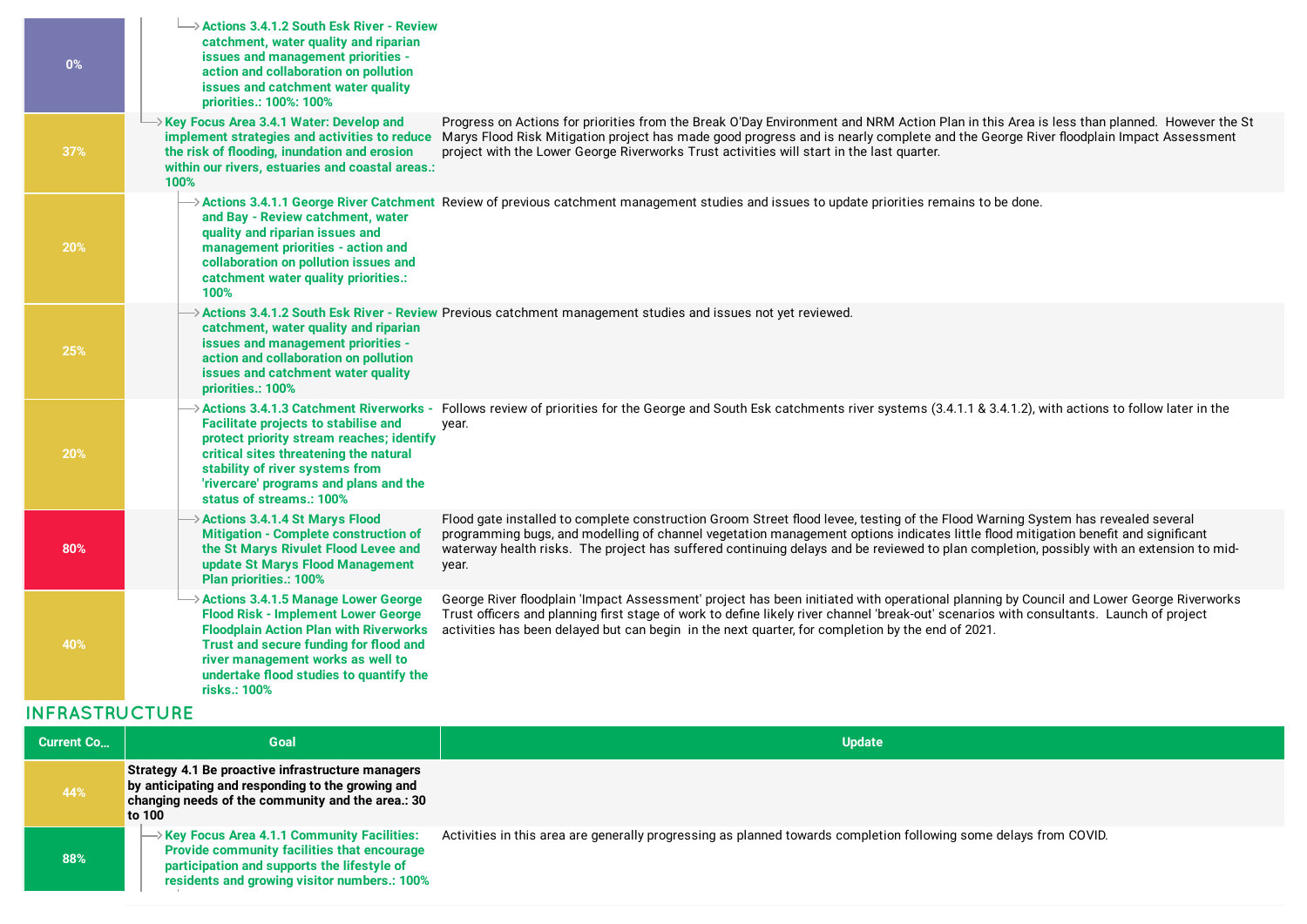| 75%   | $\rightarrow$ Actions 4.1.1.1 St Helens Sports<br><b>Complex Master Plan - Carry out user</b><br>consultation, review current land use<br>and future land use demands - drafting<br>of concept site plans for future<br>proposals and develop costings for<br>prioritised projects.: 100% | Initial draft conceptual master plans developed for consultation which occurred in February 2021 resulting in good feedback for Council<br>officers to work with. Information provided to draftsperson to update the plans. |
|-------|-------------------------------------------------------------------------------------------------------------------------------------------------------------------------------------------------------------------------------------------------------------------------------------------|-----------------------------------------------------------------------------------------------------------------------------------------------------------------------------------------------------------------------------|
| 100%  | → Actions 4.1.1.2 Old Tasmanian Hotel -<br><b>Complete Stage 2 Capital Upgrades to</b><br>the Old Tasmanian Hotel - lift, disabled<br>access and entrance way).: 100%                                                                                                                     | Works completed installing the Lift access to the upper floor in February 2021 which has completed the project. Official opening scheduled<br>for 15/04/2021.                                                               |
| $0\%$ | Xey Focus Area 4.1.1 Community Facilities:<br>Provide community facilities that encourage<br>participation and supports the lifestyle of<br>residents and growing visitor numbers.: 100%:<br>100%                                                                                         |                                                                                                                                                                                                                             |
| 0%    | $\rightarrow$ Actions 4.1.1.2 Old Tasmanian Hotel -<br><b>Complete Stage 2 Capital Upgrades to</b><br>the Old Tasmanian Hotel - lift, disabled<br>access and entrance way).: 100%: 100%                                                                                                   |                                                                                                                                                                                                                             |
| $0\%$ | → Actions 4.1.1.1 St Helens Sports<br><b>Complex Master Plan - Carry out user</b><br>consultation, review current land use<br>and future land use demands - drafting<br>of concept site plans for future<br>proposals and develop costings for<br>prioritised projects.: 100%: 100%       |                                                                                                                                                                                                                             |
| 32%   | Strategy 4.2 Work with stakeholders to ensure the<br>community can access the infrastructure necessary<br>to maintain their lifestyle.: 30 to 100                                                                                                                                         |                                                                                                                                                                                                                             |
| $0\%$ | $\rightarrow$ Key Focus Area 4.2.2 Telecommunications:<br><b>Ensure residents and visitors can access</b><br>telecommunication services such as NBN and<br>mobile phone coverage where they are living<br>and visiting.: 100%: 100%                                                       |                                                                                                                                                                                                                             |
| $0\%$ | $\rightarrow$ Actions 4.2.2.1 Telecommunications -<br><b>Monitor the roll-out of the Mobile Black</b><br>Spot Program and advocate for the<br>installation of small cell technology to<br>service Mangana and the surrounding<br>area.: 100%: 100%                                        |                                                                                                                                                                                                                             |
| $0\%$ | → Key Focus Area 4.2.1 Towns: Create townships<br>that are vibrant and welcoming through<br>improvements to infrastructure such as<br>streetscapes, parking, safety and signage.:<br>100%: 100%                                                                                           |                                                                                                                                                                                                                             |
| $0\%$ | $\rightarrow$ Actions 4.2.1.2 St Marys Parking<br><b>Strategy - Develop a car parking</b><br>strategy for St Marys providing a long<br>term plan for off-street parking.: 100%:<br>100%                                                                                                   |                                                                                                                                                                                                                             |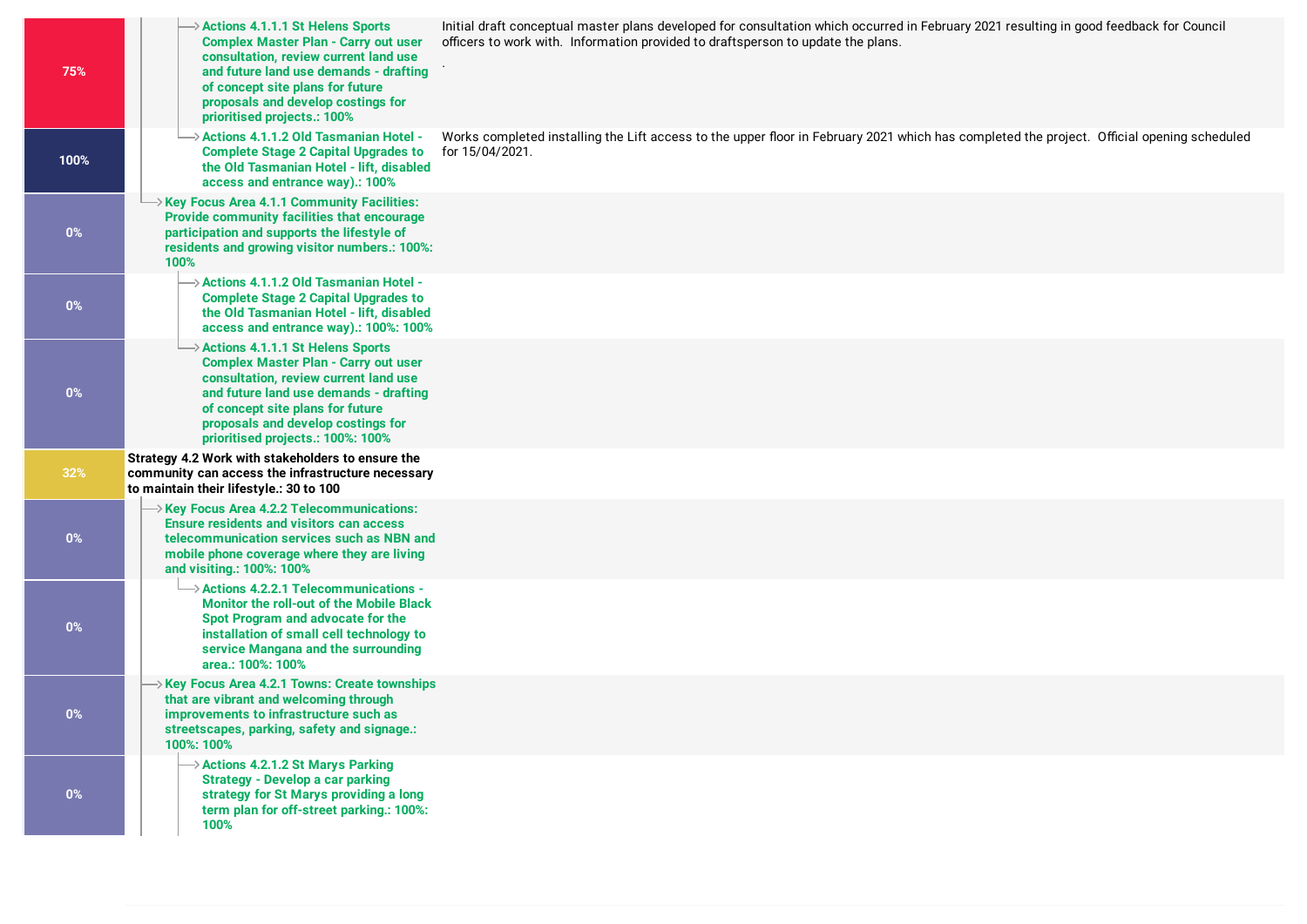| $0\%$ | > Actions 4.2.1.3 St Helens Parking<br><b>Strategy - Develop a car parking</b><br>strategy for St Helens providing a long<br>term plan for off-street parking.: 100%:<br>100%                                                                   |                                                                                                                                                                                                                                                                                                                                                                                                                                                                                                                                                                                                                                                                                                                                                                                                            |
|-------|-------------------------------------------------------------------------------------------------------------------------------------------------------------------------------------------------------------------------------------------------|------------------------------------------------------------------------------------------------------------------------------------------------------------------------------------------------------------------------------------------------------------------------------------------------------------------------------------------------------------------------------------------------------------------------------------------------------------------------------------------------------------------------------------------------------------------------------------------------------------------------------------------------------------------------------------------------------------------------------------------------------------------------------------------------------------|
| $0\%$ | > Actions 4.2.1.1 Streetscapes - Prepare a<br>detailed plan and costings for the next<br>stage of the St Helens Streetscape<br>Project, including the upgrade of the<br>intersection of the Esplanade and<br><b>Cecilia Street.: 100%: 100%</b> |                                                                                                                                                                                                                                                                                                                                                                                                                                                                                                                                                                                                                                                                                                                                                                                                            |
| 65%   | that are vibrant and welcoming through<br>improvements to infrastructure such as<br>streetscapes, parking, safety and signage.:<br>100%                                                                                                         | → Key Focus Area 4.2.1 Towns: Create townships Good progress continues to be made with improving the streetscapes of our townships through a number of construction projects.<br>Important work relating to car parking in St Helens and St Marys continuers to lag behind due to the extremely large construction program<br>we have had to deliver this Financial Year. Potentially they will not be completed as planned.                                                                                                                                                                                                                                                                                                                                                                               |
| 75%   | detailed plan and costings for the next<br>stage of the St Helens Streetscape<br>Project, including the upgrade of the<br>intersection of the Esplanade and<br><b>Cecilia Street.: 100%</b>                                                     | >Actions 4.2.1.1 Streetscapes - Prepare a A plan has been developed for the next stage of the St Helens Streetscape Project (eastern side of Cecilia Street, between Circassian<br>Street and Georges Bay Esplanade). The project is listed in Council's four year capital projects budget with proposed construction in the<br>2021-2022 financial year.<br>Works include the renewal of footpath, kerb & channel and the reconfiguration of parking bays and the Cecilia Street/ Georges Bay<br>Esplanade intersection to improve sight distance for motorists. The design also includes the provision of pedestrian crossing points that<br>coincide with access points on the western side of Cecilia Street.<br>Item to be considered by the Council in preparing the 2021-2022 capital works budget. |
| 62%   | $\rightarrow$ Actions 4.2.1.2 St Marys Parking<br><b>Strategy - Develop a car parking</b><br>strategy for St Marys providing a long<br>term plan for off-street parking.: 100%                                                                  | David Jolly:<br>Strategy development is yet to be addressed, Priority action as other priority works close.<br>Car parking upgrade works that include the extension, sealing and line marking the area behind the St Marys Community Hall, bounded by<br>the hall, the tennis court and the op-shop commenced in late March 2021, with an expected completion at end April 2021.<br>14/04/2021                                                                                                                                                                                                                                                                                                                                                                                                             |
| 59%   | $\rightarrow$ Actions 4.2.1.3 St Helens Parking<br><b>Strategy - Develop a car parking</b><br>strategy for St Helens providing a long<br>term plan for off-street parking.: 100%                                                                | Strategy development is yet to be addressed.<br>Works undertaken in November 2020 on the the development of the car park on the corner of Cecilia and Quail Streets which had been prior<br>to November been progressing through approvals process. The main part of the car park has been sealed and line marked and new<br>decorative concrete pedestrian areas constructed. Further work is planned between April and end of June.<br>Strategy development is yet to be addressed.                                                                                                                                                                                                                                                                                                                      |
| 62%   | $\rightarrow$ Key Focus Area 4.2.2 Telecommunications:<br><b>Ensure residents and visitors can access</b><br>telecommunication services such as NBN and<br>mobile phone coverage where they are living<br>and visiting.: 100%                   | Activity is this area is driven by the actions of the major Telcos. Council officer continue to work with both Telstra and Optus on<br>communications upgrades particularly along the Tasman Highway.                                                                                                                                                                                                                                                                                                                                                                                                                                                                                                                                                                                                      |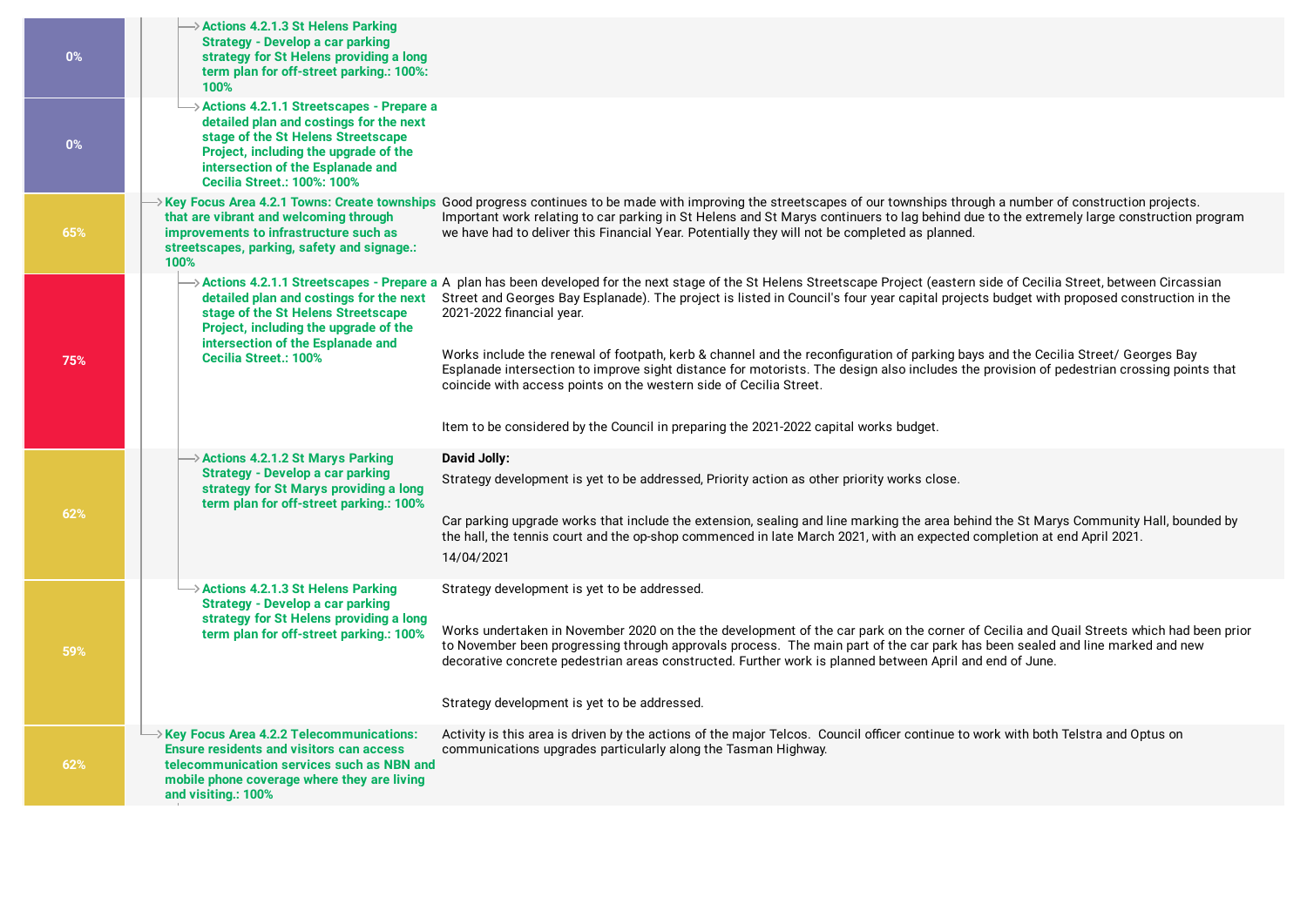| 62%   | $\rightarrow$ Actions 4.2.2.1 Telecommunications -<br>The following Key mobile Black Spots in the Break O'Day Council area have been identified and include:<br><b>Monitor the roll-out of the Mobile Black</b><br>Spot Program and advocate for the<br>1. Tasman Highway west of St Helens to Weldborough. Placement of a Tower at Little Plain would greatly improve coverage and would not<br>installation of small cell technology to<br>need to be a high tower<br>service Mangana and the surrounding<br>2. Tasman Highway around Chain of Lagoons<br>area.: 100%<br>3. Ansons Bay, resolution of the tower siting issue.<br>Council is also examining an opportunity for Bushfire relief funding to establish a small cell at Mangana. |
|-------|-----------------------------------------------------------------------------------------------------------------------------------------------------------------------------------------------------------------------------------------------------------------------------------------------------------------------------------------------------------------------------------------------------------------------------------------------------------------------------------------------------------------------------------------------------------------------------------------------------------------------------------------------------------------------------------------------------------------------------------------------|
| 24%   | <b>Strategy 4.3 Develop and maintain infrastructure</b><br>assets in line with affordable long-term strategies.:<br>30 to 100                                                                                                                                                                                                                                                                                                                                                                                                                                                                                                                                                                                                                 |
| $0\%$ | $\rightarrow$ Key Focus Area 4.3.3 Recreational Facilities:<br>Support an outdoor, active and healthy<br>lifestyle for residents and visitors through a<br>range of recreational facilities including<br>walking trails, bike trails and other identified<br>infrastructure.: 100%: 100%                                                                                                                                                                                                                                                                                                                                                                                                                                                      |
| $0\%$ | $\rightarrow$ Actions 4.3.3.10 St Marys Trail -<br><b>Undertake a Feasibility Study for a</b><br>walking / bike trail between Mt Nicholas<br>and Elephant Pass subject to receipt of<br>external funding.: 100%: 100%                                                                                                                                                                                                                                                                                                                                                                                                                                                                                                                         |
| $0\%$ | $\rightarrow$ Actions 4.3.3.2 Walking Trails Network -<br>Liaise with stakeholders responsible for<br>trails to ensure a coordinated and<br>logical approach to trail upgrading and<br>maintenance for priority trails.: 100%:<br>100%                                                                                                                                                                                                                                                                                                                                                                                                                                                                                                        |
| $0\%$ | > Actions 4.3.3.7 St Helens MTB Network<br>- Increase the engagement of the<br>businesses and the community in the<br>development and operation of the<br>trails.: 100%: 100%                                                                                                                                                                                                                                                                                                                                                                                                                                                                                                                                                                 |
| $0\%$ | $\rightarrow$ Actions 4.3.3.6 Skills Track / Pump<br>Track - Examine options to establish a<br>skills / pump track in the St Helens<br>area.: 100%: 100%                                                                                                                                                                                                                                                                                                                                                                                                                                                                                                                                                                                      |
| $0\%$ | $\rightarrow$ Actions 4.3.3.3 St Helens to Binalong<br>Bay Link - Complete the project to a<br>shovel ready stage and pursue funding.:<br>100%: 100%                                                                                                                                                                                                                                                                                                                                                                                                                                                                                                                                                                                          |
| $0\%$ | $\rightarrow$ Actions 4.3.3.1 Georges Bay Foreshore<br>Trail - Undertake construction of the<br>trail from St Helens Wharf to Homelea<br>(rock walkway and bridge structures).:<br>100%: 100%                                                                                                                                                                                                                                                                                                                                                                                                                                                                                                                                                 |
| $0\%$ | $\rightarrow$ Actions 4.3.3.4 St Helens MTB Network<br>- Complete construction of the Network<br>including support infrastructure.: 100%:<br>100%                                                                                                                                                                                                                                                                                                                                                                                                                                                                                                                                                                                             |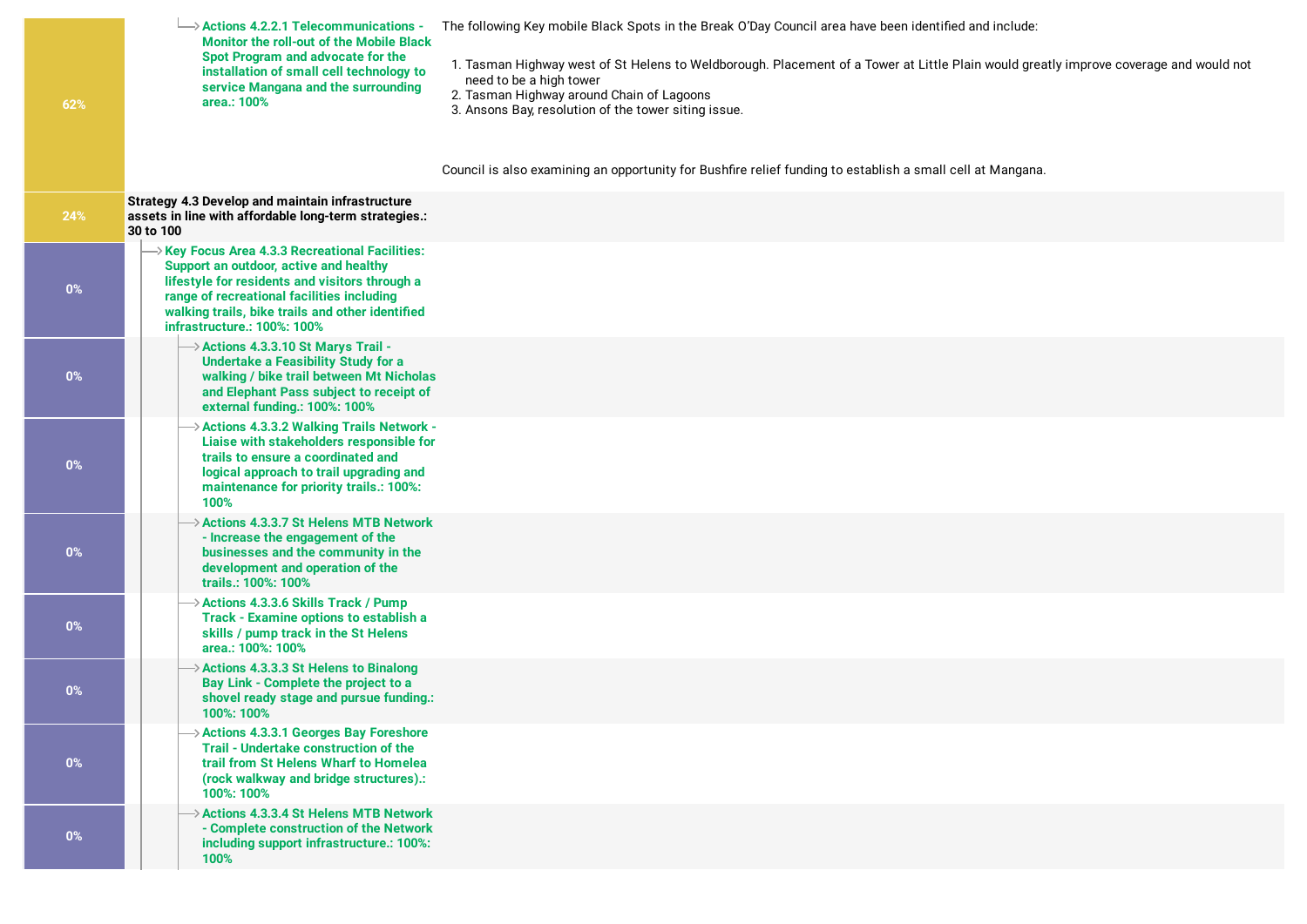| 0%    | $\rightarrow$ Actions 4.3.3.9 Fingal to St Marys Trail -<br>Develop a Master Plan for a rail trail<br>between St Marys and Fingal.: 100%:<br>100%                                                                                               |                                                                                                                                                                                                                                                                                                                                                                                                                                                                                                                                                                                                                                                                                                                                                                                                                                                                                                                               |
|-------|-------------------------------------------------------------------------------------------------------------------------------------------------------------------------------------------------------------------------------------------------|-------------------------------------------------------------------------------------------------------------------------------------------------------------------------------------------------------------------------------------------------------------------------------------------------------------------------------------------------------------------------------------------------------------------------------------------------------------------------------------------------------------------------------------------------------------------------------------------------------------------------------------------------------------------------------------------------------------------------------------------------------------------------------------------------------------------------------------------------------------------------------------------------------------------------------|
| $0\%$ | $\rightarrow$ Actions 4.3.3.8 MTB Events - Identify<br>ongoing opportunities for activation of<br>the MTB Network by identifying Local /<br>State / National / International events.:<br>100%: 100%                                             |                                                                                                                                                                                                                                                                                                                                                                                                                                                                                                                                                                                                                                                                                                                                                                                                                                                                                                                               |
| $0\%$ | $\rightarrow$ Actions 4.3.3.12 Recreational Trails<br><b>Strategy - Develop a strategy</b><br>encompassing walking and bike trails<br>for the Break O'Day area.: 100%: 100%                                                                     |                                                                                                                                                                                                                                                                                                                                                                                                                                                                                                                                                                                                                                                                                                                                                                                                                                                                                                                               |
| 0%    | $\rightarrow$ Actions 4.3.3.11 MTB Network<br><b>Operation - Develop and implement</b><br>operational / maintenance plan for the<br><b>MTB trail networks.: 100%: 100%</b>                                                                      |                                                                                                                                                                                                                                                                                                                                                                                                                                                                                                                                                                                                                                                                                                                                                                                                                                                                                                                               |
| $0\%$ | $\rightarrow$ Actions 4.3.3.5 Bay of Fires Trail -<br><b>Complete trail head infrastructure and</b><br>re-route of the Blue Tier Trail.: 100%:<br>100%                                                                                          |                                                                                                                                                                                                                                                                                                                                                                                                                                                                                                                                                                                                                                                                                                                                                                                                                                                                                                                               |
| $0\%$ | > Actions 4.3.2.1 State Road Network - Pursue<br>upgrades to State Government road<br>infrastructure assets (Tasman Highway) to<br>improve safety and reliability. Result, network<br>quality.: 100%: 100%                                      |                                                                                                                                                                                                                                                                                                                                                                                                                                                                                                                                                                                                                                                                                                                                                                                                                                                                                                                               |
| 50%   | $\rightarrow$ Key Focus Area 4.3.1 Waste Management:<br><b>Provide access to services and facilities</b><br>which support a sustainable lifestyle.: 100%                                                                                        | Council continues to focus on a range of Waste Management and minimisation activities which are important to developing a sustainable<br>approach for Council. Progress is proceeding as planned. Council also assumed the responsibility for the collection of household (general<br>waste) kerbside collection service at 1 July 2020.                                                                                                                                                                                                                                                                                                                                                                                                                                                                                                                                                                                      |
| 75%   | $\rightarrow$ Actions 4.3.1.1 Green Waste Recycling<br>Produce weed-free green mulch for sale<br>on a cost recovery basis at the<br><b>Scamander and St Helens Waste</b><br><b>Transfer Stations.: 100%</b>                                     | - Annually council receives in the order of 6,000 cubic metres of bulk green waste at its waste transfer stations, predominantly at St Helens.<br>Composted green waste produced at St Helens (double shredded and aged) during 2020 has been made available to the public on a cost<br>recovery basis. Composting temperatures reached are sufficient to sterilise weed and plant seeds and prevent later re-<br>germination. Material pricing was considered by the Council at the October ordinary meeting of Council.<br>Green waste received at Scamander and St Marys waste transfer stations is single shredded and allowed to compost. Further processing<br>to a fine mulch is not financially viable given the lower volume of green waste received at these transfer stations. The option of screening<br>stockpiled mulch to separate composted material by screening for later sale is to be considered further. |
| 79%   | $\rightarrow$ Actions 4.3.1.2 Inert Landfill Resource<br>Recovery - Investigate re-use/recovery<br>options and sales opportunities for<br>concrete, soil and other non-asbestos<br>containing builders waste currently<br><b>Station.: 100%</b> | Council has limited inert landfill space available.<br>Investigations are continuing to assess the the financially viability to recovery of concrete, bricks, ceramics and non-asbestos cement<br>sheeting. In the short term these materials are being stockpiled. Potential uses as clean landfill, drainage fill and road base are under<br>placed at the St Helens Waste Transfer investigation and in alignment with environmental regulation.<br>Other materials, such as soil, clays and gravels can be used as clean fill. Options are being considered for internal re-use by the Council for<br>old land-fill site remediation and possibly some civil projects.                                                                                                                                                                                                                                                    |
|       |                                                                                                                                                                                                                                                 | Pilot trials to incorporate gyprock (plaster board) and untreated/unpainted construction timber collected and stored at waste transfer<br>stations will be undertaken during 2021.                                                                                                                                                                                                                                                                                                                                                                                                                                                                                                                                                                                                                                                                                                                                            |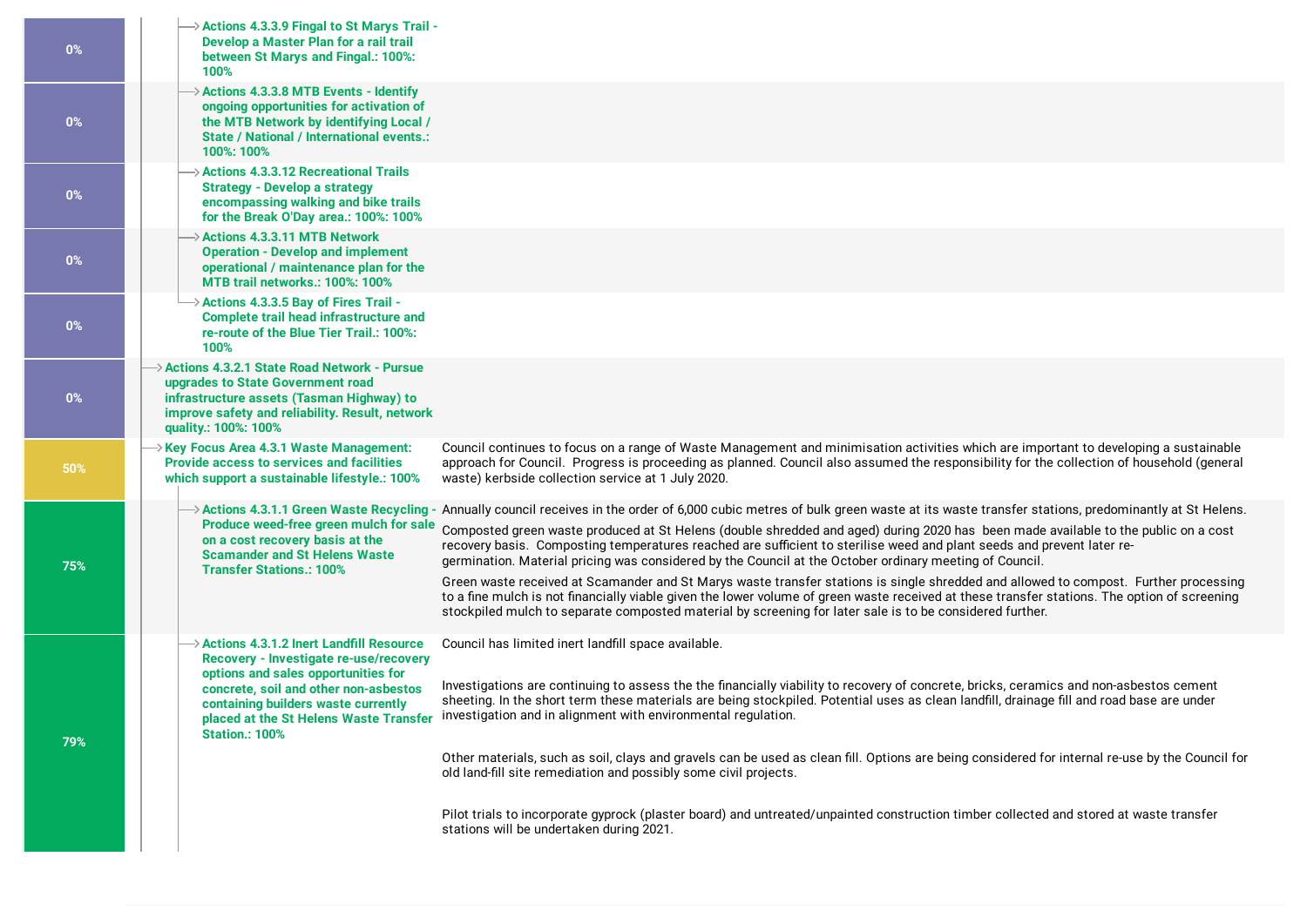**Actions 4.3.1.3 Waste Management - Participate in the Northern Tasmania Waste Management Group (NTWMG) activities to achieve [improvements](https://breakoday.executestrategy.net/user/goals/99) in waste reduction and resource recovery;: 100%**

Break O Day Council is an active member of the Northern Waste Management Group (NTWMG) contributing to the Waste Minimisation Levy which fund NTWMG activities.

**1 January to 31 March 2021**

- Tender advertised and tender submissions received for the Regional Waste Composition Audits. The audit scope is limited to the assessment of kerbside, transfer station and landfill waste streams. The objective is to measure material type and quantity. Data will be useful for future planning in the processes and infrastructure required to remove valuable resources being landfilled and for waste minimisation information campaigns.
- Successful contractor to be advised, with audit activity tentatively scheduled to occur over the period April to June 2021. More information to be provided once audit schedule is advised.

#### **1 October to 31 Dec 2020**

- Waste Minimisation Grants 2020 Funding was allocated to 12 regional projects that demonstrated innovation and measurable outcomes in waste reduction and re-use.
- Conducted Kerbside Co-mingled Recycleable bin audits across the region including the Break O'Day municipality.

Break O'Day Council submitted an Environmental Effects Report to the Tasmanian EPA in 2016 by which it was proposed to establish an inert landfill at the Scamander Waste Transfer Station. The Scamander site is considered suitable for the proposed activity considering: the current activity and the ease of operation it provides; its historical use as a putrescible landfill; and the appropriate distance from surrounding sensitive land use areas.

The proposal is for the site to continue being used as a waste transfer station. The proposed extension of activity includes accepting inert waste to be landfilled on top of an area previously used for putrescible landfilling. The EPA tabled four (4) matters for resolution that relate to

I) Leachate management from an inert landfill site:

ii) Groundwater and surface water monitoring program;

iii) The consideration of landfill gas, in relation to the likelihood of occurrence and any risk management measures proposed, if deemed necessary.

iv) The consideration of subsidence of the underlying putrescible landfill from placing inert materials on top of older waste cells. The current matters for resolution are being addressed and no delay in responding to the regulator are anticipated

Each item is in the process of being assessed and includes the need for additional water sampling to be undertaken. Additional sampling bores were installed and commissioned during January 2021. Ground water quality assays will be reviewed by the EPA after follow-up sampling (May 2021). The EPA has not committed to a definitive timeframe to provide the Council with additional advice or requirements at this time and the project remains on track.

 $\rightarrow$  Actions 4.3.1.4 Inert Waste Landfill -**Develop Scamander Waste Transfer Station as an Inert Landll Site address [environmental](https://breakoday.executestrategy.net/user/goals/100) regulatory requirements to enable progression to the design and costing of Inert Waste Cells.: 100%**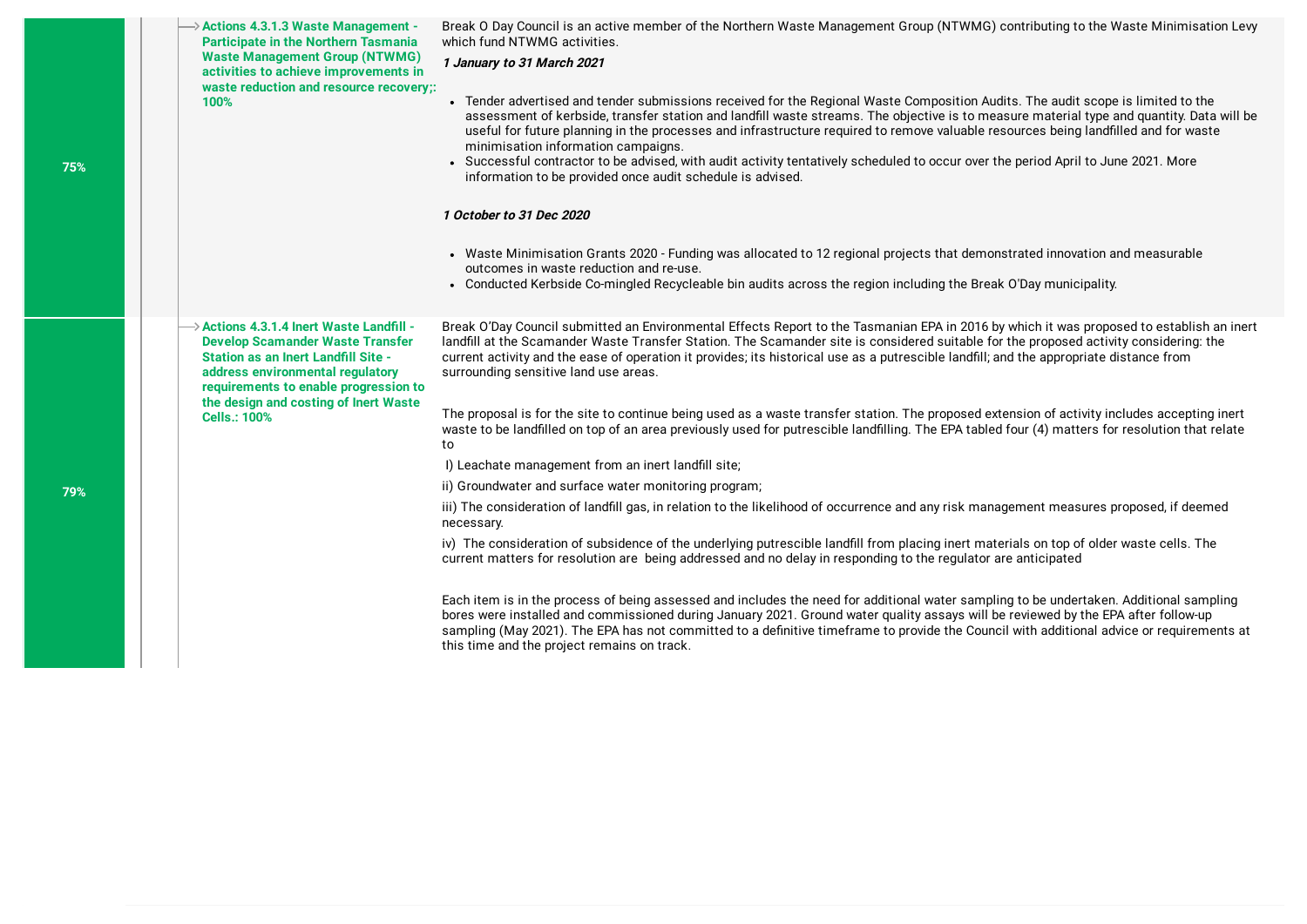| 100%  | > Actions 4.3.1.5 Glass Reuse -<br><b>Investigate options and verify by Cost</b><br><b>Benefit Analysis the separation and re-</b><br>use opportunities for glass collected in<br><b>Kerbside Co-mingled Recyclables waste</b><br>stream and glass collected at Municipal<br><b>Waste Transfer Stations.: 100%</b> | Glass collected by Council follows two paths:<br>I) In the Kerbside Comingled Recyclables waste stream, that is efficiently transported and separated at JJ's Waste recovery facility at<br>Launceston. Typically glass contributes about 40% by weight of kerbside co-mingles recyclables or up to 240tonnes per annum.<br>ii) Through placement in glass bins at Council's Waste Transfer Stations. This material is transported to the Scamander WTS and<br>stockpiled. At the present time it is not cost effective to recover the low volumes of material collected and stockpiled.                                                                                                                                                                                                                                                         |
|-------|--------------------------------------------------------------------------------------------------------------------------------------------------------------------------------------------------------------------------------------------------------------------------------------------------------------------|--------------------------------------------------------------------------------------------------------------------------------------------------------------------------------------------------------------------------------------------------------------------------------------------------------------------------------------------------------------------------------------------------------------------------------------------------------------------------------------------------------------------------------------------------------------------------------------------------------------------------------------------------------------------------------------------------------------------------------------------------------------------------------------------------------------------------------------------------|
|       |                                                                                                                                                                                                                                                                                                                    | The Tasmanian Government has announced its intention to introduce a Container Deposit Scheme. The scheme was announced in June<br>2019 and is intended to be operational by 2022. The scheme will change the way glass containers are currently collected and is likely to<br>serve to somewhat lower waste handling costs to the Council.<br>Glass recovery and re-use will remain an ongoing activity for the council.                                                                                                                                                                                                                                                                                                                                                                                                                         |
| $0\%$ | → Actions 4.3.1.6 Single Use Plastics -<br><b>Single-use Plastics Policy approval and</b><br>implementation.: 100%                                                                                                                                                                                                 | A Single Use Plastics Policy is yet to be developed with a draft to be provided to Council for discussion and subsequent endorsement.                                                                                                                                                                                                                                                                                                                                                                                                                                                                                                                                                                                                                                                                                                            |
| 54%   | $\rightarrow$ Key Focus Area 4.3.2 Roads and<br><b>Streets:Develop a well-maintained road</b><br>network that recognises the changing<br>demands and requirements of residents and<br>visitors.: 100%                                                                                                              | Progress in this area relating to State Government projects has finally started to accelerate in recent months which is pleasing.<br>Frustrations in relation to progression of the Wrinklers project are starting to ease.                                                                                                                                                                                                                                                                                                                                                                                                                                                                                                                                                                                                                      |
| 79%   | $\rightarrow$ Actions 4.3.2.1 State Road Network -<br><b>Pursue upgrades to State Government</b><br>road infrastructure assets (Tasman<br>Highway) to improve safety and<br>reliability. Result, network quality.: 100%                                                                                            | As an ongoing activity, discussions are held with State Growth on network and upgrade projects.<br>• In response to Safety and Maintenance concerns raised for the Esk Main Road between Fingal, St Marys township and St Marys Pass,<br>the department has recently commenced pavement remediation works that will continue until May 2021.<br>• The Great Eastern Drive - multiple projects including the need to seal the road shoulders between Scamander and the bottom of the St<br>Marys Pass.<br>• Binalong Bay Road Upgrade and handover to State Growth. The department commenced road shoulder widening works in late March.<br>Road handover is in progress but a proclamation date is yet to be advised to Council.<br>- Tasman Highway Upgrade (Diana's Basin to St Helens). The department commenced upgrade works in March 2021. |
| 79%   | of Binalong Bay Road to the State<br>Govdernment.: 100%                                                                                                                                                                                                                                                            | → Actions 4.3.2.2 Municipal Road Network The Department of State Growth have commenced shoulder widening works on Binalong Bay Road from Tuckers Arm to Cray Court.Road<br>- Complete transfer of the responsibility widening comprises: 3.1m lane width, 1m sealed shoulder and 0.5m gravel verge.<br>The Department has not yet formally taken over the control of Binalong Bay Road. A proclaimed date is yet to be advised.                                                                                                                                                                                                                                                                                                                                                                                                                  |
| 0%    | → Actions 4.3.2.3 Strategic Road Plan -<br><b>Update Council's plan to identify routes</b><br>of strategic importance and urgency for<br>the purpose of securing future road<br>upgrade funding.: 100%                                                                                                             | No action in the quarter ending March 2021, due to resourcing other priorities.                                                                                                                                                                                                                                                                                                                                                                                                                                                                                                                                                                                                                                                                                                                                                                  |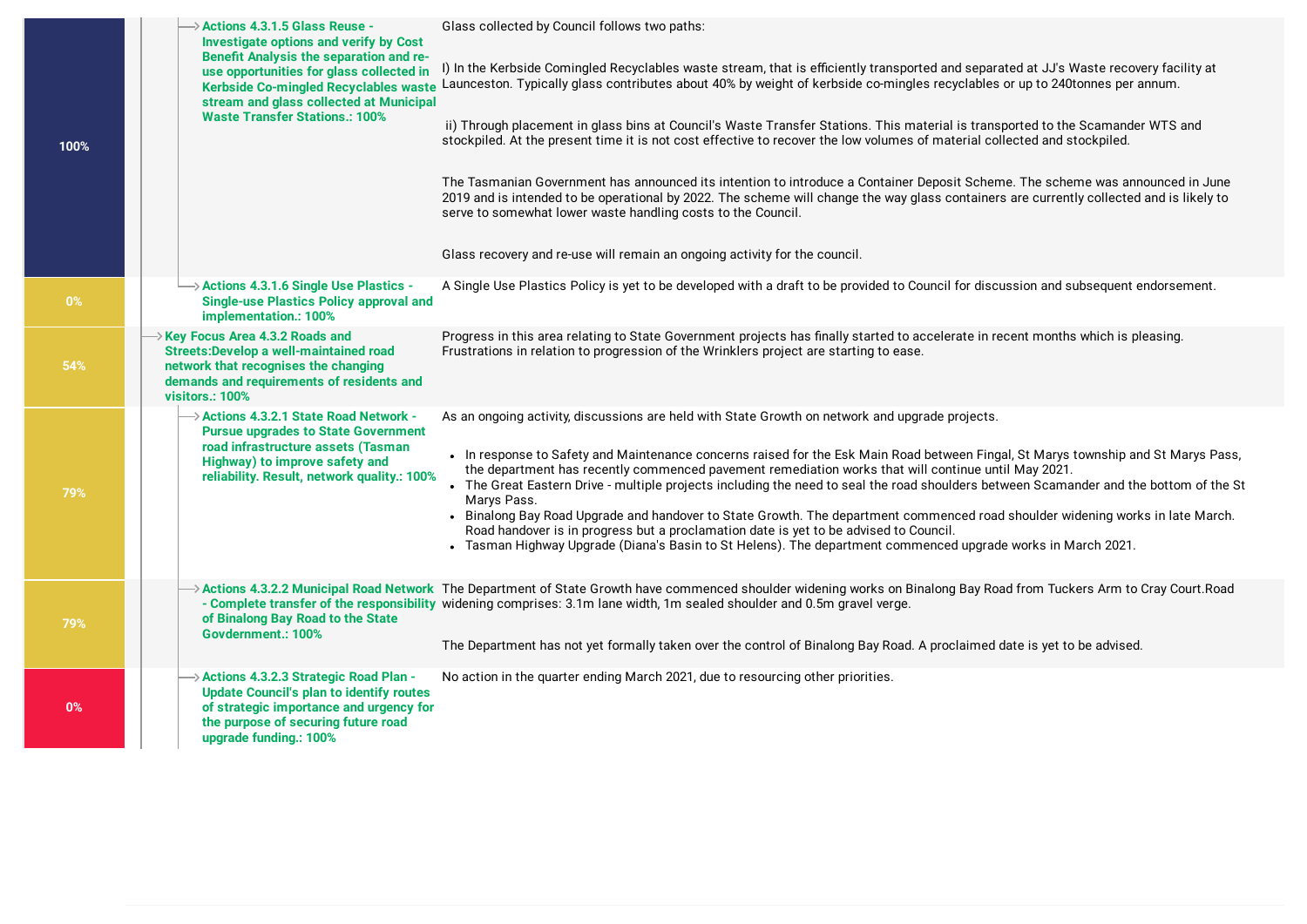|      | $\rightarrow$ Actions 4.3.2.4 Scamander Wrinklers<br><b>Entrance - Finalise approvals and</b><br>undertake construction works to                                                                                                                                                   | Design of toilet block finalised and provided to nearby residents for feedback which was supportive of the design. Substantial delays<br>experienced with Parks & Wildlife Service advice and processing of Reserve Activity Assessment application.<br>At the Ordinary Meeting of Council July 2020, the Council endorsed the following officer recommendations:                                                                                                                             |
|------|------------------------------------------------------------------------------------------------------------------------------------------------------------------------------------------------------------------------------------------------------------------------------------|-----------------------------------------------------------------------------------------------------------------------------------------------------------------------------------------------------------------------------------------------------------------------------------------------------------------------------------------------------------------------------------------------------------------------------------------------------------------------------------------------|
|      | enhance the northern entrance of                                                                                                                                                                                                                                                   | That taking into account the community comment:                                                                                                                                                                                                                                                                                                                                                                                                                                               |
|      | <b>Scamander at Wrinklers Lagoon Bridge.:</b><br>100%                                                                                                                                                                                                                              | 1. Council restrict the project to the area between the dune and the road referring all other matters to Parks & Wildlife Service to address as<br>it is outside Council's leased area.                                                                                                                                                                                                                                                                                                       |
| 59%  |                                                                                                                                                                                                                                                                                    | 2. Council design and build a toilet facility in approximately the same location as the existing toilet facility which blends with the surrounding<br>environment.                                                                                                                                                                                                                                                                                                                            |
|      |                                                                                                                                                                                                                                                                                    | 3. That Council utilise the existing bus shelter at Wrinkers; and                                                                                                                                                                                                                                                                                                                                                                                                                             |
|      |                                                                                                                                                                                                                                                                                    | 4. That Council undertake the traffic movement improvements as identified with the Traffic Impact Assessment to improve the flow of traffic<br>at the site and to correct the issue of sight distance that has occurred since the upgrade of the Wrinklers Bridge located on the Tasman<br>Highway.                                                                                                                                                                                           |
|      |                                                                                                                                                                                                                                                                                    | Community comment was incorporated into the final layout design.                                                                                                                                                                                                                                                                                                                                                                                                                              |
| 63%  | $\rightarrow$ Key Focus Area 4.3.3 Recreational Facilities:<br>Support an outdoor, active and healthy<br>lifestyle for residents and visitors through a<br>range of recreational facilities including<br>walking trails, bike trails and other identified<br>infrastructure.: 100% | This is a very substantial Area of activity and there has been good solid progress. A number of large construction projects have now been<br>completed and whilst there is now a focus towards operation and maintenance of the MTB trails there is also an increased focus on<br>developing the pipeline of projects through strategic work such as the Recreational Trails Strategy.                                                                                                        |
| 100% | $\rightarrow$ Actions 4.3.3.1 Georges Bay Foreshore<br>Trail - Undertake construction of the<br>trail from St Helens Wharf to Homelea<br>(rock walkway and bridge structures).:<br>100%                                                                                            | The \$2.1 million project fully funded by the Australian Government through the Community Development Grants Programme was completed<br>at the end of October 2020 followed by a 'soft' opening for public use prior to the November long weekend.<br>Liberal Senator for Tasmania Claire Chandler officially opened the new trail on 19 November 2020, which she said enhances the already<br>strong appeal of the coastal town as one of Tasmania's best holiday destinations.              |
| 70%  | trails to ensure a coordinated and<br>logical approach to trail upgrading and                                                                                                                                                                                                      | $\rightarrow$ Actions 4.3.3.2 Walking Trails Network - Expressions of interest have been called from interested parties to develop a Recreational Trails Strategy. Documents are currently being<br>Liaise with stakeholders responsible for received and once the period has closed, assessment of the applications will be undertaken.<br>This process will identify all trails across the municipality and provide guidance in future funding and prioritisation for resourcing across all |
|      | maintenance for priority trails.: 100%                                                                                                                                                                                                                                             | land managers for maintenance of existing trails and future developments.                                                                                                                                                                                                                                                                                                                                                                                                                     |
| 50%  | $\rightarrow$ Actions 4.3.3.3 St Helens to Binalong<br>Bay Link - Complete the project to a<br>shovel ready stage and pursue funding.:<br>100%                                                                                                                                     | Scope of project and detail is being developed by Council's Works Department as part of preparation of information for future lobbying<br>activities.                                                                                                                                                                                                                                                                                                                                         |
| 100% | - Complete construction of the Network<br>including support infrastructure.: 100%                                                                                                                                                                                                  | $\rightarrow$ Actions 4.3.3.4 St Helens MTB Network All trails completed and open for public use as November 21 2020.<br>Trail network now in maintenance program status and managed by council staff.                                                                                                                                                                                                                                                                                        |
| 100% | $\rightarrow$ Actions 4.3.3.5 Bay of Fires Trail -<br><b>Complete trail head infrastructure and</b><br>re-route of the Blue Tier Trail.: 100%                                                                                                                                      | Trail works completed with new carpark and BlueTier Trail realignment trail completed and open for public use as of 21 November 2020.<br>Bay of Fires Trail and Blue Tier Trail both now commence at the new carpark (Poimena) with the original Blue Tier Trail start has been<br>reverted back to walking trail only under Parks and Wildlife control.                                                                                                                                      |
|      |                                                                                                                                                                                                                                                                                    | Mountain Bike trails and affiliated infrastructure are under maintenance status by council staff.                                                                                                                                                                                                                                                                                                                                                                                             |

- 11

- 1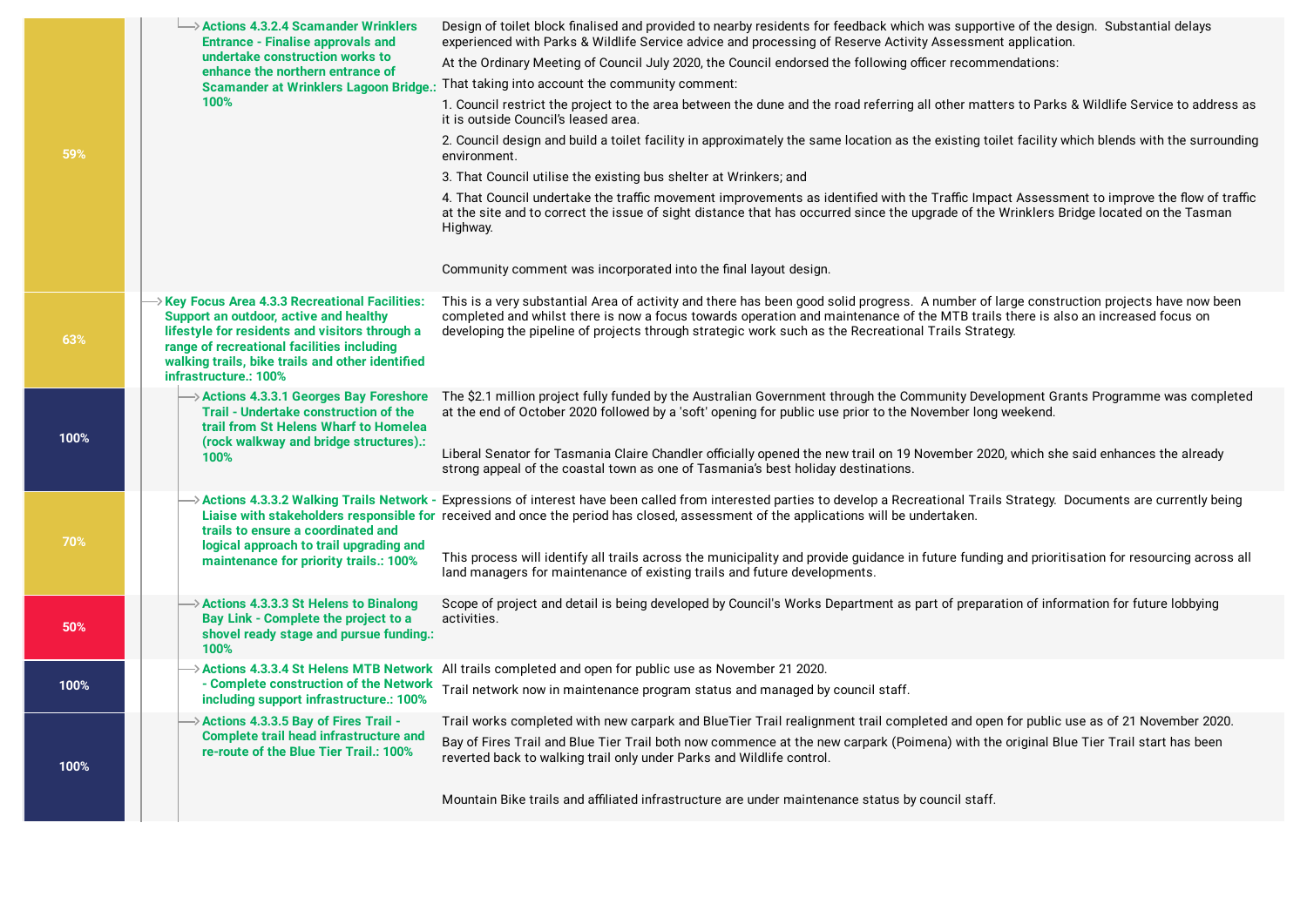| 36%   | > Actions 4.3.3.6 Skills Track / Pump<br><b>Track - Examine options to establish a</b><br>skills / pump track in the St Helens<br>area.: 100%                                                                           | The establishment of a PumpTrack in St Helens has been prioritised highly as infrastructure that would enhance the experience of users<br>and provide activation of the location with the financial gain to businesses.<br>A document has been created to be used for funding opportunities at all levels of Government                                                             |
|-------|-------------------------------------------------------------------------------------------------------------------------------------------------------------------------------------------------------------------------|-------------------------------------------------------------------------------------------------------------------------------------------------------------------------------------------------------------------------------------------------------------------------------------------------------------------------------------------------------------------------------------|
| 75%   | Actions 4.3.3.7 St Helens MTB Network<br>- Increase the engagement of the<br>businesses and the community in the<br>development and operation of the<br>trails.: 100%                                                   | The Collective will be a community organisation established to enable the community to guide and influence the activation and future<br>development of the MTB network. Key community members have been identified and an initial meeting to be arranged by council staff<br>before end of 2020/21. AGM meeting is being arranged to happen prior to end of May 2021.               |
| 75%   | > Actions 4.3.3.8 MTB Events - Identify<br>ongoing opportunities for activation of<br>the MTB Network by identifying Local /<br><b>State / National / International events.:</b><br>100%                                | The Dragon Trail MTB multi day race was held over 18 to 20 March 2021. Over 340 competitors competed in the event and was the first<br>event to be held predominately on the St Helens MTB Network.<br>The success of the event will ensure it is held again in 2022.<br>The Collective, once established will be focus on identifying and attracting other events for the network. |
| 16%   | Develop a Master Plan for a rail trail<br>between St Marys and Fingal.: 100%                                                                                                                                            | > Actions 4.3.3.9 Fingal to St Marys Trail - This project will form part of the Recreational Trails Strategy which is currently in the early stages the process.                                                                                                                                                                                                                    |
| 43%   | > Actions 4.3.3.10 St Marys Trail -<br><b>Undertake a Feasibility Study for a</b><br>walking / bike trail between Mt Nicholas<br>and Elephant Pass subject to receipt of<br>external funding.: 100%                     | This project will be incorporated into the Recreational Trails Strategy where expressions of interest from relevant bodies has been<br>requested.                                                                                                                                                                                                                                   |
| 75%   | > Actions 4.3.3.11 MTB Network<br><b>Operation - Develop and implement</b><br>operational / maintenance plan for the<br><b>MTB trail networks.: 100%</b>                                                                | Continuing to revise the maintenance plan from lessons learned and understanding resourcing required now that the whole network is<br>complete. Focus on dealing with weather events such as high rainfall and winds has now been added to the documentation being prepared                                                                                                         |
| 15%   | > Actions 4.3.3.12 Recreational Trails<br><b>Strategy - Develop a strategy</b><br>encompassing walking and bike trails<br>for the Break O'Day area.: 100%                                                               | Expressions of interest have been called from interested parties to develop a Recreational Trails Strategy. Documents are currently being<br>received and once the period has closed, assessment of the applications will be undertaken.                                                                                                                                            |
| $0\%$ | Xey Focus Area 4.3.2 Roads and<br><b>Streets:Develop a well-maintained road</b><br>network that recognises the changing<br>demands and requirements of residents and<br>visitors.: 100%: 100%                           |                                                                                                                                                                                                                                                                                                                                                                                     |
| $0\%$ | → Actions 4.3.2.2 Municipal Road Network<br>- Complete transfer of the responsibility<br>of Binalong Bay Road to the State<br>Govdernment.: 100%: 100%                                                                  |                                                                                                                                                                                                                                                                                                                                                                                     |
| $0\%$ | > Actions 4.3.2.4 Scamander Wrinklers<br><b>Entrance - Finalise approvals and</b><br>undertake construction works to<br>enhance the northern entrance of<br><b>Scamander at Wrinklers Lagoon Bridge.:</b><br>100%: 100% |                                                                                                                                                                                                                                                                                                                                                                                     |
| $0\%$ | → Actions 4.3.2.3 Strategic Road Plan -<br><b>Update Council's plan to identify routes</b><br>of strategic importance and urgency for<br>the purpose of securing future road<br>upgrade funding.: 100%: 100%            |                                                                                                                                                                                                                                                                                                                                                                                     |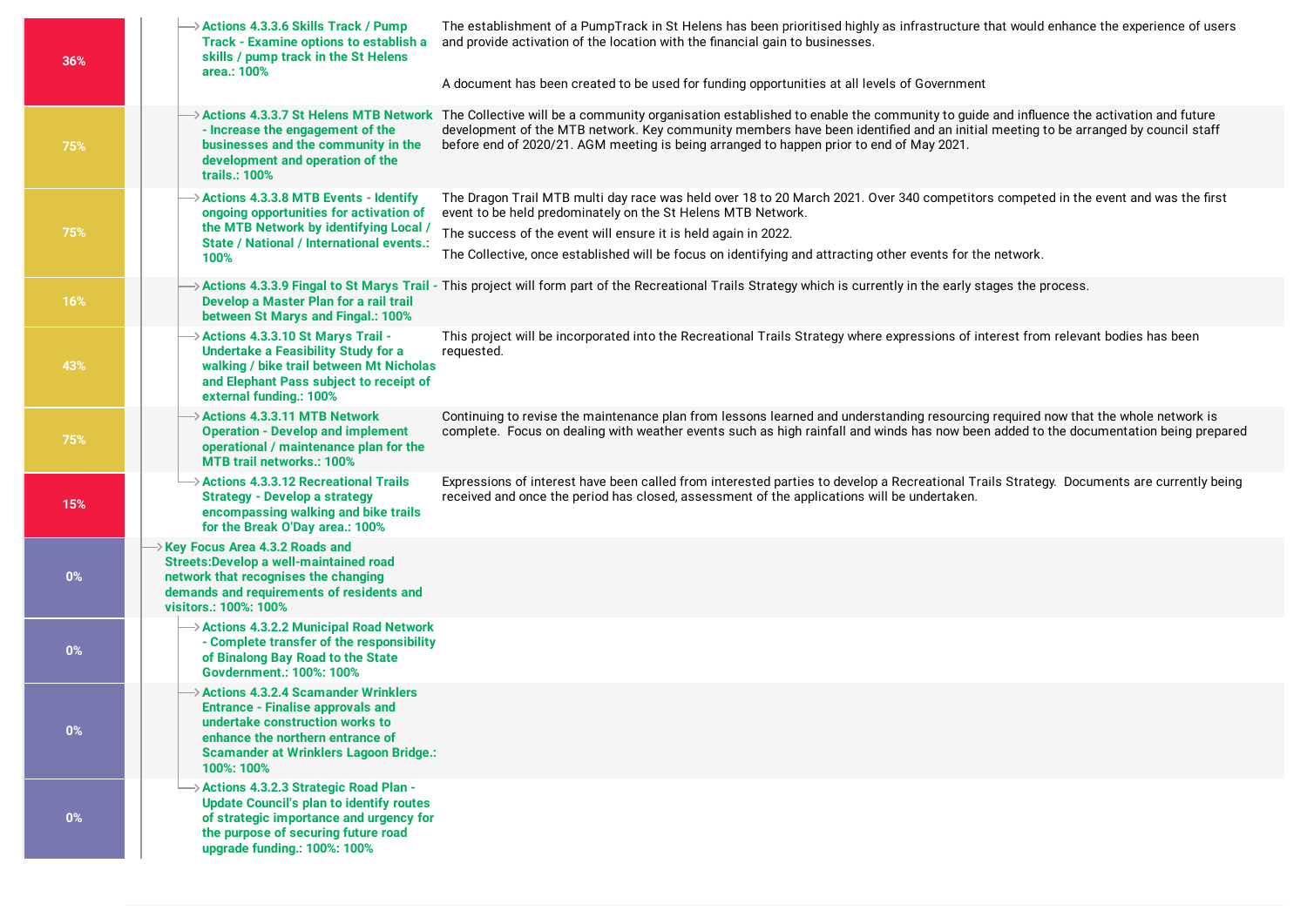| 0%                | $\rightarrow$ Key Focus Area 4.3.1 Waste Management:<br><b>Provide access to services and facilities</b><br>which support a sustainable lifestyle.: 100%:<br>100%                                                                                                                                                      |               |
|-------------------|------------------------------------------------------------------------------------------------------------------------------------------------------------------------------------------------------------------------------------------------------------------------------------------------------------------------|---------------|
| $0\%$             | $\rightarrow$ Actions 4.3.1.5 Glass Reuse -<br><b>Investigate options and verify by Cost</b><br>Benefit Analysis the separation and re-<br>use opportunities for glass collected in<br>Kerbside Co-mingled Recyclables waste<br>stream and glass collected at Municipal<br><b>Waste Transfer Stations.: 100%: 100%</b> |               |
| $0\%$             | > Actions 4.3.1.3 Waste Management -<br><b>Participate in the Northern Tasmania</b><br><b>Waste Management Group (NTWMG)</b><br>activities to achieve improvements in<br>waste reduction and resource recovery;:<br>100%: 100%                                                                                         |               |
| $0\%$             | $\rightarrow$ Actions 4.3.1.2 Inert Landfill Resource<br>Recovery - Investigate re-use/recovery<br>options and sales opportunities for<br>concrete, soil and other non-asbestos<br>containing builders waste currently<br>placed at the St Helens Waste Transfer<br><b>Station.: 100%: 100%</b>                        |               |
| $0\%$             | $\rightarrow$ Actions 4.3.1.4 Inert Waste Landfill -<br><b>Develop Scamander Waste Transfer</b><br><b>Station as an Inert Landfill Site -</b><br>address environmental regulatory<br>requirements to enable progression to<br>the design and costing of Inert Waste<br>Cells.: 100%: 100%                              |               |
| $0\%$             | → Actions 4.3.1.1 Green Waste Recycling -<br>Produce weed-free green mulch for sale<br>on a cost recovery basis at the<br><b>Scamander and St Helens Waste</b><br>Transfer Stations.: 100%: 100%                                                                                                                       |               |
| $0\%$             | → Actions 4.3.1.6 Single Use Plastics -<br><b>Single-use Plastics Policy approval and</b><br>implementation.: 100%: 100%                                                                                                                                                                                               |               |
| <b>SERVICES</b>   |                                                                                                                                                                                                                                                                                                                        |               |
| <b>Current Co</b> | Goal                                                                                                                                                                                                                                                                                                                   | <b>Update</b> |
| 37%               | Strategy 5.1 Improve accessibility to a range of<br>quality services and programs by advocating and<br>pursuing for local delivery.: 30 to 100                                                                                                                                                                         |               |

**Key Focus Area 5.1.1 Health: Retain and expand local provision of disability, [preventative,](https://breakoday.executestrategy.net/user/goals/121) chronic and acute health care services including pursuing innovative healthcare delivery options.: 100%**

**70%**

Activity in this Area is generally focussed around Council supporting service delivery where required. Resolution of the situation with the old St Helens hospital continues to be a source of frustration which is unlikely to change for a significant period due to use of the site.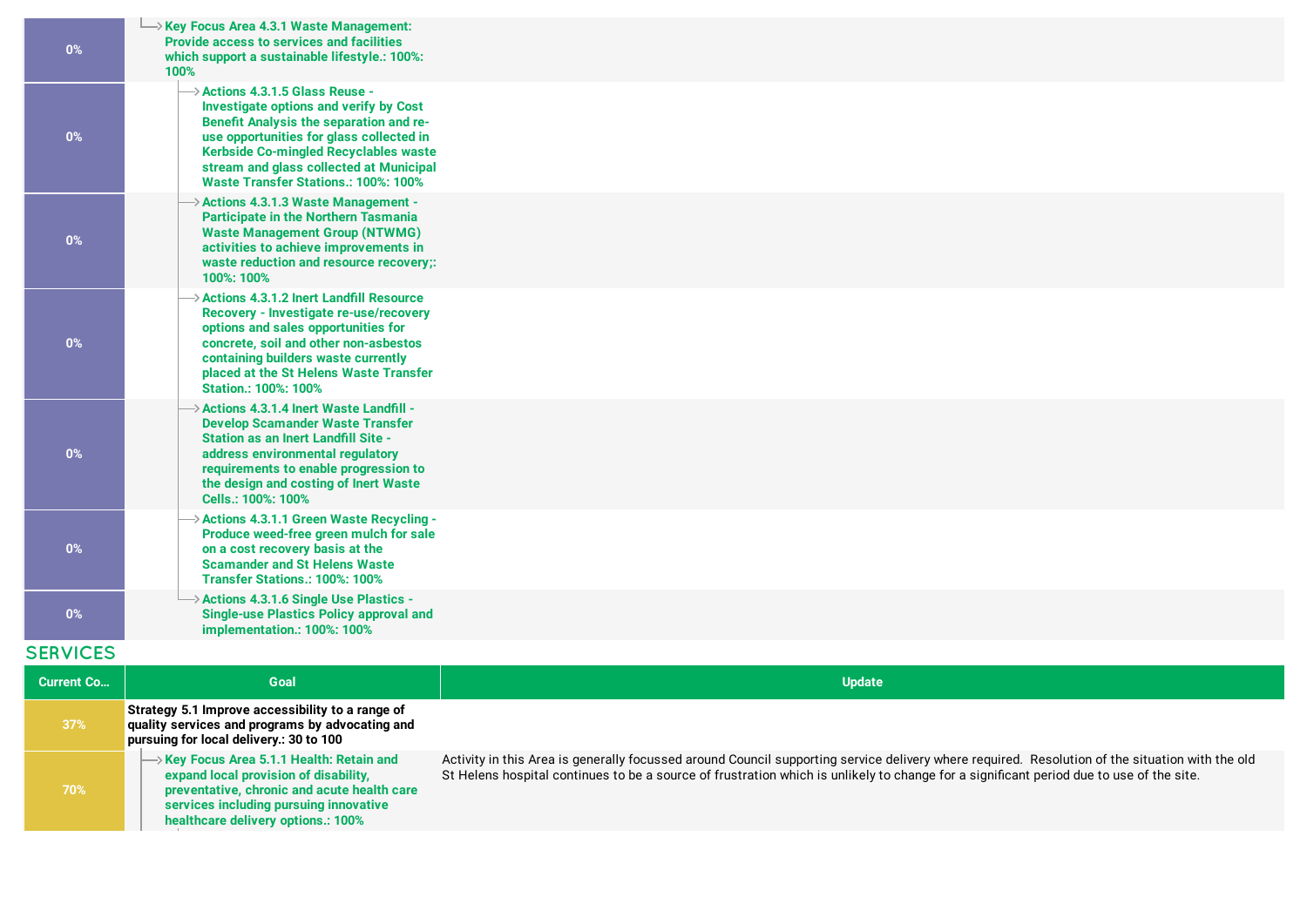| 55% | $\rightarrow$ Actions 5.1.1.1 Local Services -<br><b>Strengthen relations with Royal Flying</b><br>Doctor Service (RFDS) to increase the<br>number of services to be delivered<br>within our community.: 100%                                                                                                                                | Due to staff changes at the Royal Flying Doctors Service - Council staff have been unable to commence discussions about continuation of<br>funding. Council staff continue to work with the local counsellors on the ground with regard to how the current projects are working.<br>Feedback to date is that delivering these services locally is working well and accepted well by those using the services.                                                                                                                                                                                                                                                                                                                      |
|-----|----------------------------------------------------------------------------------------------------------------------------------------------------------------------------------------------------------------------------------------------------------------------------------------------------------------------------------------------|------------------------------------------------------------------------------------------------------------------------------------------------------------------------------------------------------------------------------------------------------------------------------------------------------------------------------------------------------------------------------------------------------------------------------------------------------------------------------------------------------------------------------------------------------------------------------------------------------------------------------------------------------------------------------------------------------------------------------------|
| 75% | > Actions 5.1.1.2 Old St Helens Hospital -<br>Lobby and work with the Department of<br><b>Communities Tasmania to review the</b><br>outcomes of the community<br>engagement process and to determine<br>the future use of this site.: 100%                                                                                                   | The old St Helens Hospital is currently being used for Covid purposes. Unfortunately whilst the roll out of the vaccine is taking place, this<br>venue will be utilised for this purpose - so no timeframes are currently available. The community feedback was provided to the Department<br>of Communities Tasmania and they had requested that Council support the development of a business plan based on the feedback but<br>Council declined to contribute any funds to this project on the basis that it was a Government owned facility. Council has asked that the<br>Department undertake a high level feasibility assessment of the ideas put forward by the community to determine which might be examined<br>further. |
| 75% | > Actions 5.1.1.3 Local Service Delivery -<br>Works with the NGO's on the Mental<br>Health Directory and to undertake a<br>community wide survey to understand<br>the needs of health service delivery<br>within Break O'Day (BOD) along with<br>identified gaps.: 100%                                                                      | The Mental Health Directory is undertaken as part of the Trial Site Prevention program - funding has been extended for an additional period<br>of time so St Helens Neighbourhood House will continue to update directory every 2 months.                                                                                                                                                                                                                                                                                                                                                                                                                                                                                          |
| 75% | Actions 5.1.1.4 Doctors - Build on the<br>relationship with OCHRE Health to<br>ensure consistency of Medical<br><b>Practitioners and service delivery.:</b><br>100%                                                                                                                                                                          | Council staff continue to engage with Ochre Health to ensure that a working partnership is in place when Council's services are reguired for<br>anything.                                                                                                                                                                                                                                                                                                                                                                                                                                                                                                                                                                          |
| 79% | $\rightarrow$ Key Focus Area 5.1.2 Youth: 100%                                                                                                                                                                                                                                                                                               | Activity in this Area continues to develop as opportunities arise.                                                                                                                                                                                                                                                                                                                                                                                                                                                                                                                                                                                                                                                                 |
| 79% | $\rightarrow$ Actions 5.1.2.1 Local Government -<br><b>Work with St Helens District High</b><br><b>School (SHDHS) and St Marys District</b><br>School (SMDS) with support of a video<br>conferencing format, to guide them on<br>the functions of Local Government and<br>empower them to engage in workshops<br>and Council Meetings.: 100% | This item has not been redirected as there is now a local community lead project called Youth Collective North East Coast (YCNECT) and<br>Community Services Project Officer is on the committee.<br>YCNECT is an Incorporated Body, formed by community members who care about our young people, to enable them to have a voice.<br>YCNECT has young representatives from both local Schools and Council's Community Services Project Officer will be working with the young<br>people in both enabling them with Local Government functions and responsibilities, as well as reviewing the BODC Youth Strategy.                                                                                                                  |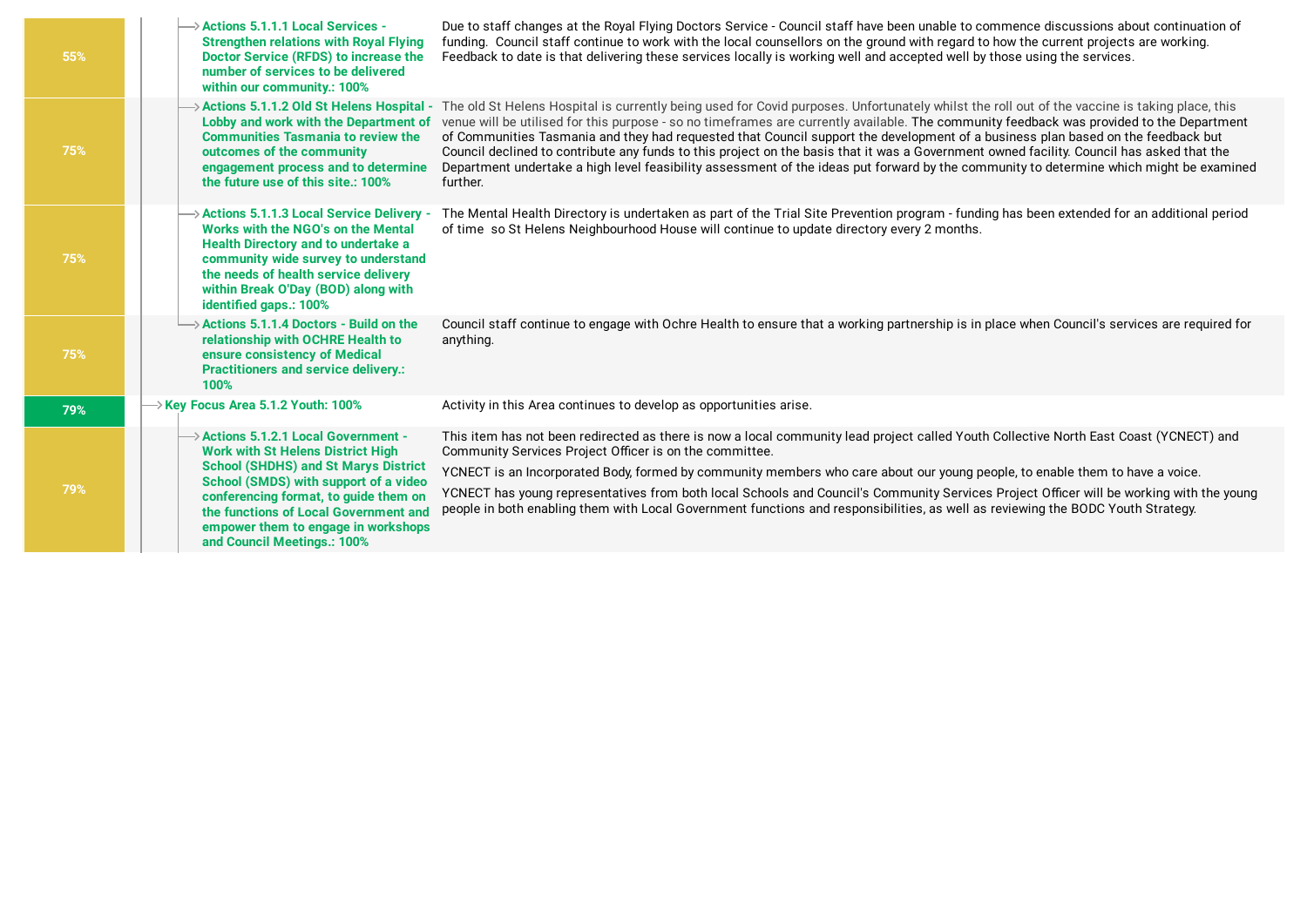|       | $\rightarrow$ Actions 5.1.2.2 Work Experience -<br>Support the development of a work<br>experience program for young people<br>through the Employment Partnership<br><b>Project.: 100%</b>                                                                                                                                       | Project Team: The Break O'Day Employment Connect (BODEC) project team attended the UTAS funded Project review for 'Informing Key<br>Influencers: Education and Career Pathway Choices'. The project has been running for 18 months (extended from the initial 12 months<br>because of the COVID restrictions) and Council's Community Services Project Officer is on the local Working Party, along with 7 other locally<br>identified 'Key Influencers'.<br>The findings that were presented were that there is an identified need for Careers Expo type events to be held, where young people and their<br>parents can attend to learn about potential pathways and supports that are available for accessing higher education. |
|-------|----------------------------------------------------------------------------------------------------------------------------------------------------------------------------------------------------------------------------------------------------------------------------------------------------------------------------------|-----------------------------------------------------------------------------------------------------------------------------------------------------------------------------------------------------------------------------------------------------------------------------------------------------------------------------------------------------------------------------------------------------------------------------------------------------------------------------------------------------------------------------------------------------------------------------------------------------------------------------------------------------------------------------------------------------------------------------------|
| 79%   |                                                                                                                                                                                                                                                                                                                                  | Job Seekers - There has been an increase in profession and experienced jobseekers walking into the BODEC office seeking employment<br>locally. Over a third of the Jobseekers have been successfully matched to valuable employment.<br>90% of Jobseekers are not registered with Centrelink and therefore now able to access local information on what is available for<br>employment.                                                                                                                                                                                                                                                                                                                                           |
|       |                                                                                                                                                                                                                                                                                                                                  | Training - The Project team are actively seeking training solutions to fit local need and on an individual basis. They have secured training<br>for Equine Husbandry, Traffic Control, Retail Cert III and Sport and Recreation Certificate III. All are now permanently employed with<br>businesses in the specified industries.                                                                                                                                                                                                                                                                                                                                                                                                 |
|       |                                                                                                                                                                                                                                                                                                                                  | Key Barriers to Employment - It has been identified throughout both the project planning and delivery phases that the two main barriers to<br>employment are lack of available childcare and very limited transport options.<br>The Project team are currently working closely with local Childcare providers to try and promote Family Day Care education on training and<br>promoting within the Break O'Day community.                                                                                                                                                                                                                                                                                                         |
| $0\%$ | $\rightarrow$ Key Focus Area 5.1.2 Youth: 100%: 100%                                                                                                                                                                                                                                                                             |                                                                                                                                                                                                                                                                                                                                                                                                                                                                                                                                                                                                                                                                                                                                   |
| $0\%$ | → Actions 5.1.2.1 Local Government -<br><b>Work with St Helens District High</b><br><b>School (SHDHS) and St Marys District</b><br>School (SMDS) with support of a video<br>conferencing format, to guide them on<br>the functions of Local Government and<br>empower them to engage in workshops<br>and Council Meetings.: 100% |                                                                                                                                                                                                                                                                                                                                                                                                                                                                                                                                                                                                                                                                                                                                   |
| $0\%$ | $\rightarrow$ Actions 5.1.2.2 Work Experience -<br>Support the development of a work<br>experience program for young people<br>through the Employment Partnership<br>Project.: 100%: 100%                                                                                                                                        |                                                                                                                                                                                                                                                                                                                                                                                                                                                                                                                                                                                                                                                                                                                                   |
| $0\%$ | $\rightarrow$ Key Focus Area 5.1.1 Health: Retain and<br>expand local provision of disability,<br>preventative, chronic and acute health care<br>services including pursuing innovative<br>healthcare delivery options.: 100%: 100%                                                                                              |                                                                                                                                                                                                                                                                                                                                                                                                                                                                                                                                                                                                                                                                                                                                   |
| $0\%$ | $\rightarrow$ Actions 5.1.1.1 Local Services -<br><b>Strengthen relations with Royal Flying</b><br><b>Doctor Service (RFDS) to increase the</b><br>number of services to be delivered<br>within our community.: 100%: 100%                                                                                                       |                                                                                                                                                                                                                                                                                                                                                                                                                                                                                                                                                                                                                                                                                                                                   |
| $0\%$ | > Actions 5.1.1.3 Local Service Delivery -<br><b>Works with the NGO's on the Mental</b><br><b>Health Directory and to undertake a</b><br>community wide survey to understand<br>the needs of health service delivery<br>within Break O'Day (BOD) along with<br>identified gaps.: 100%: 100%                                      |                                                                                                                                                                                                                                                                                                                                                                                                                                                                                                                                                                                                                                                                                                                                   |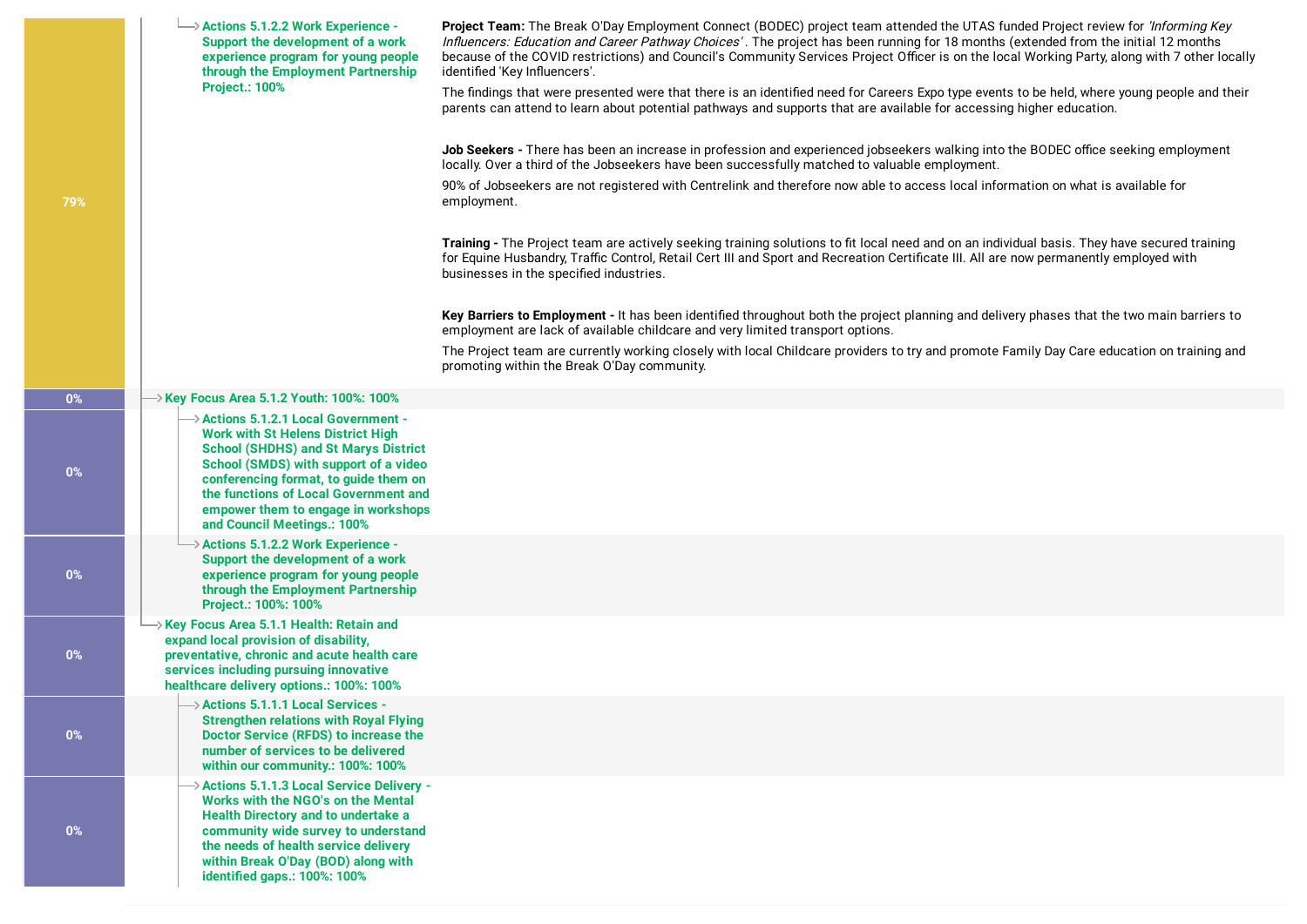| $0\%$ | → Actions 5.1.1.2 Old St Helens Hospital -<br>Lobby and work with the Department of<br><b>Communities Tasmania to review the</b><br>outcomes of the community<br>engagement process and to determine<br>the future use of this site.: 100%: 100%                                                                                                                                                                                                                                                                                                                                                                                                                                    |
|-------|-------------------------------------------------------------------------------------------------------------------------------------------------------------------------------------------------------------------------------------------------------------------------------------------------------------------------------------------------------------------------------------------------------------------------------------------------------------------------------------------------------------------------------------------------------------------------------------------------------------------------------------------------------------------------------------|
| $0\%$ | $\rightarrow$ Actions 5.1.1.4 Doctors - Build on the<br>relationship with OCHRE Health to<br>ensure consistency of Medical<br><b>Practitioners and service delivery.:</b><br>100%: 100%                                                                                                                                                                                                                                                                                                                                                                                                                                                                                             |
| 38%   | Strategy 5.2 Work collaboratively to ensure services<br>and service providers are coordinated and meeting<br>the actual and changing needs of the community.: 30<br>to 100                                                                                                                                                                                                                                                                                                                                                                                                                                                                                                          |
| $0\%$ | Xey Focus Area 5.2.1 Mental Health: Improve<br>the mental health of our community through<br>stability in service delivery and a holistic<br>approach to the provision of services locally.:<br>100%: 100%                                                                                                                                                                                                                                                                                                                                                                                                                                                                          |
| $0\%$ | $\rightarrow$ Actions 5.2.1.1 THRIVE - Maintain<br>working relationship with THRIVE and<br>participate in their activities.: 100%:<br>100%                                                                                                                                                                                                                                                                                                                                                                                                                                                                                                                                          |
| $0\%$ | $\rightarrow$ Actions 5.2.1.2 Suicide Prevention -<br><b>Maintain involvement in the Suicide</b><br><b>Prevention Trial and continue to work</b><br>with the committee on delivering the<br>programs for a further 12 months.:<br>100%: 100%                                                                                                                                                                                                                                                                                                                                                                                                                                        |
| 68%   | $\rightarrow$ Key Focus Area 5.2.1 Mental Health: Improve Limited activity in this Area.<br>the mental health of our community through<br>stability in service delivery and a holistic<br>approach to the provision of services locally.:<br>100%                                                                                                                                                                                                                                                                                                                                                                                                                                   |
| 60%   | $\rightarrow$ Actions 5.2.1.1 THRIVE - Maintain<br>Projects which sit under THRIVE are continuing, the Community Garden committee is working with Council to move to a new site at the St<br>Helens Recreation Ground. The Mentoring program is continuing with a number of new mentors coming on board. The committee are<br>working relationship with THRIVE and<br>currently reviewing the benefits of the THRIVE build project.<br>participate in their activities.: 100%                                                                                                                                                                                                       |
| 76%   | $\rightarrow$ Actions 5.2.1.2 Suicide Prevention -<br>This project has received another 6 months of funding - finishing now in December, 2020. Other funding options are currently being looked at<br><b>Maintain involvement in the Suicide</b><br>to ensure the sustainability of projects like the Safe Café and the Mental Health Directory once this funding is no longer available.<br><b>Prevention Trial and continue to work</b><br>with the committee on delivering the<br>programs for a further 12 months.: 100%                                                                                                                                                        |
| 79%   | $\rightarrow$ Key Focus Area 5.2.2 Education & Skills<br>The primary focus on education and skills training is happening through Break O'Day Employment Connect. Conversations have occurred<br>Training: Improve education and skills training with the Principal of the St Helens District High School regarding concerns with the lack of VET courses in 2021 and the operation of the<br>opportunities and encourage greater personal<br>Trade Training Centre. This is an increasing source of frustration.<br>development through delivery of programs<br>locally which meet the needs of industry and<br>the community.Implement outcomes of the<br><b>BDO Report.: 100%</b> |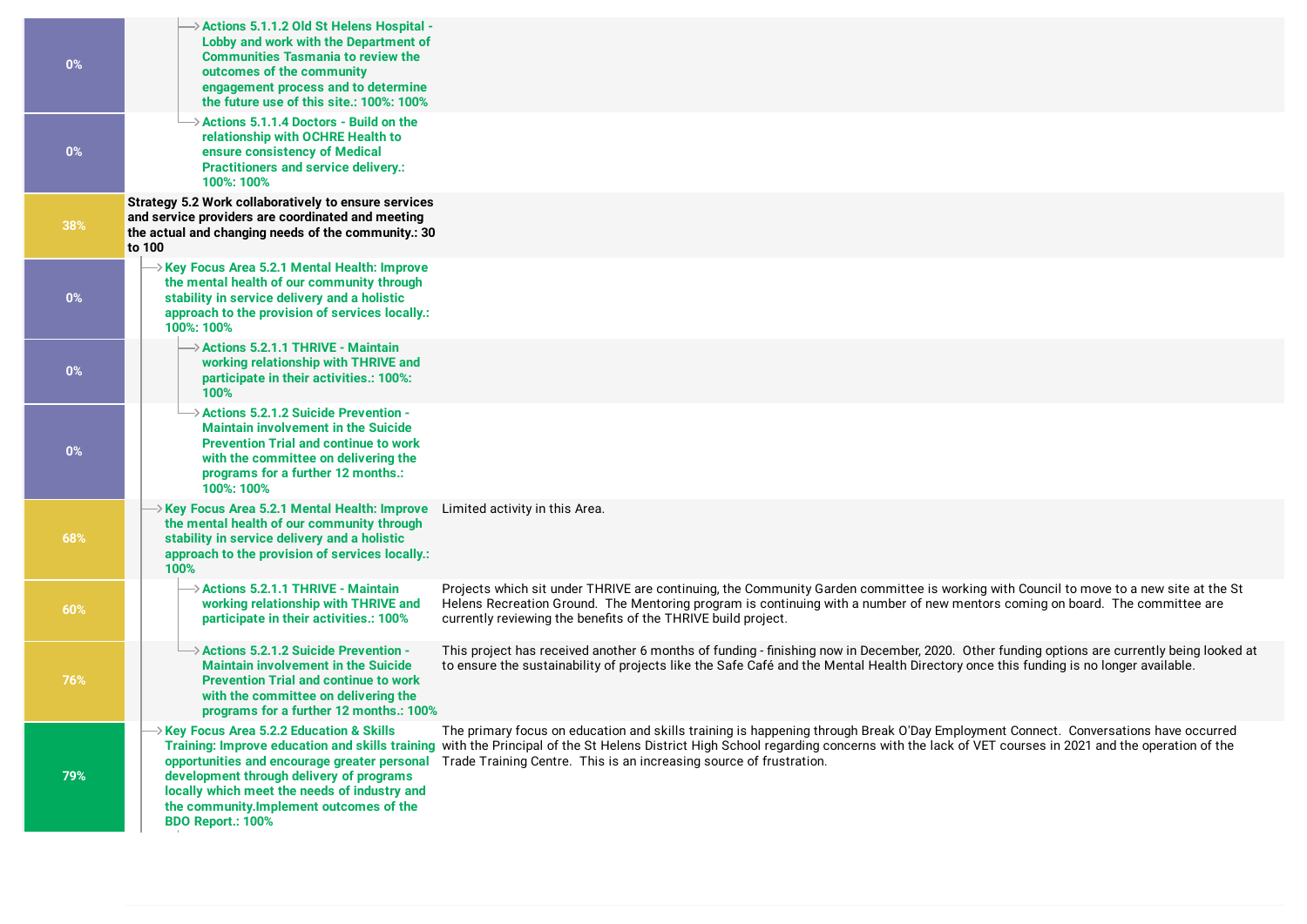|  | facilitated by the Fingal Valley<br>Neighbourhood House (FVNH) including identified 'Key Influencers'.<br>supporting the operations of the local        | → Actions 5.2.2.1 Employment Partnership Project Team: The Break O'Day Employment Connect (BODEC) project team attended the UTAS funded Project review for <i>'Informing Key</i><br>Project - Participate in the project being <i>Influencers: Education and Career Pathway Choices'</i> . The project has been running for 18 months (extended from the initial 12 months<br>because of the COVID restrictions) and Council's Community Services Project Officer is on the local Working Party, along with 7 other locally |
|--|---------------------------------------------------------------------------------------------------------------------------------------------------------|-----------------------------------------------------------------------------------------------------------------------------------------------------------------------------------------------------------------------------------------------------------------------------------------------------------------------------------------------------------------------------------------------------------------------------------------------------------------------------------------------------------------------------|
|  | steering committee.: 100%                                                                                                                               | The findings that were presented were that there is an identified need for Careers Expo type events to be held, where young people and their<br>parents can attend to learn about potential pathways and supports that are available for accessing higher education.                                                                                                                                                                                                                                                        |
|  |                                                                                                                                                         | Job Seekers - There has been an increase in profession and experienced jobseekers walking into the BODEC office seeking employment<br>locally. Over a third of the Jobseekers have been successfully matched to valuable employment.                                                                                                                                                                                                                                                                                        |
|  |                                                                                                                                                         | 90% of Jobseekers are not registered with Centrelink and therefore now able to access local information on what is available for<br>employment.                                                                                                                                                                                                                                                                                                                                                                             |
|  |                                                                                                                                                         | Training - The Project team are actively seeking training solutions to fit local need and on an individual basis. They have secured training<br>for Equine Husbandry, Traffic Control, Retail Cert III and Sport and Recreation Certificate III. All are now permanently employed with<br>businesses in the specified industries.                                                                                                                                                                                           |
|  |                                                                                                                                                         | Key Barriers to Employment - It has been identified throughout both the project planning and delivery phases that the two main barriers to<br>employment are lack of available childcare and very limited transport options.                                                                                                                                                                                                                                                                                                |
|  |                                                                                                                                                         | The Project team are currently working closely with local Childcare providers to try and promote Family Day Care education on training and<br>promoting within the Break O'Day community.                                                                                                                                                                                                                                                                                                                                   |
|  | → Key Focus Area 5.2.3 Transport: Facilitate a<br>range of transport options that support<br>movement within and outside the Break O'Day<br>area.: 100% | Transport barriers are becoming of increasing concern and something which the BODEC team are focussed on                                                                                                                                                                                                                                                                                                                                                                                                                    |
|  | - Work with young people through the<br><b>Employment Partnership Project to</b><br>address transport barriers.: 100%                                   | → Actions 5.2.3.1 Local Transport Network Project Team: The Break O'Day Employment Connect (BODEC) project team attended the UTAS funded Project review for <i>'Informing Key</i><br>Influencers: Education and Career Pathway Choices'. The project has been running for 18 months (extended from the initial 12 months<br>because of the COVID restrictions) and Council's Community Services Project Officer is on the local Working Party, along with 7 other locally<br>identified 'Key Influencers'.                  |
|  |                                                                                                                                                         | The findings that were presented were that there is an identified need for Careers Expo type events to be held, where young people and their<br>parents can attend to learn about potential pathways and supports that are available for accessing higher education.                                                                                                                                                                                                                                                        |
|  |                                                                                                                                                         | Job Seekers - There has been an increase in profession and experienced jobseekers walking into the BODEC office seeking employment<br>locally. Over a third of the Jobseekers have been successfully matched to valuable employment.                                                                                                                                                                                                                                                                                        |
|  |                                                                                                                                                         | 90% of Jobseekers are not registered with Centrelink and therefore now able to access local information on what is available for<br>employment.                                                                                                                                                                                                                                                                                                                                                                             |
|  |                                                                                                                                                         | Training - The Project team are actively seeking training solutions to fit local need and on an individual basis. They have secured training<br>for Equine Husbandry, Traffic Control, Retail Cert III and Sport and Recreation Certificate III. All are now permanently employed with<br>businesses in the specified industries.                                                                                                                                                                                           |
|  |                                                                                                                                                         | Key Barriers to Employment - It has been identified throughout both the project planning and delivery phases that the two main barriers to<br>employment are lack of available childcare and very limited transport options.                                                                                                                                                                                                                                                                                                |
|  |                                                                                                                                                         | The Project team are currently working closely with local Childcare providers to try and promote Family Day Care education on training and<br>promoting within the Break O'Day community.                                                                                                                                                                                                                                                                                                                                   |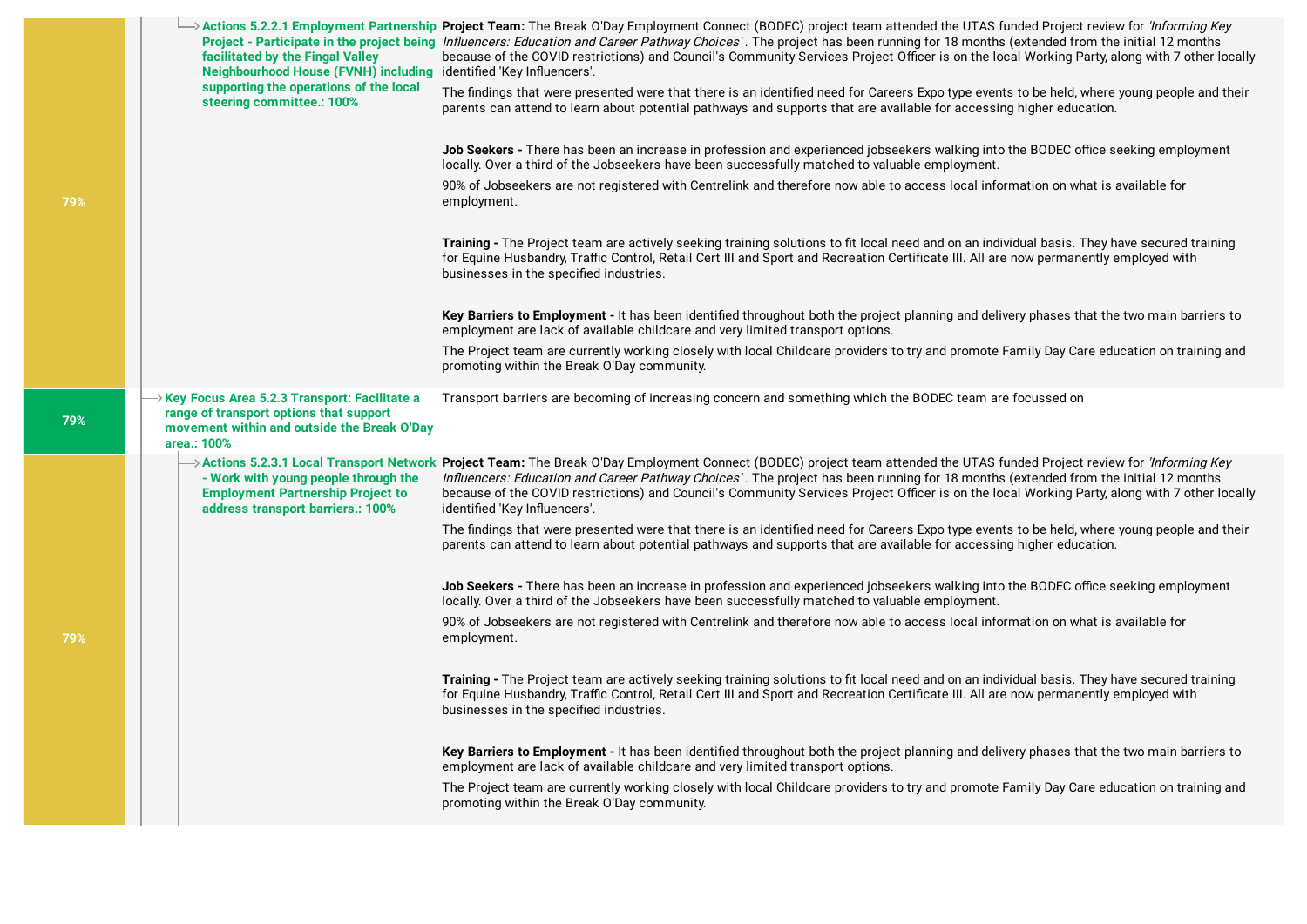|  | <b>Examine the outcomes of previous</b><br>engagement activities and work with<br>young people through the Employment<br><b>Partnership Project to address transport</b>                                                                                                                                                          | > Actions 5.2.3.2 Transport Gap Analysis - Project Team: The Break O'Day Employment Connect (BODEC) project team attended the UTAS funded Project review for <i>'Informing Key</i><br>Influencers: Education and Career Pathway Choices'. The project has been running for 18 months (extended from the initial 12 months<br>because of the COVID restrictions) and Council's Community Services Project Officer is on the local Working Party, along with 7 other locally<br>identified 'Key Influencers'. |
|--|-----------------------------------------------------------------------------------------------------------------------------------------------------------------------------------------------------------------------------------------------------------------------------------------------------------------------------------|-------------------------------------------------------------------------------------------------------------------------------------------------------------------------------------------------------------------------------------------------------------------------------------------------------------------------------------------------------------------------------------------------------------------------------------------------------------------------------------------------------------|
|  | barriers.: 100%                                                                                                                                                                                                                                                                                                                   | The findings that were presented were that there is an identified need for Careers Expo type events to be held, where young people and their<br>parents can attend to learn about potential pathways and supports that are available for accessing higher education.                                                                                                                                                                                                                                        |
|  |                                                                                                                                                                                                                                                                                                                                   | Job Seekers - There has been an increase in profession and experienced jobseekers walking into the BODEC office seeking employment<br>locally. Over a third of the Jobseekers have been successfully matched to valuable employment.                                                                                                                                                                                                                                                                        |
|  |                                                                                                                                                                                                                                                                                                                                   | 90% of Jobseekers are not registered with Centrelink and therefore now able to access local information on what is available for<br>employment.                                                                                                                                                                                                                                                                                                                                                             |
|  |                                                                                                                                                                                                                                                                                                                                   | Training - The Project team are actively seeking training solutions to fit local need and on an individual basis. They have secured training<br>for Equine Husbandry, Traffic Control, Retail Cert III and Sport and Recreation Certificate III. All are now permanently employed with<br>businesses in the specified industries.                                                                                                                                                                           |
|  |                                                                                                                                                                                                                                                                                                                                   | Key Barriers to Employment - It has been identified throughout both the project planning and delivery phases that the two main barriers to<br>employment are lack of available childcare and very limited transport options.                                                                                                                                                                                                                                                                                |
|  |                                                                                                                                                                                                                                                                                                                                   | The Project team are currently working closely with local Childcare providers to try and promote Family Day Care education on training and<br>promoting within the Break O'Day community.                                                                                                                                                                                                                                                                                                                   |
|  | $\rightarrow$ Actions 5.2.3.3 Learner Driver Mentor<br><b>Program - Recruit and train additional</b><br>mentors to support the program.: 100%                                                                                                                                                                                     | A promotion calling for volunteers has been implemented and promoted via community group channels, BODC facebook page and both of the<br>community Neighbourhood Houses.                                                                                                                                                                                                                                                                                                                                    |
|  | → Key Focus Area 5.2.3 Transport: Facilitate a<br>range of transport options that support<br>movement within and outside the Break O'Day<br>area.: 100%: 100%                                                                                                                                                                     |                                                                                                                                                                                                                                                                                                                                                                                                                                                                                                             |
|  | → Actions 5.2.3.1 Local Transport Network<br>- Work with young people through the<br><b>Employment Partnership Project to</b><br>address transport barriers.: 100%: 100%                                                                                                                                                          |                                                                                                                                                                                                                                                                                                                                                                                                                                                                                                             |
|  | → Actions 5.2.3.3 Learner Driver Mentor<br><b>Program - Recruit and train additional</b><br>mentors to support the program.: 100%:<br>100%                                                                                                                                                                                        |                                                                                                                                                                                                                                                                                                                                                                                                                                                                                                             |
|  | → Actions 5.2.3.2 Transport Gap Analysis -<br><b>Examine the outcomes of previous</b><br>engagement activities and work with<br>young people through the Employment<br><b>Partnership Project to address transport</b><br>barriers.: 100%: 100%                                                                                   |                                                                                                                                                                                                                                                                                                                                                                                                                                                                                                             |
|  | $\rightarrow$ Key Focus Area 5.2.2 Education & Skills<br>Training: Improve education and skills training<br>opportunities and encourage greater personal<br>development through delivery of programs<br>locally which meet the needs of industry and<br>the community.Implement outcomes of the<br><b>BDO Report.: 100%: 100%</b> |                                                                                                                                                                                                                                                                                                                                                                                                                                                                                                             |

**0%**

**0%**

**0%**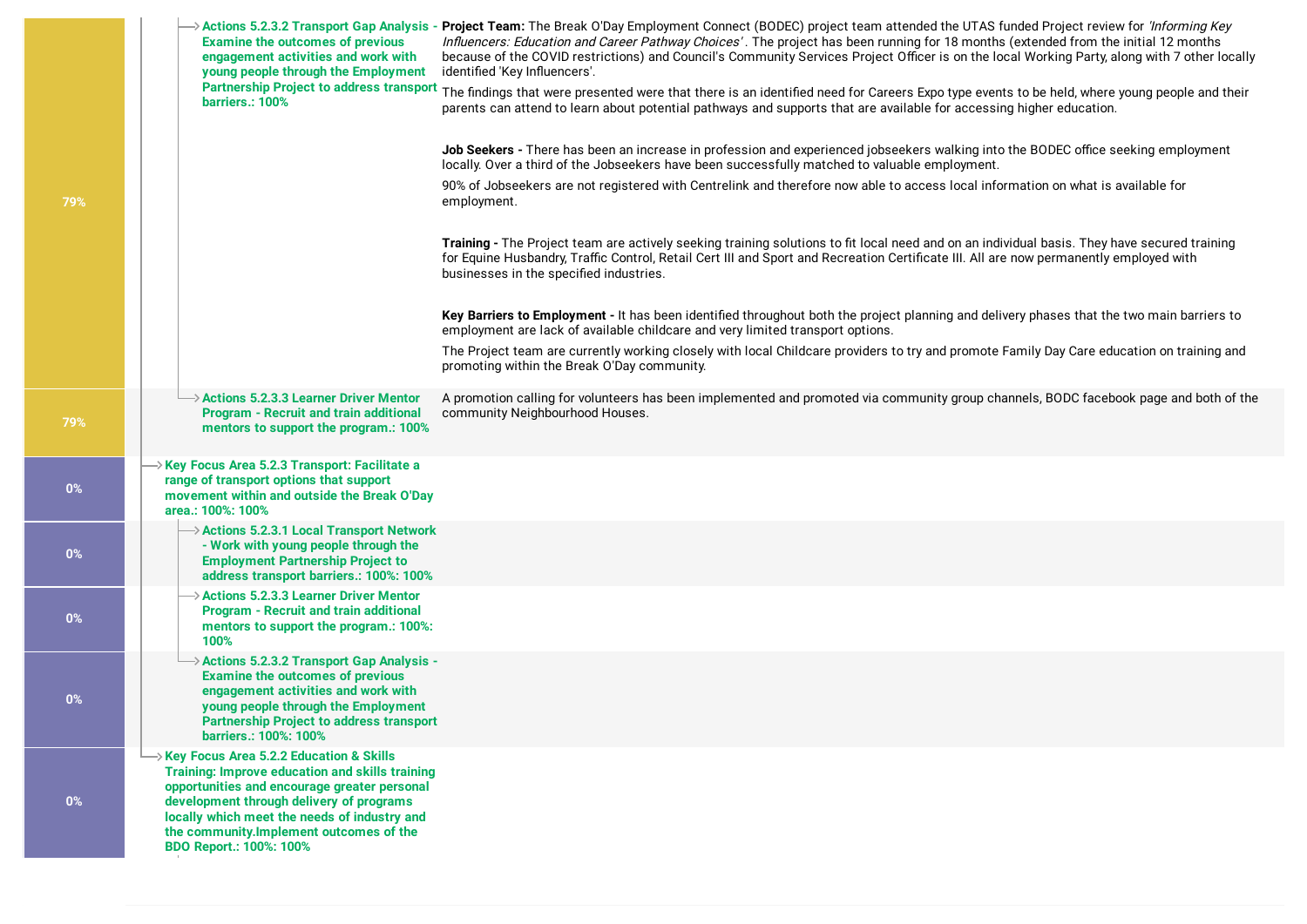| $0\%$ | $\rightarrow$ Actions 5.2.2.1 Employment Partnership<br>Project - Participate in the project being<br>facilitated by the Fingal Valley<br><b>Neighbourhood House (FVNH) including</b><br>supporting the operations of the local<br>steering committee.: 100%: 100%                  |                                                                                                                                                                                                                                                                                                                                                                                                                                                                                                                                                                                                      |
|-------|-------------------------------------------------------------------------------------------------------------------------------------------------------------------------------------------------------------------------------------------------------------------------------------|------------------------------------------------------------------------------------------------------------------------------------------------------------------------------------------------------------------------------------------------------------------------------------------------------------------------------------------------------------------------------------------------------------------------------------------------------------------------------------------------------------------------------------------------------------------------------------------------------|
| 33%   | Strategy 5.3 Ensure Council services support the<br>betterment of the community while balancing<br>statutory requirements with community and<br>customer needs.: 30 to 100                                                                                                          |                                                                                                                                                                                                                                                                                                                                                                                                                                                                                                                                                                                                      |
| $0\%$ | $\rightarrow$ Key Focus Area 5.3.1 Service Delivery:<br><b>Improvement: 100%: 100%</b>                                                                                                                                                                                              |                                                                                                                                                                                                                                                                                                                                                                                                                                                                                                                                                                                                      |
| $0\%$ | $\rightarrow$ Actions 5.3.1.1 Service Delivery<br><b>Improvements - Review and implement</b><br>business process improvements to<br>existing planning and building<br>processes with an aim to improving<br>customer service delivery and<br>timeframes for processing.: 100%: 100% |                                                                                                                                                                                                                                                                                                                                                                                                                                                                                                                                                                                                      |
| $0\%$ | $\rightarrow$ Actions 5.3.1.2 Development<br><b>Information - Review and simplify</b><br>information relating to undertaking<br>development including Fact Sheets and<br><b>Website information for re-occurring</b><br>enquiries.: 100%: 100%                                      |                                                                                                                                                                                                                                                                                                                                                                                                                                                                                                                                                                                                      |
| 0%    | $\rightarrow$ Actions 5.3.1.4 Municipal Emergency<br><b>Management Plan - Review and adopt</b><br>the Plan in line with the Tasmanian<br><b>Emergency Management Plan.: 100%:</b><br>100%                                                                                           |                                                                                                                                                                                                                                                                                                                                                                                                                                                                                                                                                                                                      |
| $0\%$ | > Actions 5.3.1.3 Emergency Management<br><b>Volunteers - Undertake training with</b><br>people who have responded to Council's<br>call out for volunteers with regard to<br>emergency situations.: 100%: 100%                                                                      |                                                                                                                                                                                                                                                                                                                                                                                                                                                                                                                                                                                                      |
| 65%   | $\rightarrow$ Key Focus Area 5.3.1 Service Delivery:<br>Improvement: 100%                                                                                                                                                                                                           | A number of service delivery improvements have been implemented in Development Services which will not only streamline processes but<br>free up resources. Other improvements are coming through the 'Plain English' activities of the Communications Coordinator.                                                                                                                                                                                                                                                                                                                                   |
| 60%   | $\rightarrow$ Actions 5.3.1.1 Service Delivery<br><b>Improvements - Review and implement</b><br>business process improvements to<br>existing planning and building<br>processes with an aim to improving<br>customer service delivery and<br>timeframes for processing.: 100%       | ct 09, 2020 - Jake Ihnen - Various internal improvements implemented to date includes:<br>A) Implementation of Pre Lodgement Assessment Process, incorporating referral processes and increased customer service;<br>B) Implementation of Formalised Review & Delegate authorisation process;<br>C) Implementation of Formalised Customer Enquiry Procedure & Formalised approach to Customer Service Enquiries;<br>D) Draft flowcharts for Pre Lodgement Advice & Planning Approval process underway<br>;E) Draft flowcharts underway for Building approval processes (Notifable and Permit works); |
| 80%   | $\rightarrow$ Actions 5.3.1.2 Development<br><b>Information - Review and simplify</b><br>information relating to undertaking<br>development including Fact Sheets and<br><b>Website information for re-occurring</b><br>enquiries.: 100%                                            | Process improvements have been a focus for Development Services staff, a substantial review is underway fact sheets are being developed<br>along with continual process improvements.                                                                                                                                                                                                                                                                                                                                                                                                                |